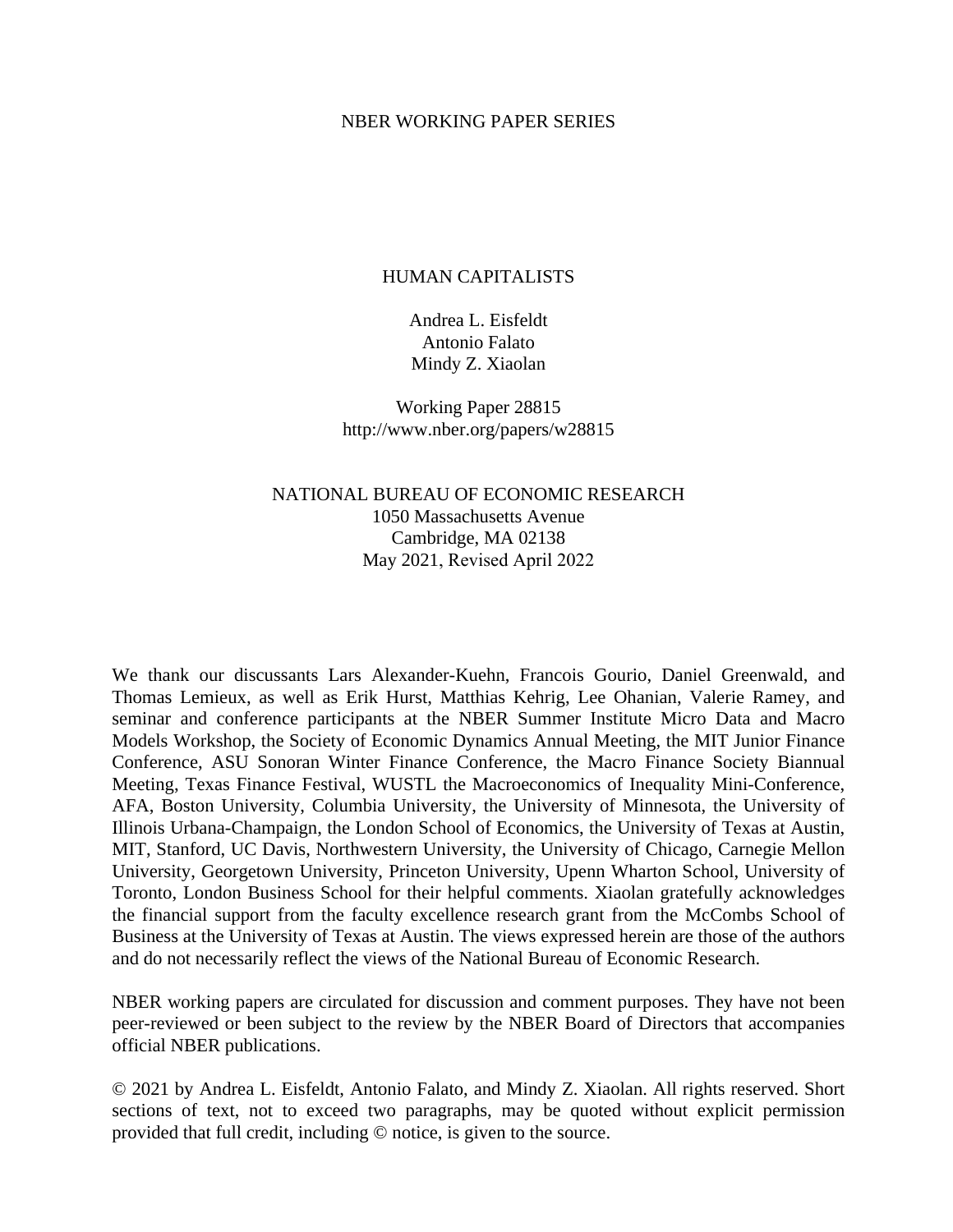Human Capitalists Andrea L. Eisfeldt, Antonio Falato, and Mindy Z. Xiaolan NBER Working Paper No. 28815 May 2021, Revised April 2022 JEL No. E0,E25,G3

## **ABSTRACT**

The widespread and growing use of equity-based compensation has transformed high-skilled labor from a pure labor input to a class of "human capitalists." High-skilled labor earns substantial income in the form of equity claims to firms' future dividends and capital gains. Equity-based compensation has increased substantially since the 1980s, representing thirty-six percent of total compensation to high-skilled labor in US manufacturing in recent years. Ignoring equity income causes incorrect measurement of the returns to high-skilled labor, with substantial effects on macroeconomic trends. In manufacturing, the inclusion of equity-based compensation almost eliminates the decline in the high-skilled labor share, and reduces the total decline in the labor share by about one-third. Only by including equity pay does our structural estimation support complementarity between high-skilled labor and physical capital greater than that of Cobb and Douglas (1928). We also provide additional regression evidence of such complementarity.

Andrea L. Eisfeldt Anderson School of Management University of California at Los Angeles 110 Westwood Plaza Suite C4.10 Los Angeles, CA 90095 and NBER andrea.eisfeldt@anderson.ucla.edu

Antonio Falato Federal Reserve Board Mail Stop #89 20th Street & Constitution Ave. NW Washington, DC 20551 antonio.falato@frb.gov

Mindy Z. Xiaolan University of Texas at Austin 2110 Speedway B6600 Austin, TX 78703 mindy.xiaolan@mccombs.utexas.edu

A live draft link is available at https://sites.google.com/site/andrealeisfeldt/ human\_capitalists.pdf?attredirects=0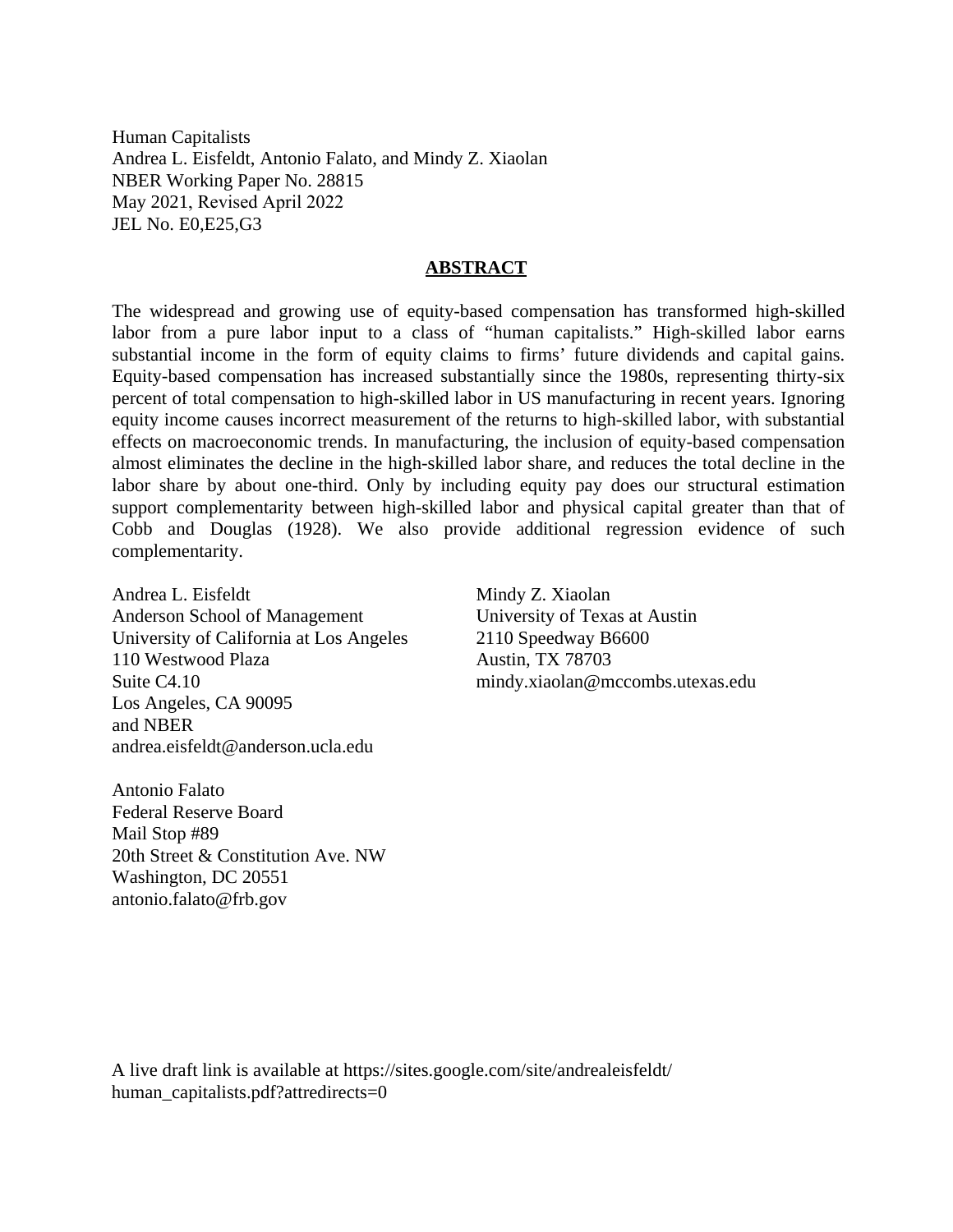# 1 Introduction

Human capitalists are corporate employees who receive significant equity-based compensation such as equity grants and stock options. These employees are partial owners of US firms, and in return for their human capital input, human capitalists accrue a share of firm profits through firm dividends and capital gains in addition to earning wages. We document the stylized facts describing the evolution of human capitalists' income over time and across industries within the US man-ufacturing sector.<sup>[1](#page-2-0)</sup> Human capitalists have become an increasingly important class of corporate income earners. Due to measurement challenges, prior work has underestimated the importance of equity pay below the C-suite. Correctly measuring the total income of human capitalists income substantially alters conclusions about changes in factor shares and technological complementarity.

Equity-based compensation represents 36% of compensation to human capitalists in the most recent decade, and constitutes a 7% share of value added in the manufacturing sector in 2019. Correctly accounting for the total income earned by high-skilled workers has a substantial effect on measured changes in labor shares over the modern era. The addition of equity pay to cash wages reduces the decline implied by the wage-only income share of value added in manufacturing since the 1980s by 32%. Without including equity pay, high-skilled labor's share decreased from 17% in the 1980s to 11% in the most recent decade. The inclusion of equity-based compensation almost eliminates this decline. The high-skilled share of total labor income increases from one third at the beginning of the 1960s to two thirds in the 2010s when equity-based compensation is included.

Firms use equity pay for several reasons. Because it is deferred, it is an effective retention tool. Equity pay may also be used due to favorable tax treatment at the personal level, to incentivize effort, or to boost current earnings (and borrow from employees). Our estimation indicates that, on average, 98% of equity pay has been used to replace wages as compensation for marginal product rather than to increase pay overall. Equity-based compensation is widely used beyond the muchstudied executive level. In recent years 78% of equity-based compensation went to employees outside

<span id="page-2-0"></span><sup>1</sup>We focus on the manufacturing sector because the Census of Manufacturing data provides a wages-only measure, to which we add our corresponding estimates of annual equity pay from firm-level data. [Alvarez-Cuadrado et al.](#page-43-0) [\(2018\)](#page-43-0) shows that the decline in the labor share occurred predominantly in the manufacturing sector. See also [Kehrig](#page-45-0) [and Vincent](#page-45-0) [\(2020\)](#page-45-0), who uses detailed microdata within the manufacturing sector to show that a reallocation of value added to lower labor share units has been a key driver of the decline in the labor share, and [Acemoglu and Restrepo](#page-43-1) [\(2019\)](#page-43-1), who argues that an important part of the declining labor share is that workers in manufacturing in particular have been displaced by automation.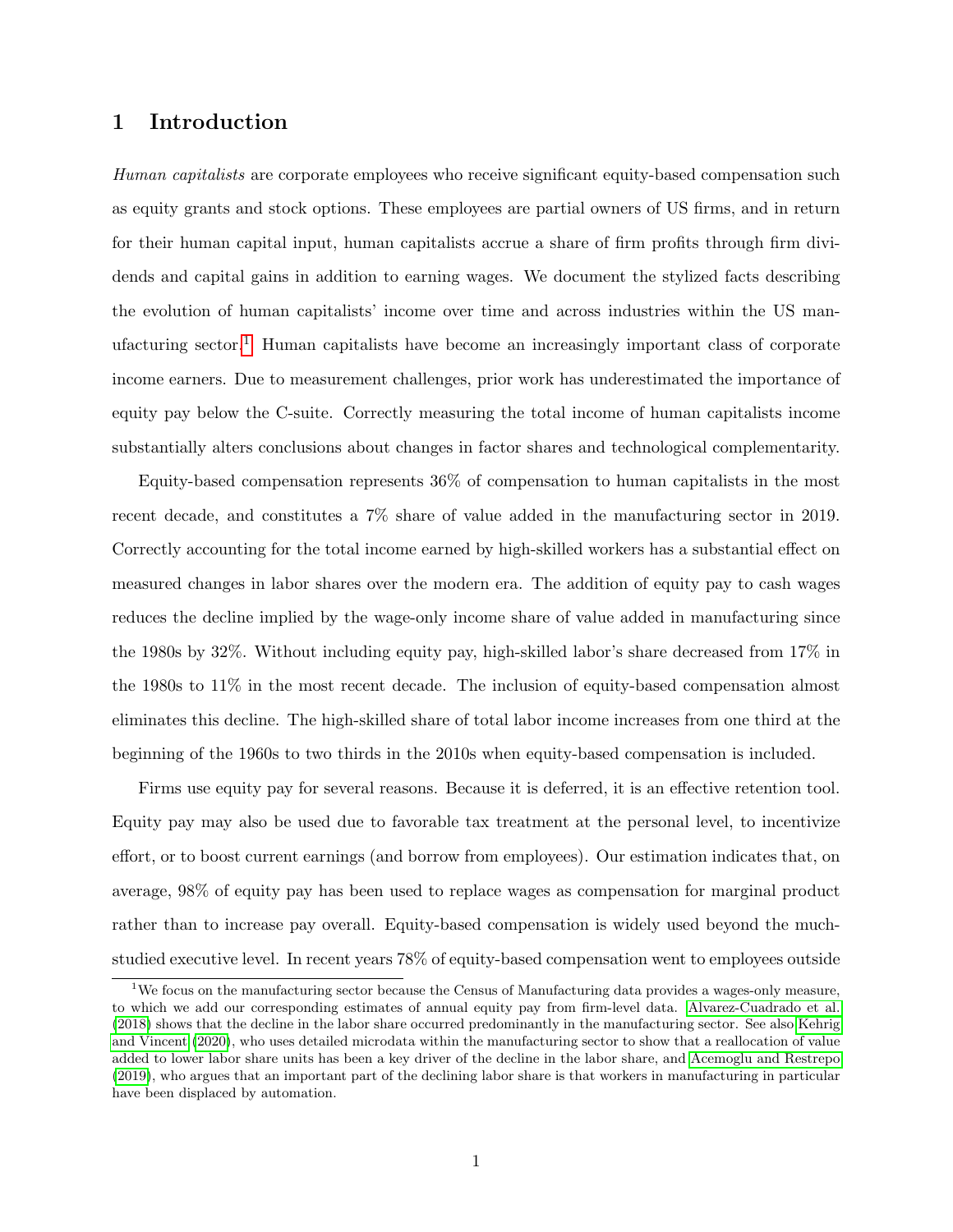the C-suite.

Our study contributes important new facts to the study of changing factor shares, and the implications for the distributions of income and wealth. Elsby, Hobijn, and Sahin  $(2013)$  and [Karabarbounis and Neiman](#page-45-1) [\(2014\)](#page-45-1) show that the labor share measured using national accounting data has declined in the US corporate sector since the early 1980s. Wage growth has been anemic relative to the growth of corporate profits. These facts seem to indicate a secular shift of income away from the providers of labor to the owners of physical capital. However, tackling the capital structure question of who owns firms' profits is necessary to provide a concrete link between changing factor shares and changing income and wealth shares. Human capitalists are an important class of firm owners.

Our findings documenting rising equity pay in public manufacturing firms are distinct but complementary to recent work by [Smith, Yagan, Zidar, and Zwick](#page-46-0) [\(2018\)](#page-46-0) which emphasizes the mismeasurement of labor income as capital income compensation in the private sector. They argue that, in the private sector, firm owners' equity claims are labor compensation as opposed to passive capital income. [Smith, Yagan, Zidar, and Zwick](#page-46-1) [\(2021\)](#page-46-1) documents the effect of the growing share of pass-through enterprises on the decline in the labor share. Their focus is on the entrepreneurial labor income of small business owners while ours is on the equity income of high-skilled employees at large corporations.The link between investment in intangible assets and missing labor income in the form of sweat equity is emphasized in [McGrattan and Prescott](#page-45-2) [\(2010\)](#page-45-2), who document a puzzling increase in hours and capital gains in the 1990s when wages measured in national accounts were low.[2](#page-3-0) Further evidence on labor-share mismeasurement is documented in the recent paper [Koh,](#page-45-3) Santaeulàlia-Llopis, and Zheng [\(2020\)](#page-45-3), which points out the mechanical negative effect on the labor share of the BEA's revision to the capital accounts to include intellectual property products in capital income.[3](#page-3-1)

We find that the *total* labor share has declined since the 1960s even including equity pay in our sample of manufacturing firms. Our sample also displays a relatively flat share of physical capital in value added, consistent with [Barkai](#page-43-2) [\(2017\)](#page-43-2) and [Rognlie](#page-46-2) [\(2015\)](#page-46-2). In light of these trends,

<span id="page-3-1"></span><span id="page-3-0"></span><sup>&</sup>lt;sup>2</sup>See also [Bhandari and McGrattan](#page-43-3)  $(2020)$  and [McGrattan](#page-45-4)  $(2020)$ .

 ${}^{3}$ See p. 2, "The current accounting assumption is to attribute the entire gross investment in business IPP to gross operating surplus (GOS), i.e., to capital income." See also [Atkeson](#page-43-4) [\(2020\)](#page-43-4) for a measure of the labor share that is unaffected by the BEA's accounting changes.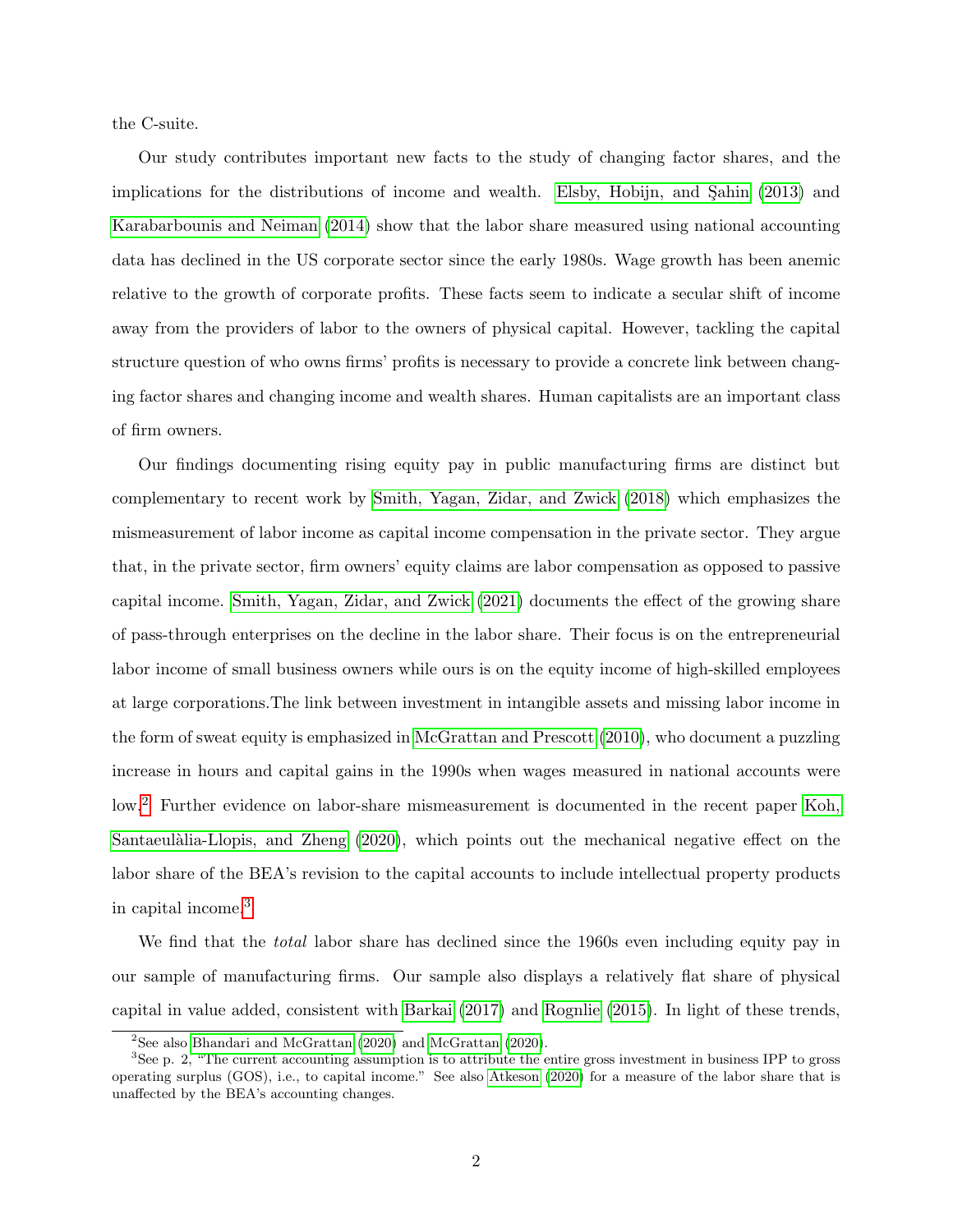[Karabarbounis and Neiman](#page-45-5) [\(2019\)](#page-45-5) coined the term "factorless income" and documented measurement methods to reduce the share of income that is unaccounted for by observable factors. [Farhi](#page-44-1) [and Gourio](#page-44-1) [\(2018\)](#page-44-1) and [Greenwald, Lettau, and Ludvigson](#page-44-2) [\(2019\)](#page-44-2) study the quantitative role of markups, intangible assets, and/or risk premia in driving a growing profit or factorless-income share using the discipline of a larger set of macroeconomic and financial market moments. By appropriately allocating profits earned in exchange for labor inputs to the labor share of human capitalists, equity compensation is an important way to reduce factorless income. In our sample, human capitalists' ownership share of public companies is 10% in the 2010s. Thus, their share of profits reduces factorless income by this amount. Human capitalists in the manufacturing sector earned over \$136 billion annually in equity-based compensation from publicly traded firms on average over the most recent decade. Importantly, not only have firm profits grown, the ownership share of human capitalists grew as well.

We start by carefully documenting the stylized facts describing the secular evolution of human capitalists' income share. The key measurement challenge is to compute the annual flow of equitybased compensation granted to human capitalists each year. There are two main reasons that the majority of equity pay is missing from standard data sources for annual labor compensation such as the Bureau of Economic Analysis (BEA) and the Bureau of Labor Statistics (BLS). First, a substantial fraction of equity pay is qualified by the internal revenue service to be taxed at the long-term capital gains tax rate. Second, equity pay is substantially deferred, on average by five or more years. Thus, newly granted equity pay does not appear in standard data sources based on current income tax or unemployment data, even if it will be taxed as income once it is vested and exercised. Because equity pay has grown at a very high rate since the 1980s, vested and exercised pay are a small fraction of new grants. To see that the majority of equity pay is not included in national accounting compensation data, note that the IRS reports that the value of income from the exercise of nonstatutory stock options (the only equity pay that flows through the IRS form W2 that underlies the BEA and BLS data) averaged only \$55 Billion per year over the period 2008-2017.[4](#page-4-0) This total covers the entire economy, whereas we estimate equity pay to be \$100 Billion on average within the manufacturing sector alone during this same time period. We provide further details on the treatment of equity compensation in standard data sources in Section [2.3](#page-17-0) below, and

<span id="page-4-0"></span><sup>&</sup>lt;sup>4</sup>See Table 5A of the publicly-available W2 data available at  $https://www.irs.gov/pub/irs-soi/17inallw2.xls.$  $https://www.irs.gov/pub/irs-soi/17inallw2.xls.$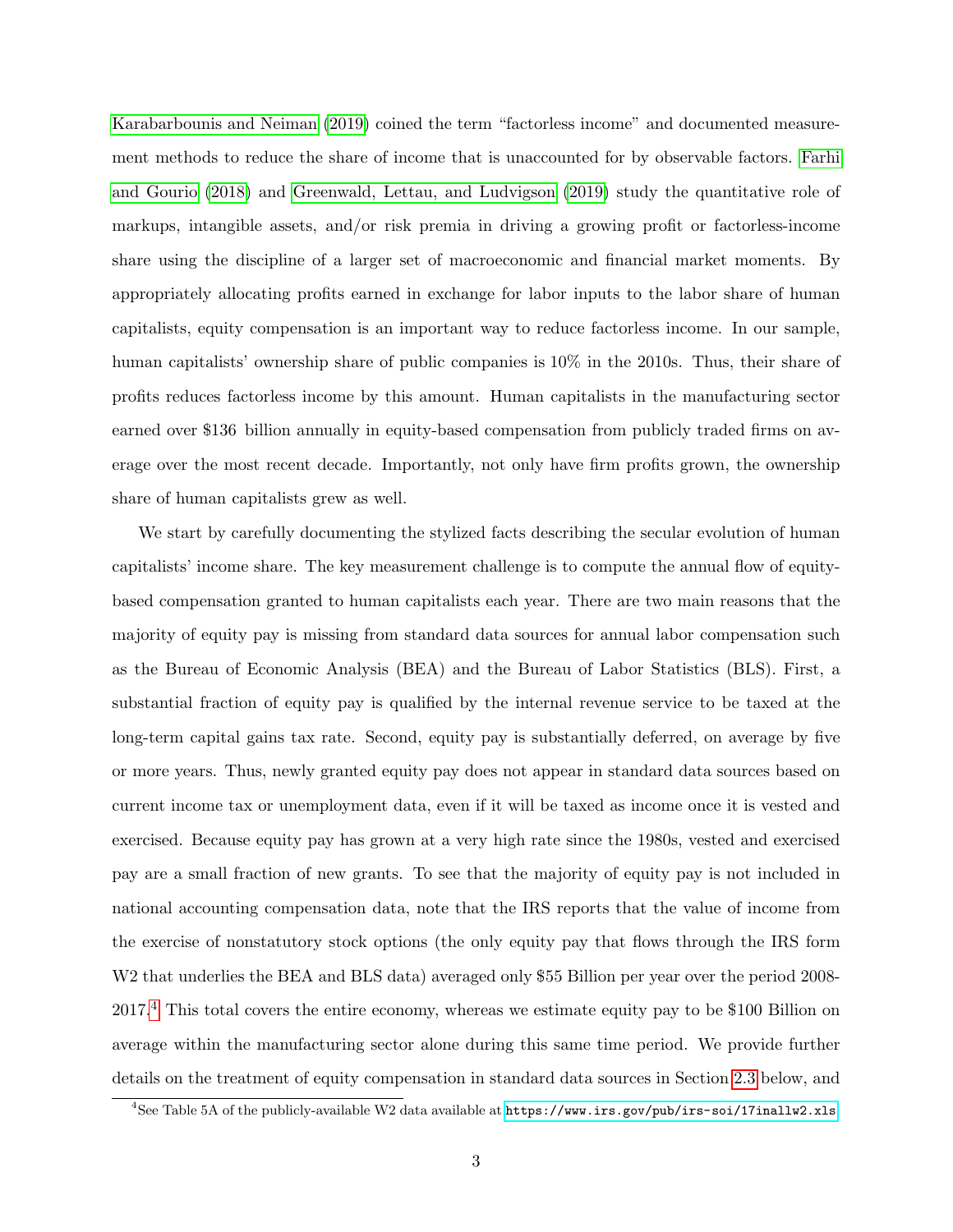describe how to estimate the small fraction of equity-based pay that is included in W2 forms and in BEA compensation data. The Census payroll series we add equity-based compensation to in order to compute total human capitalist income for our main analysis is wages only.

To surpass the challenges in measuring equity pay, we use firm-level data on the value of shares reserved for compensation. By law, firms must reserve shares against compensation grants in order to disclose the expected resulting dilution to shareholders. Data on shares reserved for employees' unexercised stock options or restricted equity grants are available annually for the universe of publicly traded US corporations via their SEC filings. We obtain data on shares reserved for equitybased compensation from 1960–2019 by combining datasets based on SEC filings when available, and hand collecting the SEC data otherwise. Using the assembled data on the stock of reserved shares, along with its law of motion, we construct a measure of the annual flow of new equity-based compensation grants each year. We then aggregate to the industry level and add high-skilled wages from a merged NBER-CES-public-firm sample to obtain a measure of total compensation to highskilled labor. Our merged NBER-CES-pubic-firm data set covers a very broad set of manufacturing firms and contains a reliable measure of value added.<sup>[5](#page-5-0)</sup>

A rising share of human capitalist income, along with the observed decline in investment goods prices, is consistent with technological complementarity between human and physical capital. We explore this potential complementarity in two ways. First, we provide robust panel-data evidence for complementarity between high-skilled labor and physical capital at both the industry and firm level. Second, we conduct a structural estimation that highlights the importance of equity-based compensation when evaluating evidence of complementarity between human capital and physical capital.

Our panel regressions first document a negative relationship within firms and within industries over time between investment goods prices and high-skilled human capital owners' earnings and wealth. Human capitalists' income has increased more in industries and firms that have experienced larger declines in investment goods prices.<sup>[6](#page-5-1)</sup> Thus, the evidence suggests that human capitalists have benefited disproportionately from declining investment goods prices. Next, we use the correctly

<span id="page-5-0"></span><sup>5</sup>We show in the Internet Appendix that the factor shares (excluding equity-based compensation) in our merged sample are nearly identical to those in the broader NBER-CES data set.

<span id="page-5-1"></span> $6$ See also [Kehrig and Vincent](#page-45-0) [\(2020\)](#page-45-0) for a detailed analysis of the dynamics of the labor share in the cross section of production units.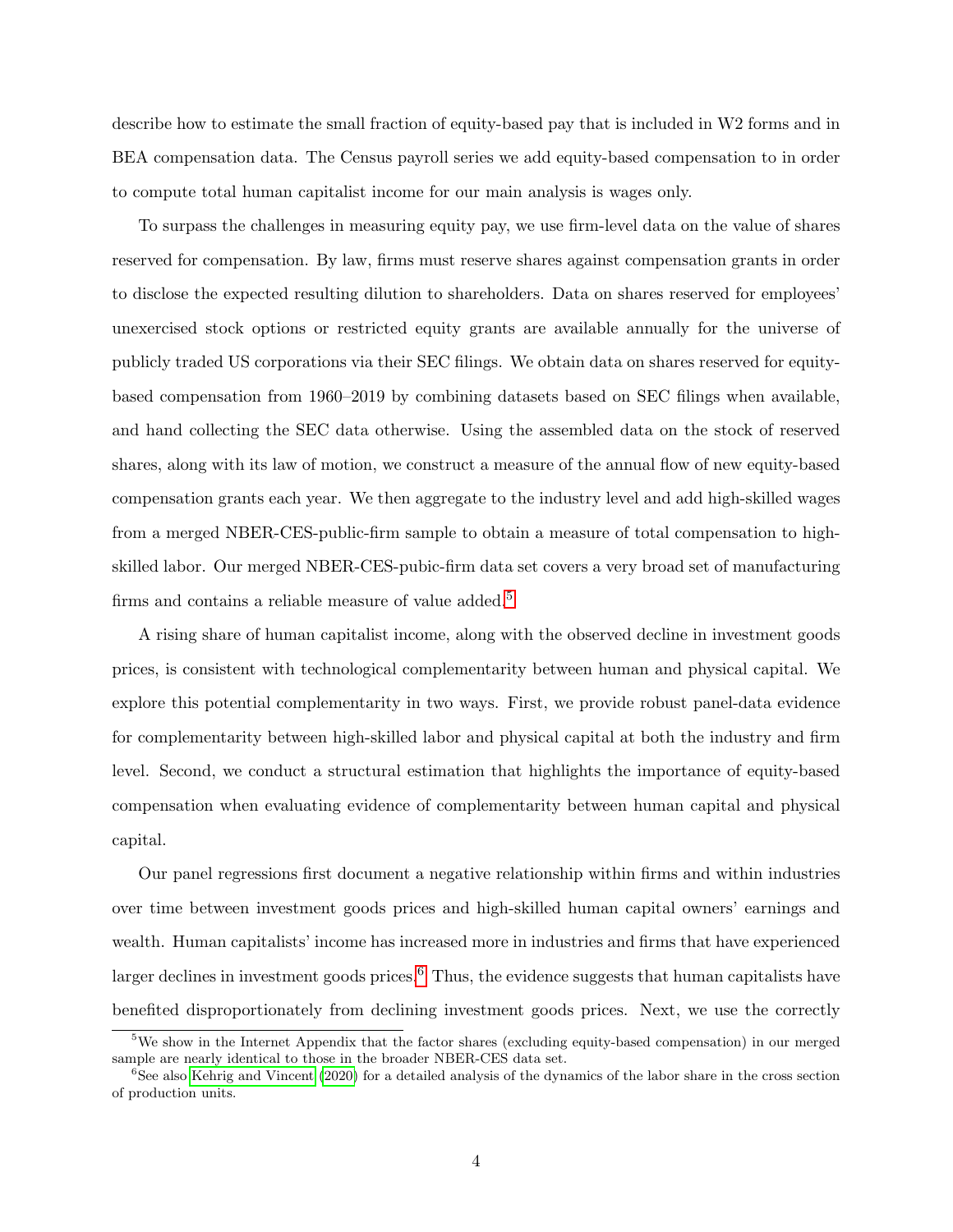measured total return to human capitalists to show that within industries and over time, there is a positive relation between the human capital share and the physical capital share (which is consistent with complementarity). By contrast, and consistent with the cross-country evidence in [Karabarbounis and Neiman](#page-45-1) [\(2014\)](#page-45-1), we find a negative relation between the low-skilled labor share and capital shares. Our evidence supports substitutability between low-skilled labor and capital.

We develop and study a parsimonious model and then estimate its key parameters (a) to provide structure for the facts that describe the rise of human capitalists and (b) to understand the implications of these facts for shares of value added and income. Our model builds on the model developed in Krusell, Ohanian, Rìos-Rull, and Violante [\(2000\)](#page-45-6), who were the first to model and document the complementarity between high-skilled labor and physical capital. Notably, their sample ends in 1992. During the internet boom in the mid 1990s the decline in high-skilled wage income and the rise in the equity pay of human capitalists accelerated. Indeed, our estimation indicates that the post 1992 steep decline in the high-skilled *wage* share implies greater *substitutability* between high-skilled labor and capital than [Cobb and Douglas](#page-44-3) [\(1928\)](#page-44-3) when equity pay is not included. However, using the total compensation of high-skilled labor, including equity pay, the elasticity of substitution we estimate in our model is nearly identical to that in [Krusell et al.](#page-45-6) [\(2000\)](#page-45-6) (0.66 vs.  $(0.67)$  $(0.67)$  $(0.67)$ .<sup>7</sup> Thus, including equity pay is crucial for finding complementarity greater than that of [Cobb](#page-44-3) [and Douglas](#page-44-3) [\(1928\)](#page-44-3) in recent years in which wage income has been replaced by equity pay at the high end of the income distribution.

In addition to constructing a more comprehensive measure of high-skilled labor compensation, we modify the theoretical framework in [Krusell et al.](#page-45-6) [\(2000\)](#page-45-6) in two key ways to accommodate human capitalists. First, we treat high-skilled human capital as a stock that can be accumulated through investment rather than as a flow labor input. Second, in our framework, this stock of human capital earns an equilibrium return that can depend not only on its current marginal product but also on its outside option (e.g., [Eisfeldt and Papanikolaou](#page-44-4) [\(2013\)](#page-44-4), [Hartman-Glaser, Lustig, and Xiaolan](#page-45-7) [\(2019\)](#page-45-7)). Importantly, we show that only a small fraction of equity-based pay must be assigned to human capitalists' marginal product in order to generate a degree of complementarity between

<span id="page-6-0"></span><sup>7</sup>See also the more recent work by [Ohanian et al.](#page-45-8) [\(2021\)](#page-45-8). That paper revisits the original [Krusell et al.](#page-45-6) [\(2000\)](#page-45-6) model with updated data and also finds evidence of declining complementarity between high-skilled labor and capital. They find that the elasticity of substitution is closer to one using updated data (0.76 in updated data vs. 0.67 in [Krusell et al.](#page-45-6) [\(2000\)](#page-45-6)). See the updated parameters in Tables 5.2 and 5.3, and the related discussion.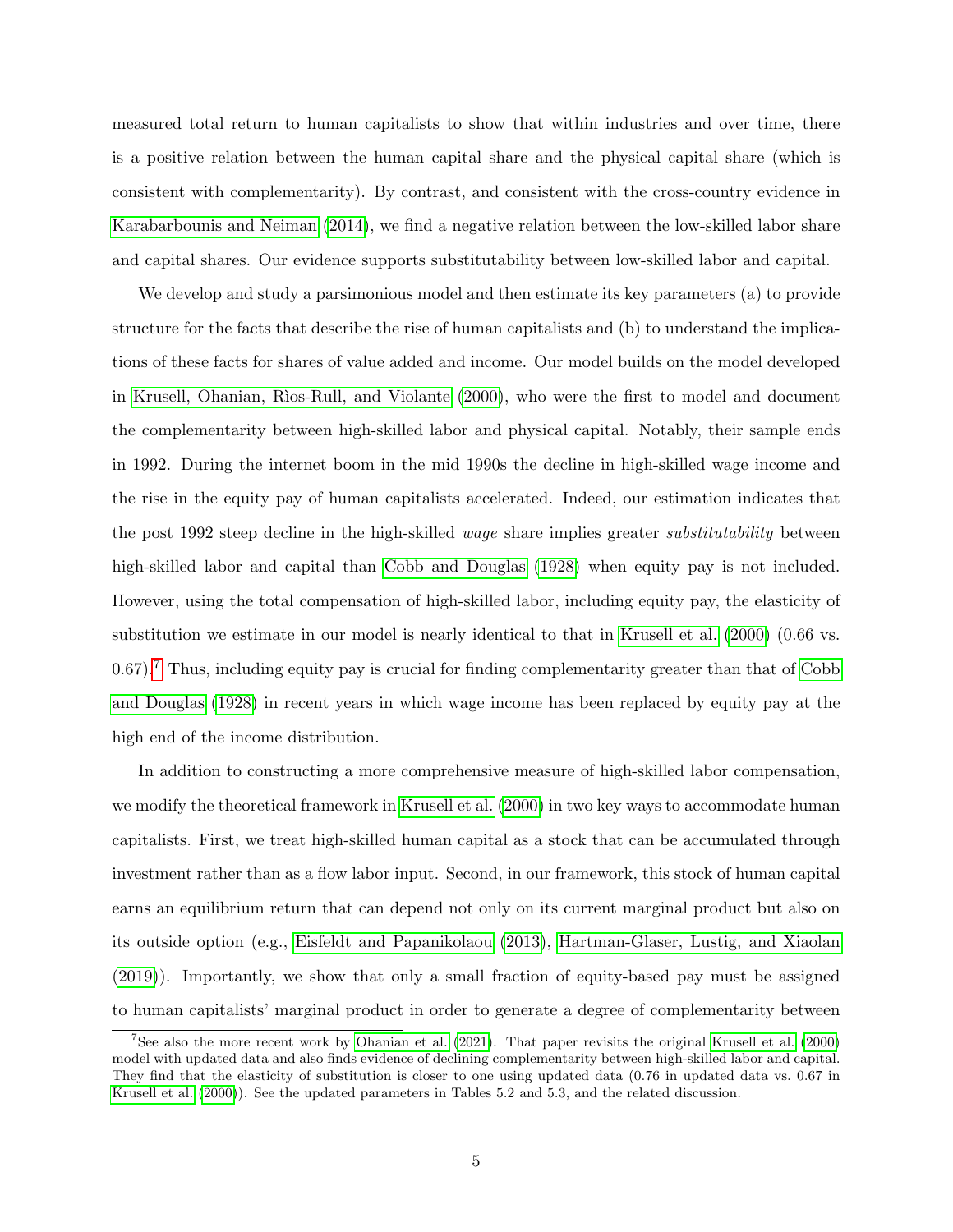physical and human capital that is larger than the complementarity implied by Cobb–Douglas. Our estimates indicate that 98% of equity pay is used as a substitute for wages to compensate marginal product, as opposed to being used as additional pay or rents from the participation constraint. Our estimate of the elasticity of substitution between capital and unskilled labor is 1.28, and is not sensitive to the fraction of equity-based pay assigned to marginal product. This finding on the substitutability between capital and unskilled labor is broadly consistent with the estimates in the existing literature (e.g. [Krusell et al.](#page-45-6) [\(2000\)](#page-45-6), [Karabarbounis and Neiman](#page-45-1) [\(2014\)](#page-45-1)). Our model at estimated parameters and with correctly measured income shares is able to replicate the full set of stylized facts we document when the economy receives the observed sequence of declining investment goods prices.

Our paper contributes to the following related areas of the literature. First, there is an ongoing discussion on the secular evolution of factor shares (e.g., [Elsby et al.](#page-44-0) [\(2013\)](#page-44-0), [Karabarbounis and](#page-45-1) [Neiman](#page-45-1) [\(2014\)](#page-45-1), [Lawrence](#page-45-9) [\(2015\)](#page-45-9), [Koh et al.](#page-45-10) [\(2016\)](#page-45-10), [Autor, Dorn, Katz, Patterson, and Reenen](#page-43-5) [\(2017\)](#page-43-5), [Hartman-Glaser et al.](#page-45-7) [\(2019\)](#page-45-7), [Kehrig and Vincent](#page-45-0) [\(2020\)](#page-45-0)). This literature has established the decline of the aggregate labor share measured using standard sources of realized income (mainly wages). While our data also support a declining overall labor share, we emphasize the importance of using a more complete measure of total compensation in the modern era. Our new compensation series also contributes important new facts that help make to progress on the evolution of total income share dynamics for workers of different skill levels.

Our focus on investment-specific technological change builds on the earlier macroeconomics and asset pricing literature (e.g., [Greenwood, Hercowitz, and Krusell](#page-44-5) [\(1997\)](#page-44-5), [Papanikolaou](#page-46-3) [\(2011\)](#page-46-3), [Kogan and Papanikolaou](#page-45-11) [\(2014\)](#page-45-11), [Krusell et al.](#page-45-6) [\(2000\)](#page-45-6)). Despite this growing literature, there is still a limited amount of direct cross-sectional evidence on the relation between investment goods prices and factor shares [\(Acemoglu](#page-43-6) [\(2002\)](#page-43-6)). We examine the implications of investment-specific technological change on factor shares, and use new micro data to characterize the shape of an aggregate production function which employs human capitalists. Our study also contributes to our understanding of who gains and who loses from investment-specific technological change.<sup>[8](#page-7-0)</sup> Including equity-based compensation greatly increases the observed disparity between the compensation

<span id="page-7-0"></span><sup>8</sup>See also the recent study [Jaimovich et al.](#page-45-12) [\(Forthcoming\)](#page-45-12), who argue that incorporating the quality of goods produced is crucial for measuring the interaction between skill-biased technical change and the skill premium, as well as [Caunedo et al.](#page-44-6) [\(2019\)](#page-44-6) for a study of differential occupational exposure to capital-embodied technical change.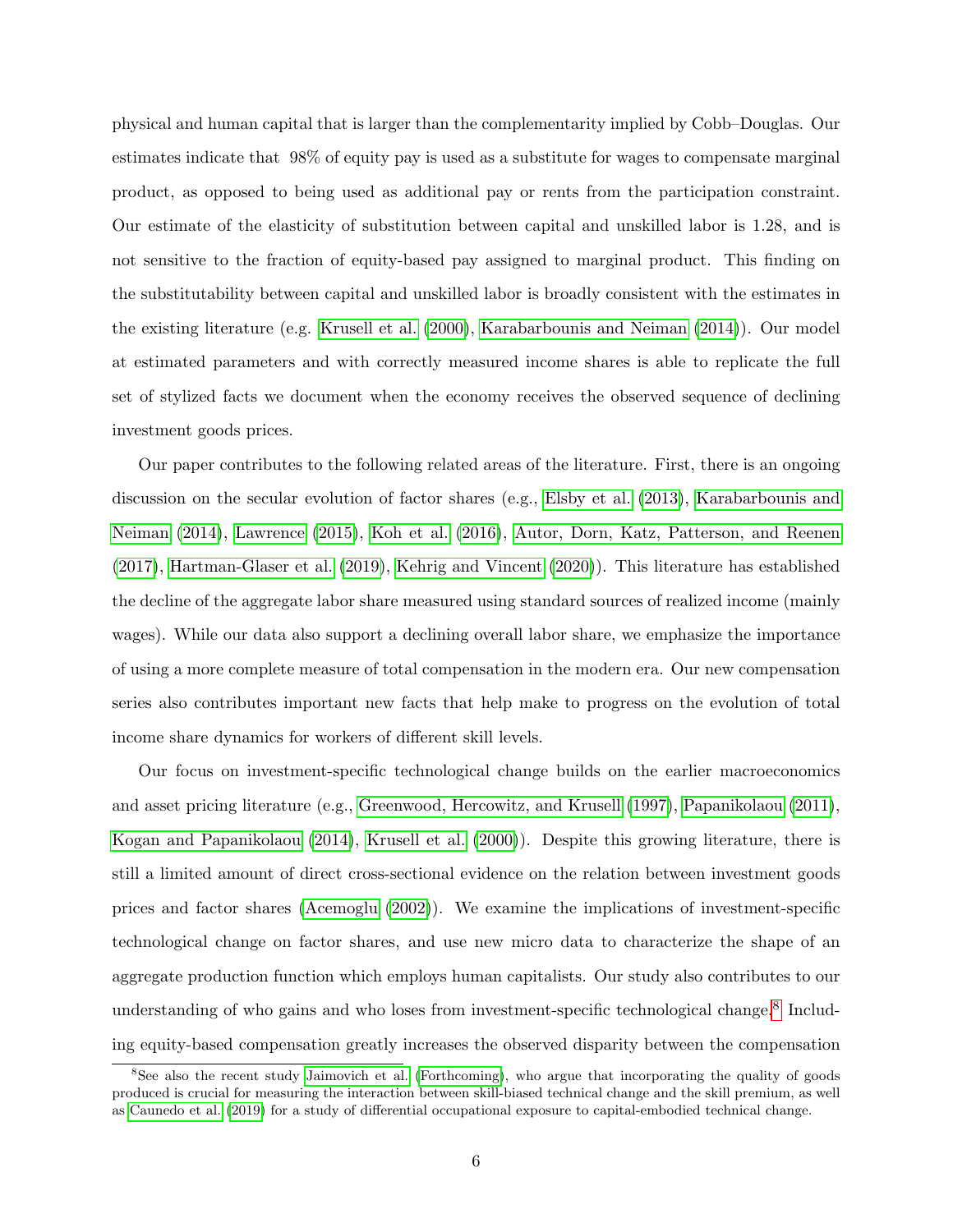of high and low skilled labor, deepening concerns regarding the unequal sharing of the gains to technological progress highlighted by [Autor](#page-43-7) [\(2014\)](#page-43-7) and [Autor](#page-43-8) [\(2019\)](#page-43-8).

Our analysis has related implications for the broader debate on the income distribution between capital and labor, and the concern regarding rising inequality (e.g., [Piketty](#page-46-4) [\(2014\)](#page-46-4), [Caicedo, Robert](#page-43-9) [E. Lucas, and Rossi-Hansberg](#page-43-9) [\(2016\)](#page-43-9), [Gabaix, Lasry, Lions, and Moll](#page-44-7) [\(2016\)](#page-44-7), [Stokey](#page-46-5) [\(2016\)](#page-46-5)), which on the finance side has generally focused on the very top of the income distribution (e.g., [Gabaix and Landier](#page-44-8) [\(2008\)](#page-44-8), [Kaplan and Rauh](#page-45-13) [\(2010\)](#page-45-13), [Frydman and Saks](#page-44-9) [\(2010\)](#page-44-9), [Frydman and](#page-44-10) [Papanikolaou](#page-44-10) [\(2015\)](#page-44-10)). Given the data limitations, very little was previously known about the total compensation to the intermediate levels of the income distribution represented by high-skilled laborers. An important exception is [Lemieux, MacLeod, and Parent](#page-45-14) [\(2009\)](#page-45-14), which documents increasing performance-based pay in the Panel Study of Income Dynamics and the effects on income inequality, but does not focus on equity-based pay and the implications for factor shares. Our analysis highlights the importance of equity compensation paid to employees below the very top executive or founder level. Whereas total compensation at the C-suite level appears to have peaked around the year 2000, equity-based compensation to a broader set of high-skilled labor continues to rise. See the comprehensive summary of the facts that describe executive compensation in [Frydman](#page-44-11) [and Jenter](#page-44-11) [\(2010\)](#page-44-11).

Finally, a growing literature in macroeconomics and finance highlights the importance of a "missing factor," and in particular intangible capital embedded in, and partially owned by, human inputs or organization capital (e.g., [Eisfeldt and Papanikolaou](#page-44-12) [\(2014\)](#page-44-12), [Koh et al.](#page-45-10) [\(2016\)](#page-45-10), [Barkai](#page-43-2) [\(2017\)](#page-43-2), [Karabarbounis and Neiman](#page-45-5) [\(2019\)](#page-45-5), [Benzell and Brynjolfsson](#page-43-10) [\(2019\)](#page-43-10)). We bring new microdata to the measurement of human inputs. Moreover, we examine the importance of the rents generated by organizational capital from a national income accounting perspective, which, aside from the notable exceptions above, has received limited attention thus far.

## 2 Human Capitalist Income: Measurement and Stylized Facts

In this section, we first provide a detailed description of our method for measuring the total income to human capitalists, including wages and new equity grants using NBER-CES and Compustat data. Using corrected total human capitalist income, we then document the implications of the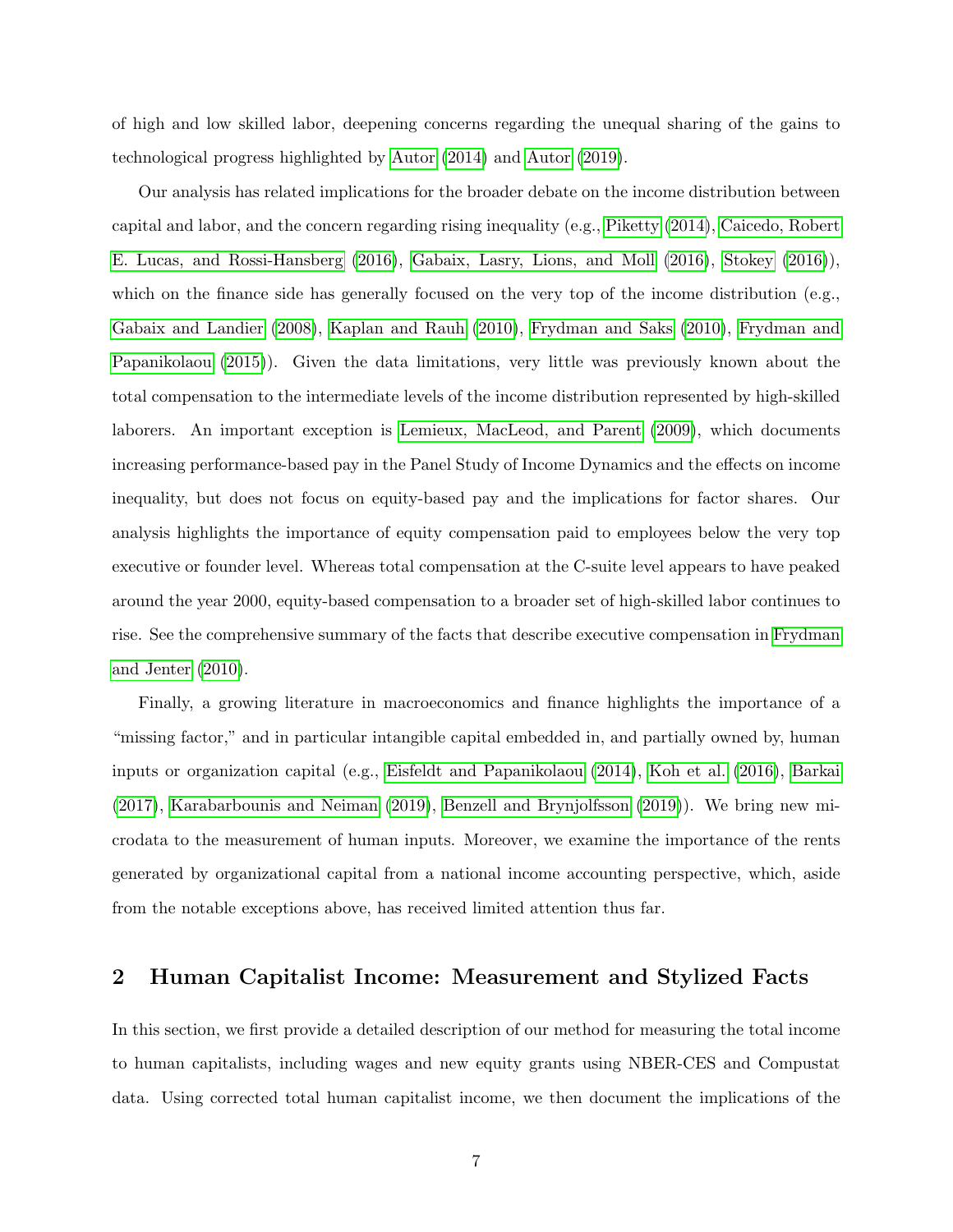revised labor income series for macro trends in factor shares. Our main findings highlight the large magnitude of human capitalists' equity-based compensation, which has grown markedly over the past four decades. Next, we show how to construct total human capitalist income in BEA data, in which a minority of equity pay is included. First, we describe the reasons why standard sources largely exclude equity-based pay. Then, we provide a way to estimate the amount of equity pay that is included in BEA data and document the effect of equity pay on the labor share decline measured with that data. In manufacturing, we estimate that only 35% of current equity grants are included in the BEA income measure.

Following our construction of the main stylized facts documenting the growth in equity pay we provide panel-data evidence in support of technological complementarity between physical capital and human capital from high-skilled labor. Specifically, we show a robust negative relation between investment goods prices and human capitalists' income shares, which holds in the time series in the cross-section of industries, as well as within firms over time. We also provide evidence on the relation between investment goods prices and human capitalist wealth.

#### <span id="page-9-2"></span>2.1 Measuring Total Human Capitalist Income

Data Sources We describe our main data sources. Additional details appear in the Appendix. The income of human capitalists consists of two parts. The first is traditional compensation to highskilled human capitalists in the form of wages. The second part, which is novel to our analysis, is compensation from restricted equity or stock option grants.

Wages, value added, and investment goods prices are obtained at the four-digit SIC code level from the NBER-CES Manufacturing Industry Database, which is based largely on the Annual Survey of Manufacturing data sets [\(Becker, Gray, and Marvakov](#page-43-11)  $(2013)$ ).<sup>[9](#page-9-0)</sup> The NBER-CES is particularly useful for our purposes, as it provides a "clean" measure of wages; these data are payroll only, and explicitly exclude fringe benefits and equity compensation, as we document in the Appendix.[10](#page-9-1)

<span id="page-9-0"></span><sup>9</sup>The NBER-CES data set includes 459 (140) unique industries at the 4-SIC (3-SIC) level. Most of the variables in the NBER-CES are taken from the Annual Surveys of Manufacturing, while price deflators and depreciation rates are derived from other data published by the Census Bureau, the Bureau of Economic Analysis, the Bureau of Labor Statistics, and the Federal Reserve Board. NBER-CES data and documentation are available at http://www.nber.org/nberces.<br> $^{10}$ See also https://w

<span id="page-9-1"></span><sup>10</sup>See also [https://www.census.gov/programs-surveys/asm/technical-documentation/questionnaire/](https://www.census.gov/programs-surveys/asm/technical-documentation/questionnaire/2019-annual-survey-of-manufactures-forms.html) [2019-annual-survey-of-manufactures-forms.html](https://www.census.gov/programs-surveys/asm/technical-documentation/questionnaire/2019-annual-survey-of-manufactures-forms.html).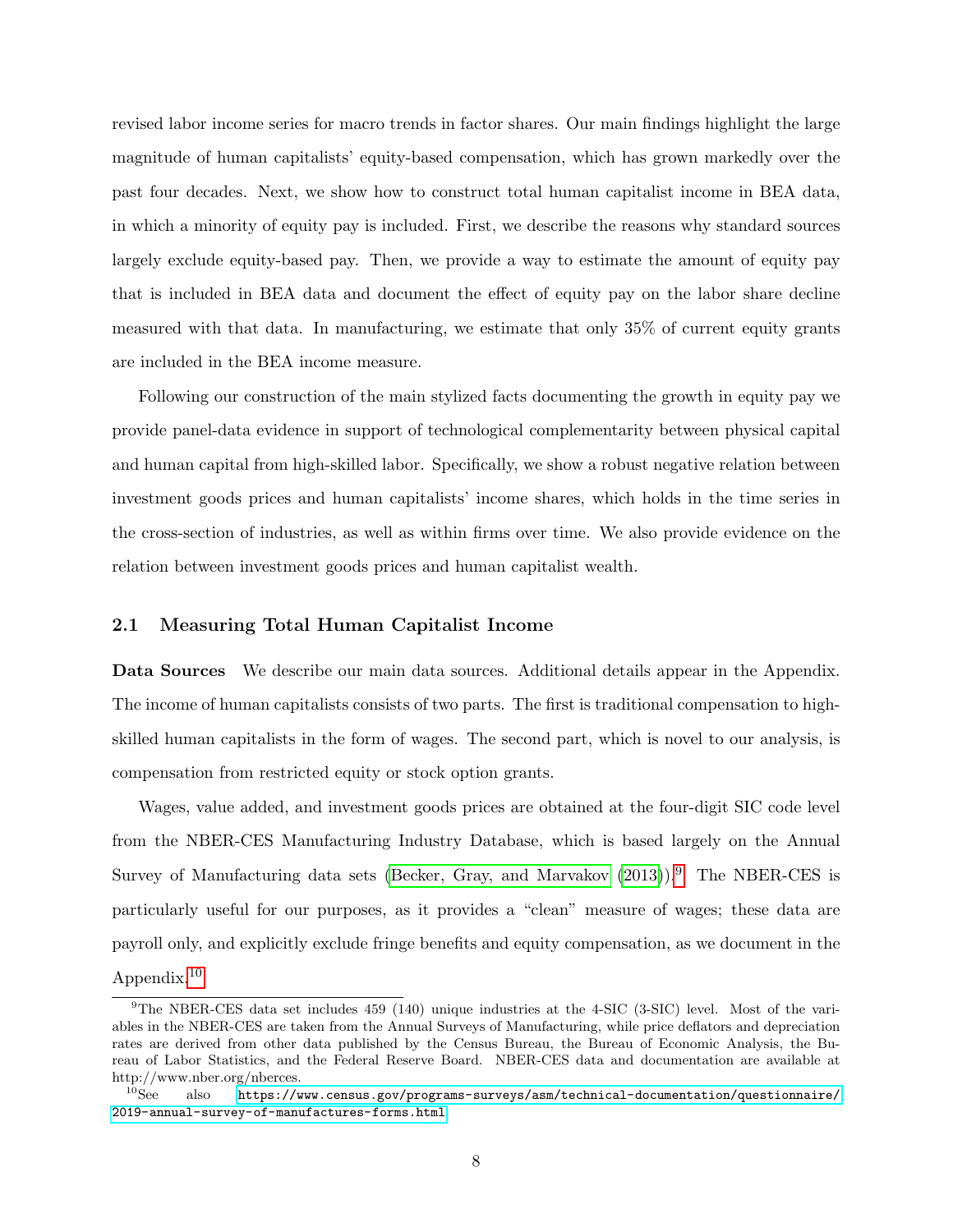To surpass the challenges faced by standard data sources using employer or employee tax data, we construct our baseline measure of equity-based compensation using widely available firm-level data on shares reserved for employee compensation from public-firm SEC filings. We utilize firms' reporting of shares reserved for employee compensation to construct our firm-level annual time series of new equity grants. This data is reported by Compustat for the time period 1960-1995. Compustat data are constructed from 10-K statements filed with the SEC and cover the universe of publicly traded US firms. For the subsequent subsample, from 1996–2005, we utilize data from RiskMetrics. RiskMetrics (formerly the Investor Responsibility Research Center (IRRC)) covers firms from the S&P 500, S&P midcap, and S&P smallcap indexes, and is also sourced from 10- K statements filed with the SEC. The IRRC dataset is aimed at providing compensation and governance information, and thus contains additional useful details on grants and vesting. For the 2006–2019 period, we hand-collected the reserved shares data for the industries covered in the NBER-CES dataset from firms' 10-K filings and/or proxy statements available from SEC Edgar.

The merged public firm/NBER-CES data set covers all firms in the manufacturing and health sectors, as well as roughly half of the firms in the consumer goods and high-tech sectors. The combined data set for the 1960-2019 period is composed of 133 4-digit-SIC code industries and 5,271 firms. The covered sectors represent over 40% of the aggregate value of sales in the publicfirm universe. We show in the Internet Appendix that factor share dynamics using wage data only in the full NBER-CES universe are nearly identical to those in our merged sample. When constructing our measure of new grants relative to value added, we use industry-level sales from each data source to scale the public firm data to match the public and private establishment data covered by the NBER-CES data set.

Human Capitalist Income: Wages We designate the NBER-CES category of non-production workers as high-skilled laborers, following the standard treatment of this category in labor economics. The validity of utilizing the category of non-production workers to represent high-skilled labor has been previously established in the labor literature by, for example, [Berman, Bound, and](#page-43-12) [Griliches](#page-43-12) [\(1994\)](#page-43-12), [Pierce and Schott](#page-46-6) [\(2016\)](#page-46-6), and [Acemoglu, Dorn, Hanson, Price, et al.](#page-43-13) [\(2014\)](#page-43-13). The time series of high-skilled wages as a share of value added is plotted in Figure [2.](#page-14-0) Note the pronounced decline in the high-skilled income share using wages only, from 17% in 1960 to 11% in 2019. However, compensation using wages only is incomplete. Equity pay is crucial for fully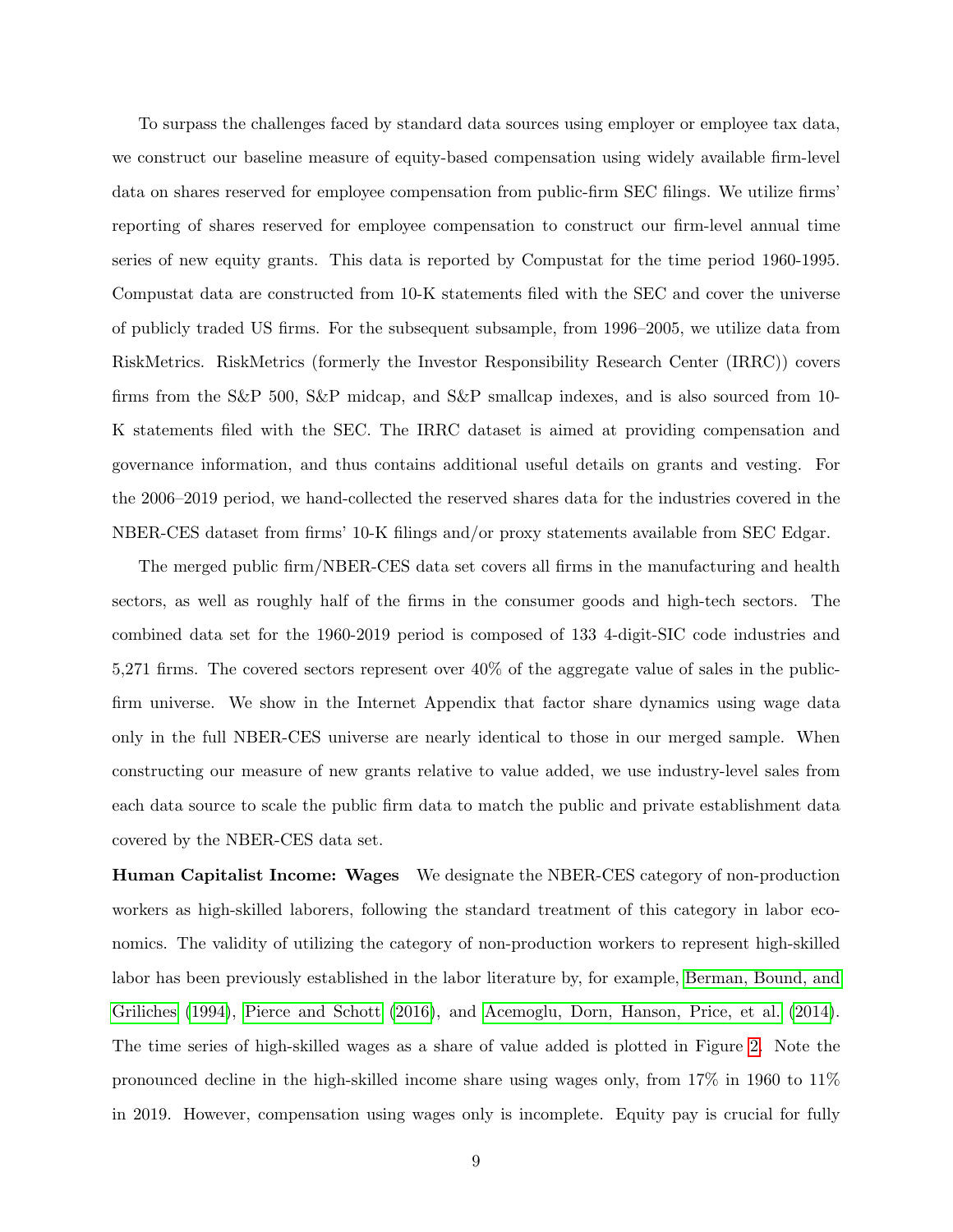measuring the differential effects of technological progress on high and low skilled labor highlighted by [Autor](#page-43-7) [\(2014\)](#page-43-7) and [Autor](#page-43-8) [\(2019\)](#page-43-8).

Human Capitalist Income: Equity Pay Our main measurement challenge is to gather comprehensive information on the equity-based component of current income, which comes from equity grants in the form of restricted stock or unvested stock options. We overcome this challenge using firm-level data on shares reserved for employee compensation to generate annual firm-level observations on the contemporaneous flow of equity-based pay. Securities law requires firms to disclose shares reserved for compensation in order to disclose the expected dilution to existing shareholders. To be in compliance with the SEC, firms must reserve shares in an amount that reflects the mispricing, and resulting dilution to existing shareholders, from issuing shares to employees at below market prices. Reserved shares are authorized by the board of directors, and appear as a treasury stock liability on firms' balance sheets. Compustat defines the reserved share (RS) variable as the item that "... represents shares reserved for stock options outstanding as of year-end plus options that are available for future grants."<sup>[11](#page-11-0)</sup>

Reserved shares is a stock variable, whereas we are interested in the annual flow of new equity grants. Intuitively, we can convert the stock of reserved shares into an annual flow by dividing the stock by the average time that a reserved share remains on the balance sheet before it is granted as compensation. Denote this average granting period as gp. We provide a formal derivation of our flow measure of equity-based compensation, new grants, or,  $NG = RS/gp$ , in Appendix [6.2.2](#page-50-0) using a law of motion for reserved shares which accounts for authorization, exercise, and expiration. We then use the RiskMetrics data from 1996–2005 to estimate the weighted-average granting period as the ratio of compensation grants to reserved shares. During this period, the weighted-average granting period,  $gp$ , is 5.69 years.<sup>[12](#page-11-1)</sup> To be conservative, we then use a weighted-average granting period of six years to estimate the annual flow of equity-based compensation grants from the endof-year stock of reserved shares.

Our equity-based compensation data is obtained from publicly-traded firms' accounting statements, while value-added is obtained from the aggregate NBER-CES industry-level database, which includes survey data from manufacturing establishments of both public and private firms. After

<span id="page-11-0"></span> $11$ It is our understanding from accounting rules that the reserved share variable also includes shares reserved for restricted stock grants, but if not, our measure is conservative for that reason.

<span id="page-11-1"></span> $12$ The median of the granting period across industries is 5.68 years.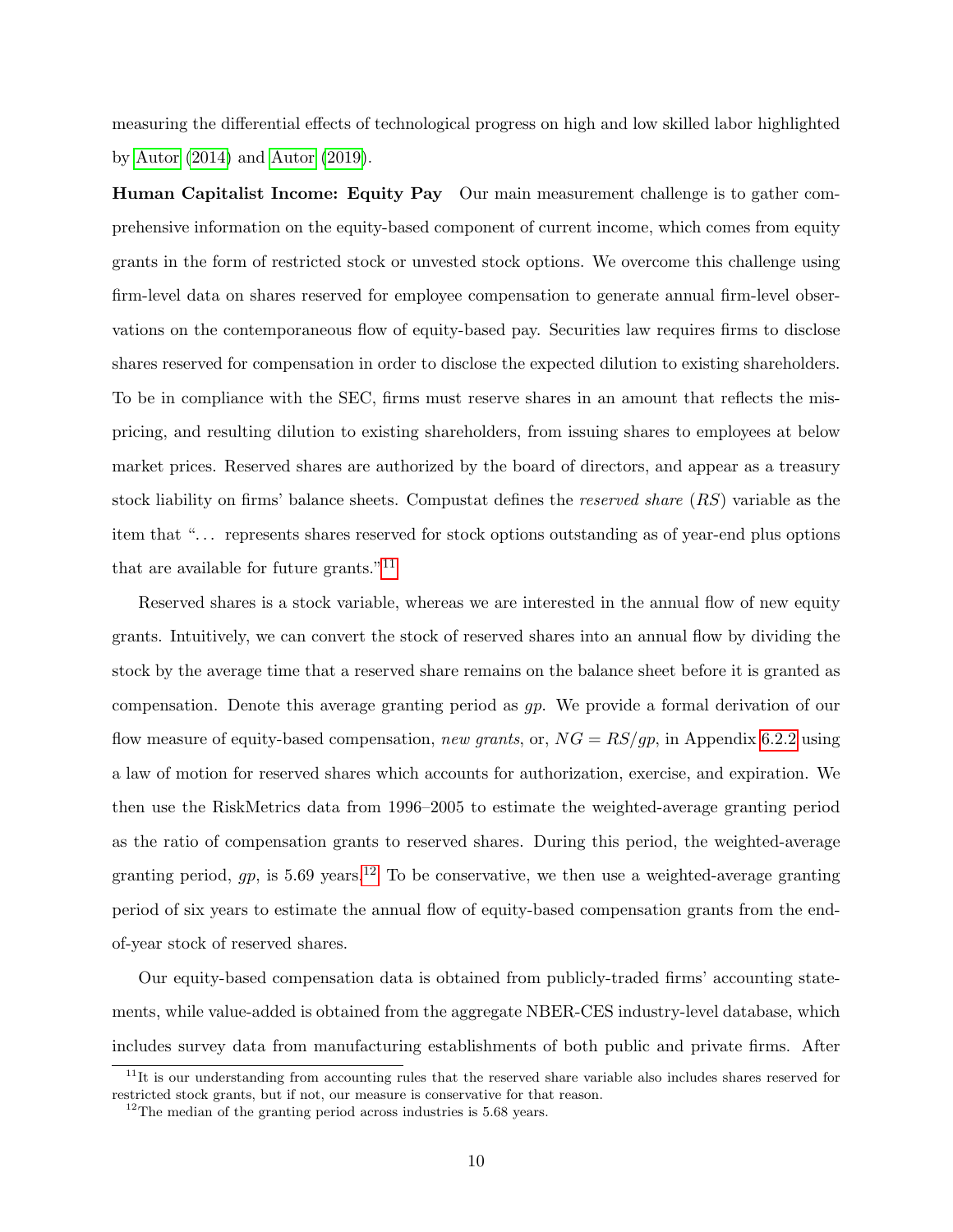dropping public firms in industries not covered by the NBER-CES Manufacturing Database, there are two remaining potential mismatches when aggregating the firm-level value of NG to the industry level: First, the NBER-CES database includes private firms, causing a downward bias to our NG/value-added ratio. Second, publicly-traded firms have foreign establishments, and they may grant equity compensation to employees in foreign establishments while the NBER-CES data covers domestic manufacturing establishments only. Therefore, to adjust the new grant series based on public firms to the NBER-CES industry measures of value added, we scale each industry aggregate NG by the corresponding sales ratio between the public-firm industry aggregate and the NBER-CES industry value (see the Appendix for details).

Note that, because our estimates are derived from firm-level data and not worker-level data, we cannot identify the precise recipients of equity-based compensation. We allocate all of equity pay to high-skilled labor. IRS data shows that 97% of equity pay goes to earners in the top 10% of the income distribution for the available sample from 2008-2017, and this fraction is nearly constant over that time period.[13](#page-12-0) Other auxiliary data sources, such as levels.fyi, suggest that equity-based compensation is used heavily for engineers and for a broad set of managers. We use an expense-based measure below to provide additional evidence that total compensation to white-collar workers has increased from 1980–2019. Finally, using ExecuComp, we show that most equity-based compensation (78% in recent years) goes to workers below the C-suite.

Figure [1](#page-13-0) reports the aggregate  $NG$  as a share of aggregate value added in our sample (the solid line). Income from equity-based compensation grows from less than 1% of value added before 1980 to as much as 7% in the 2010s. We also measure the share of total equity that human capitalists own. We define the ownership share of human capitalists as the ratio of the value of shares reserved for employee equity-based compensation (i.e., RS) to the stock market capitalization of the firm.[14](#page-12-1) This share, also plotted in Figure [1](#page-13-0) (the dotted line), captures the fraction of firm value which is employee-owned. Human capitalists have owned 10% of total public firms' market capitalization on average over the last decade, compared to 3% in the 1980s. The rise of the ownership share

<span id="page-12-0"></span><sup>&</sup>lt;sup>13</sup>The cutoff for the 90th income percentile was \$108,000 in 2017. See Table 6A of the publicly-available W2 data available at <https://www.irs.gov/pub/irs-soi/17inallw2.xls>. See also [McGrattan and Prescott](#page-45-2) [\(2010\)](#page-45-2), who emphasize the outsized earnings from capital gains by managerial and professional workers in the Federal Reserve's Survey of Consumer Finances.

<span id="page-12-1"></span><sup>&</sup>lt;sup>14</sup>Scaling the value of reserved shares by the stock market valuation helps alleviate the potential concern of market timing. Companies may issue more equity-based compensation when stock prices are high.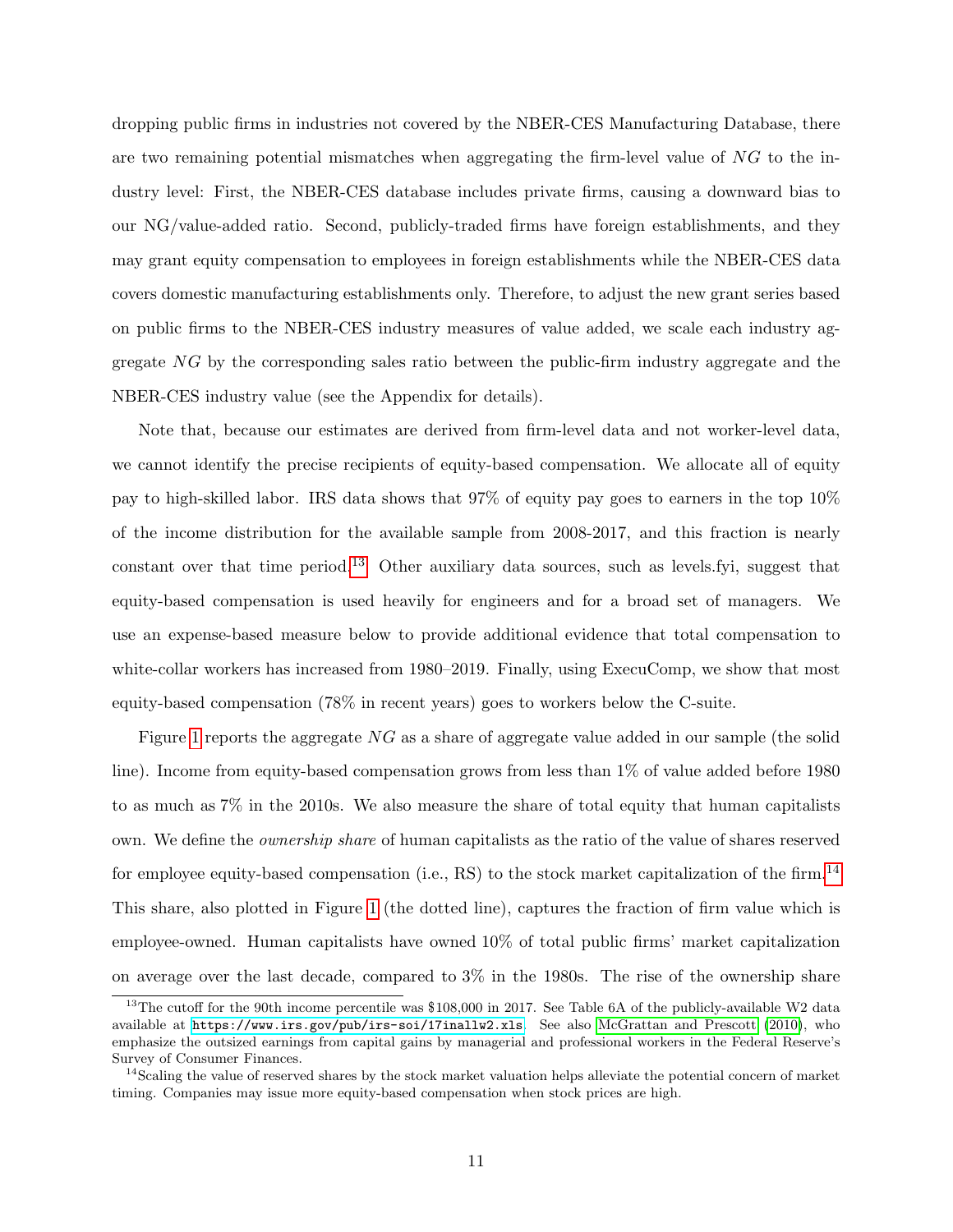indicates that the increase in human capitalists' income is not just driven by rising corporate valuations. Human capitalists have benefited disproportionately from increasing corporate profits because their ownership share also increased.

#### <span id="page-13-0"></span>Figure 1: Equity-Based Compensation: Time Series

This plot reports the time series of human capitalists' equity-based compensation in the manufacturing sector, both the annual flow and the stock. The annual flow of total reserved shares for employees' equity-based compensation, NG, is calculated as the aggregate value of outstanding reserved shares normalized by the average granting period of 6 years. The solid line is the time series of the  $NG$  to value added ratio. The dashed line is the time series of the ownership share, measured by the ratio of the value of reserved shares  $(RS)$  for employee equity-based compensation to stock market capitalization.



Human Capitalist Income, Total: Wages plus Equity Human capitalists earn both wages and equity compensation. While human capitalists' wage share of value added has been trending down, equity pay has replaced wage compensation in recent decades. To construct human capitalists' total income, we add equity pay to wages to form their total compensation. We plot the time series of the total income share along with the wage share and equity-based compensation share in Figure [2.](#page-14-0) The figure shows that the increase in equity-based compensation essentially offsets the decline in high-skilled wage income. The human capitalists' total labor share declined by 1% from 1980s to 2010s compared to the 6% decline in human capitalists wage-only share from 1980s to 2010s. Including the equity-based pay cuts the decline in the wage-only human capitalists income share by 87%. The fact that the total high-skilled labor share is essentially flat is consistent with our estimate of the fraction of equity pay that is used to compensate marginal product, which is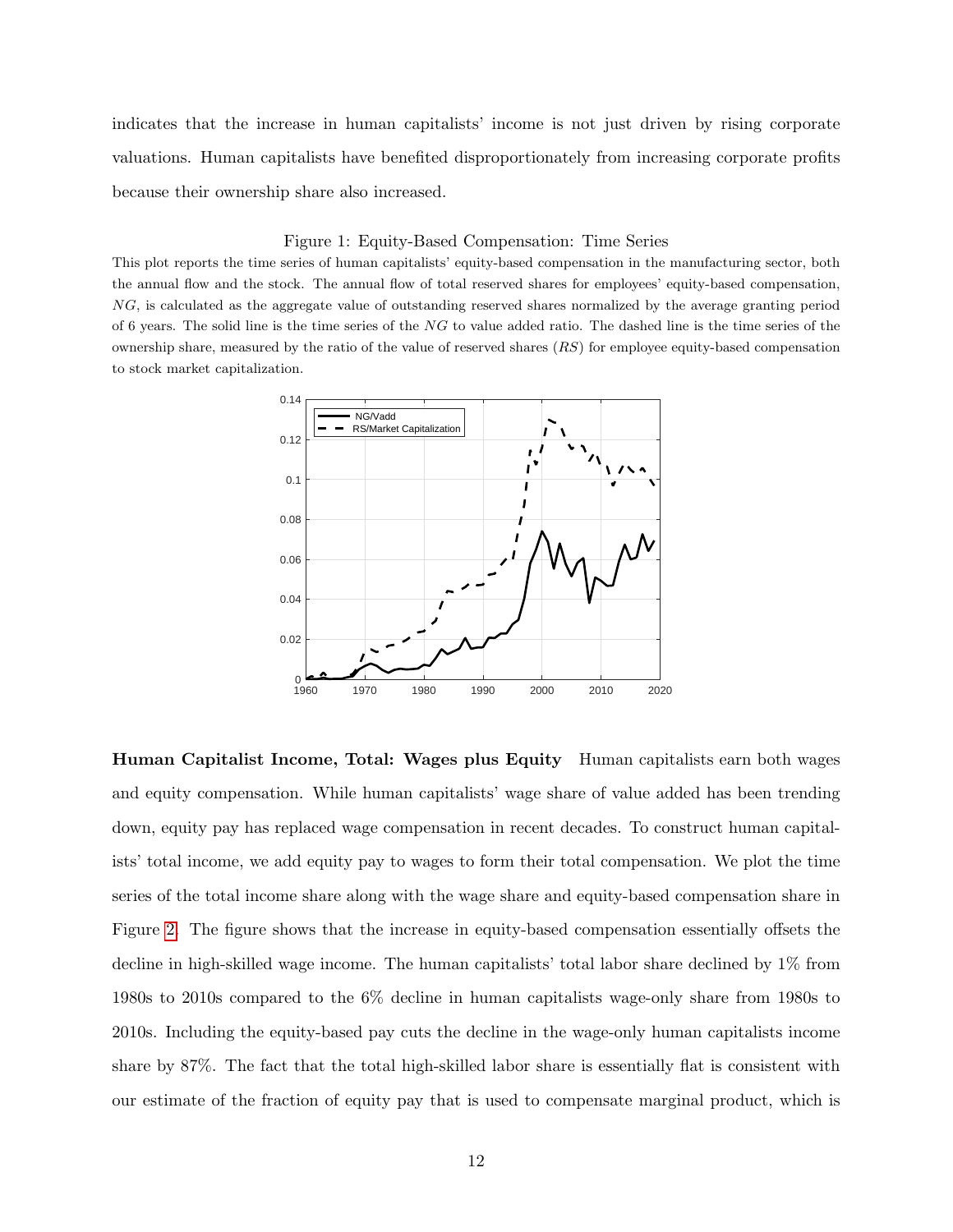#### <span id="page-14-0"></span>Figure 2: Human Capital Share of Income and Total Labor Share

Panel (a) reports human capitalists' total income share and its composition. The dashed blue line is the human capitalists' flow wage income, calculated as the total labor income share minus the production labor income share (from the NBER-CES Manufacturing Industry Database) minus an estimate of the total value of exercised employee stock options. The dashed black line is the ratio of equity-based compensation (NG) to value added. The total human capitalists' income share is the sum of the wage income share and the equity-based income share. Panel (b) reports the total labor share before and after adjusting for equity-based compensation. The dotted blue line is the aggregate wage-only income from NBER-CES. The dashed black line is the ratio of equity-based compensation (NG) to value added. The total labor income share is the sum of the wage income share and the equity-based income share. Data source: Compustat Fundamental Annual (1960–1996), RiskMetrics (IRRC) (1996–2011), and NBER-CES Manufacturing Industry Database (1960–2005). The sample period is from 1960 to 2019.

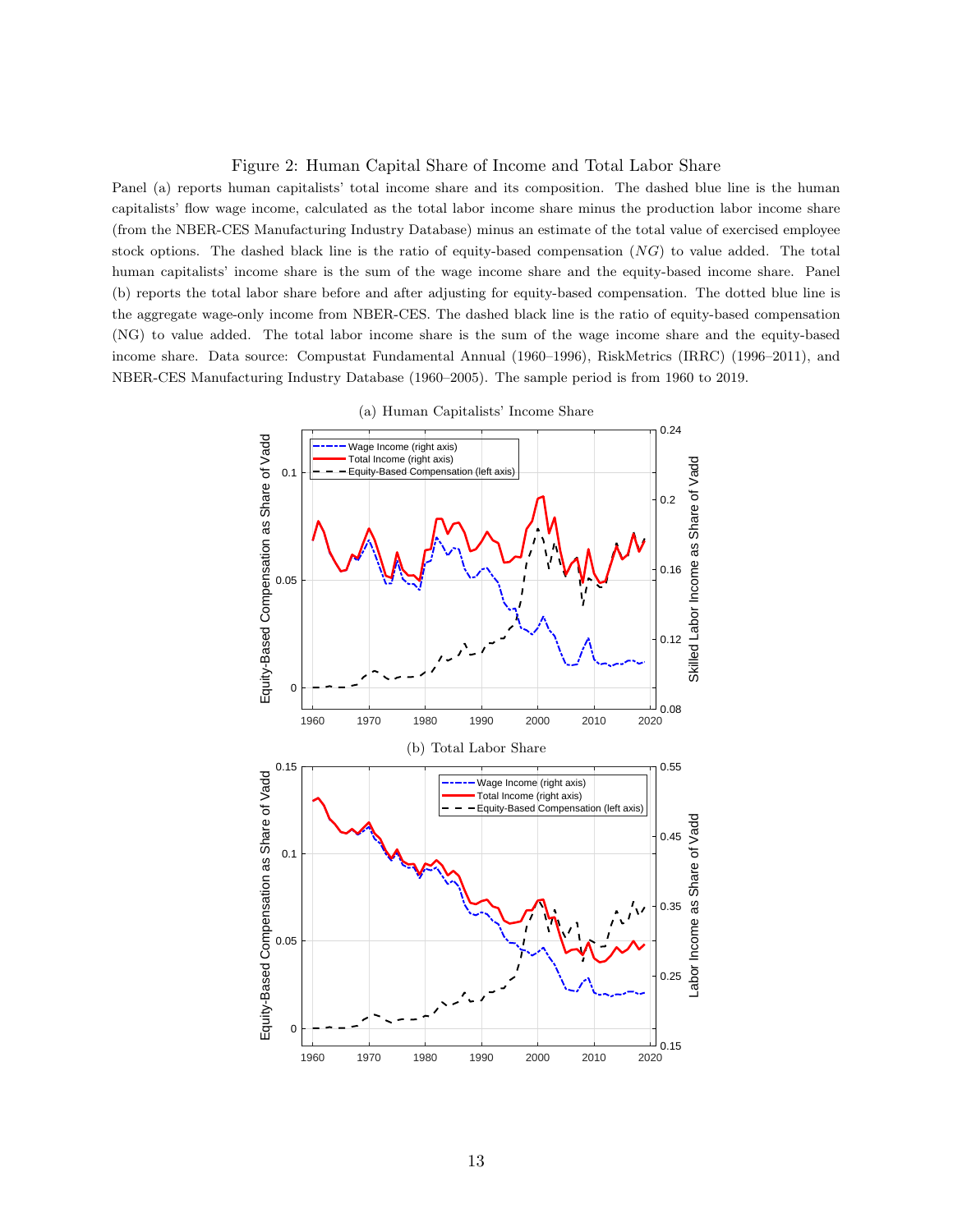91%, indicating that, in large part, equity has simply replaced wages, leaving the high-skilled labor share fairly constant.

Human Capitalist Income, Total: Wages plus Equity, Robustness and Discussion As a robustness check, we compare our main approach to measuring total human capitalist compensation as the sum of equity-based compensation from reserved share data and high-skilled wage data from CES, to an expensed-based measure of the total compensation to human capitalists. Specifically, we compare our measure of total income to a measure based on accumulating the widely available accounting variable selling, general, and administrative expenses (SG&A). As detailed in [Eisfeldt](#page-44-4) [and Papanikolaou](#page-44-4) [\(2013\)](#page-44-4) and the associated Internet Appendix, this variable typically includes the salaries, wages, equity compensation and bonuses of firms' white-collar workers and managers. However, since SG&A includes other expenses unrelated to employee compensation, we follow the approximation approach from the prior literature (e.g., [Eisfeldt and Papanikolaou](#page-44-12) [\(2014\)](#page-44-12)) and scale the total SG&A expense by 0.3. Our second measure of human capitalist income shares is then constructed in each year by aggregating the firm-level observations of 30% of SG&A to the industry level and then computing the ratio of industry-level  $0.3 \times SG\&A$  to industry-level value added  $(0.3\times\text{SG}\&\text{A/VADD})$ . This share was 8% at the beginning of the sample period, and increases to 12% at the end of 2019. As expected, given that wages have trended downward while equity compensation increased substantially, the SG&A based measure increases from 1980 to 2019, but not as dramatically as the measure of equity compensation only.

Our reserved-share approach to measuring equity-based compensation using reserved share data has an important advantage over the expense-based measure. In particular, reserved shares are not affected by changes in expensing practices for stock options that occurred over our sample period. Equity-based compensation can be used effectively for retention and incentive purposes, but purely accounting-based motivations have also played a role. Historically, equity-based pay was not always expensed, or was expensed at a low value, thereby boosting profits. The Internet Appendix contains further details. The fact that reserved shares on the balance sheet are not impacted by changes in expensing practices leads us to use this measure as our baseline measure, with support from the expense-based measure.

Finally, we note that, in the cross section, the increase in equity-based compensation is even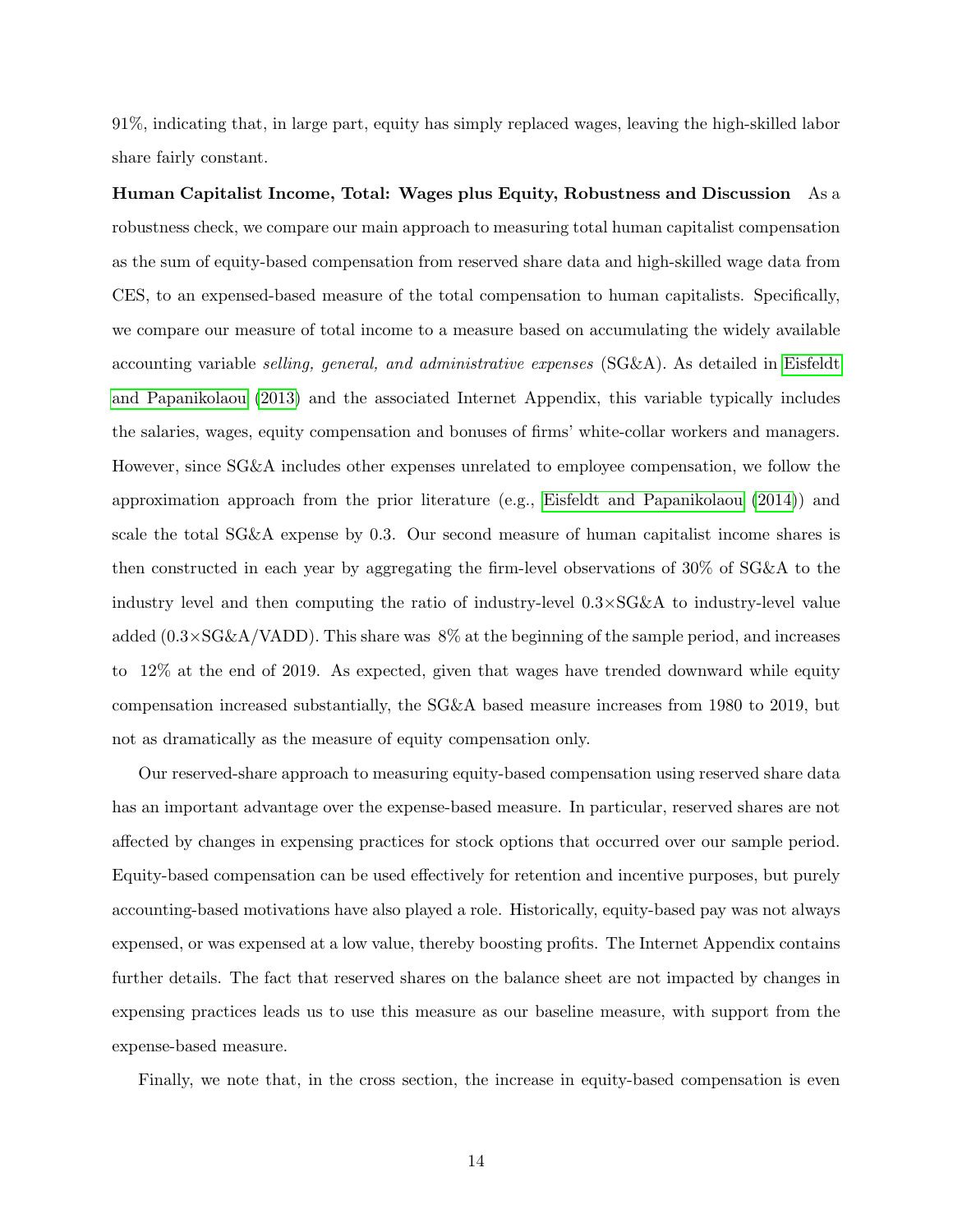more pronounced for small firms (See the Internet Appendix).<sup>[15](#page-16-0)</sup> Although our sample focuses primarily on publicly traded firms, the fact that human capitalists in smaller firms receive more equity-based compensation as a share of total sales than those of larger firms indicates that our time series for the share of NG relative to value added could be an underestimate for the whole US economy, including private firms. This increase in equity-based compensation among smaller firms also enhances the divergence between the average and the aggregate total labor share, which is consistent with the evidence in [Hartman-Glaser et al.](#page-45-7) [\(2019\)](#page-45-7).

### <span id="page-16-1"></span>2.2 Time Series Evidence: Main Facts

Table [2](#page-54-0) reports the summary statistics of the key variables for our analysis. Panel A reports averages over a longer sample from 1960 to 2019, and provides the summary statistics that can be used to interpret our cross section regression coefficients, while Panel B reports averages for each decade since 1980 to illustrate the main time series facts. Both panels show that including equity-based compensation is key to understanding the high-skilled labor share. The wage-only high-skilled labor share averages only 16.5% over the full sample, and only 11% over the most recent decade. The equity-pay share of value added is only 2.4% on average in the full sample back to 1960, but increases to an average of 6% in the most recent decade. Thus, while the wage share of high-skilled labor declined, these workers have transformed into human capitalists – their equity pay has steadily increased over this same time period. Including equity pay, the total high-skilled labor share doesn't change very much; it averages 19% over the full sample and 17% in the most recent decade. Panel A also shows that investment goods prices declined substantially over the full sample, on average 0.76% annually. The correlation between human capitalists' income and investment goods prices is -0.91 from over this time period, which motivates our study of technical change as a driver of human capitalist income. As investment goods prices declined, the relatively flat share of human capitalists, relative to the declining share of low-skilled labor, is consistent with technological complementarity between high-skilled labor and capital, and substitutability between low-skilled labor and capital. We formalize this intuition in our structural model and estimation.

<span id="page-16-0"></span>Figure [1](#page-13-0) shows the time series of human capitalists' flow of equity-based compensation as a share

 $^{15}$ Using the sample for which we have full Compustat coverage (1970–1995), we show that smaller firms (i.e., firms in the bottom quintile of the size distribution) offer 10% more equity-based compensation to employees relative to firms in the top quintile.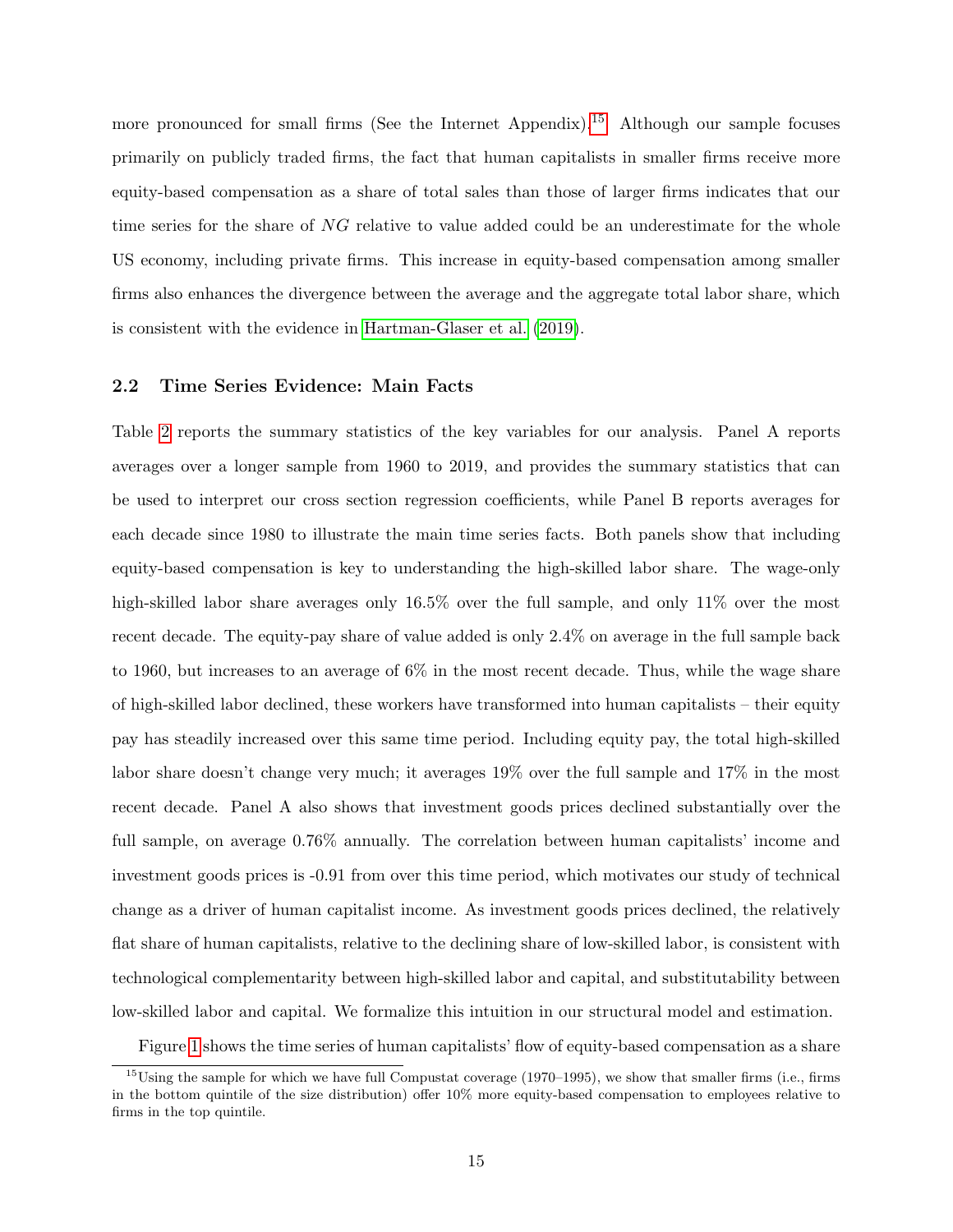of value added. Panel (a) of Figure [2](#page-14-0) shows this series along with the time series of human capitalists' wage, and total (wages + equity), compensation as a share of value added. Strikingly, the sevenfold increase in equity-based compensation relative to value added (i.e., a roughly 7 percentage point increase from the 1960s to the end of the sample) almost completely reverses the downward trend in high-skilled labor's wage income share. In fact, Panel (b) of Figure [2](#page-14-0) shows that the increase in equity-based compensation is strong enough to greatly dampen the decline in the overall labor wage share of value added. Including equity-based compensation cuts the measured decline in the total labor share in our sample by 32%. Note that the wage-based labor share in the NBER-CES sample is lower than that for the overall economy for two reasons. It is manufacturing only (no services), and it does not include any fringe benefits or equity. Despite the lower level, the downward trend is consistent with the prior literature using other labor compensation data. In line with these facts, the human capitalists' ownership share (Figure [1\)](#page-13-0) (i.e., shares reserved for employee equity-based compensation relative to total equity shares outstanding) also displays a pronounced upward trend, increasing from about 1% before the 1980s to about 10% in 2010s. The increase in the ownership share was not driven only by top executives' equity-based compensation, which was relatively stable at around 2.2% on average in the 1990s and 2000s based on ExecuComp data.

#### <span id="page-17-0"></span>2.3 Understanding the Underestimation of Equity Pay in Standard Data Sources

Two key features of equity-based compensation lead to equity income being substantially underestimated in standard data sources such as the Bureau of Economic Analysis (BEA) and the Bureau of Labor Statistics (BLS). These two features are tax treatment and deferral. First, a sizable fraction (one third to one half) of equity-based compensation is classified as incentive-based, and is thus taxed as capital gains income rather than ordinary income. Second, even pay that is taxed as ordinary income is only taxed after it vests and is exercised, rather than at the time it is granted. While this would not result in mismeasurement if equity pay were constant, the very high observed growth in equity pay in recent decades means that exercised or vested equity pay severely underestimates current grants. That the majority of equity pay is missing from national accounting data is apparent by observing the publicly available IRS data which reports that the value of equity pay in W2 earnings was only \$55 Billion over the period  $2008-2017$ .<sup>[16](#page-17-1)</sup> This is much smaller than our

<span id="page-17-1"></span> $^{16}$ See Table 5A of the publicly-available W2 data available at  $https://www.irs.gov/public/irs-soi/17inallw2.xls.$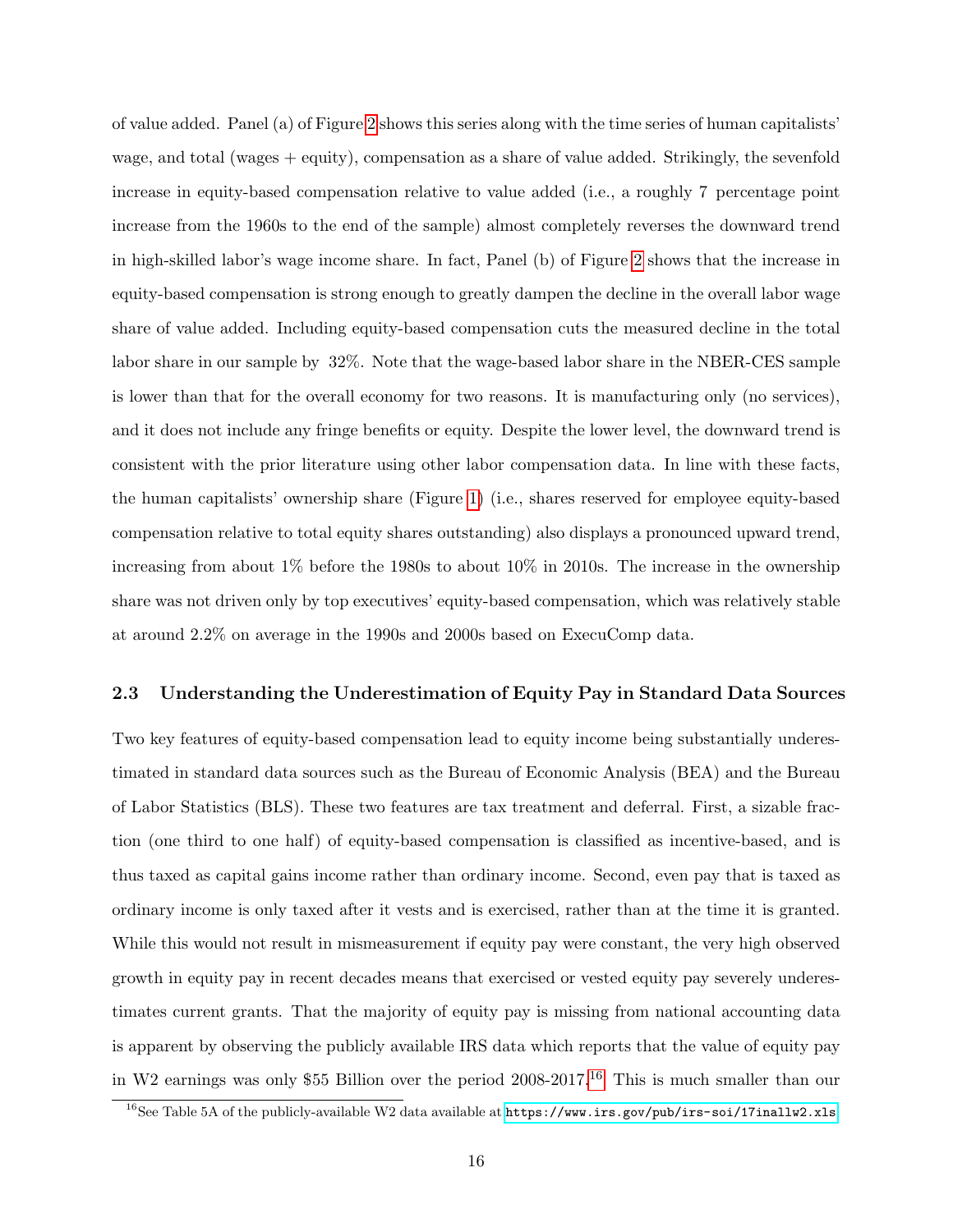estimate of equity pay in the manufacturing sector only for the overlapping time period (\$100BN). We discuss the tax treatment and deferred nature of equity pay in turn, and then provide a stylized example to illustrate how these two features drive the underestimation of equity pay in standard data sources.

In most of the rest literature on the labor share, two main sources of payroll information are used: BEA-NIPA (e.g., [Karabarbounis and Neiman](#page-45-1) [\(2014\)](#page-45-1)) and the BLS Quarterly Census of Employment and Wages (QCEW) (e.g., Elsby, Hobijn, and Sahin  $(2013)$ ). These measures include only payments to employees under plans that are taxed at the personal income tax rate and are either (a) reported as payroll by the employer on IRS Form 941 or (b) reported as wage income by the employee on his or her W-2 form.<sup>[17](#page-18-0)</sup> For this reporting to occur, the equity compensation must be both (i) issued under a plan which treats equity grants as ordinary income for tax purposes, and (ii) vested and exercised following deferral.

For measures of the labor share based on BEA-NIPA, the BEA technical methodology emphasize that their labor compensation series only includes vested and exercised non-qualified options. Specifically, they state that "wages and salaries in cash... includes employee gains from exercising non-qualified stock options (NSOs)... NSOs are regarded as additional, taxable, income at the time they are exercised; in contrast, incentive stock options do not require the reporting of additional income and are taxed as long-term capital gains when sold. The detailed data required for treating NSOs as compensation of employees when the options are granted (as the System of National Accounts (SNA) recommends) are not currently available. Instead, NSOs are valued at the time that they are exercised, and the difference between the market price at the time of the exercise and the price paid by the employee at the time of the exercise is recorded as wages and salaries."<sup>[18](#page-18-1)</sup> For a discussion of the SNA recommendations and the BEA's research on NSOs, see [Moylan](#page-45-15) [\(2000\)](#page-45-15).

For measures of the labor share based on employer payroll records from the BLS (QCEW), as detailed at the BLS website (<https://www.bls.gov/opub/hom/cew/data.htm>), the QCEW comes from the administrative tax records of state unemployment insurance (UI) programs. It is similar to NIPA and only includes taxable wages. As such, it includes only the exercise value of non-qualified stock options (NSOs). In addition, as discussed in further detail in the BEA technical note, and

<span id="page-18-0"></span> $17$ See [Hall and Murphy](#page-44-13) [\(2003\)](#page-44-13) for a detailed discussion of the tax treatment of stock options, and see [Lebow et al.](#page-45-16) [\(1999\)](#page-45-16) and [Moylan](#page-45-15) [\(2000\)](#page-45-15) for details on BLS and BEA treatment of stock options.

<span id="page-18-1"></span><sup>&</sup>lt;sup>18</sup>See "Ch 10 compensation of employees," p. 2–3 of <https://apps.bea.gov/national/pdf/chapter10.pdf>.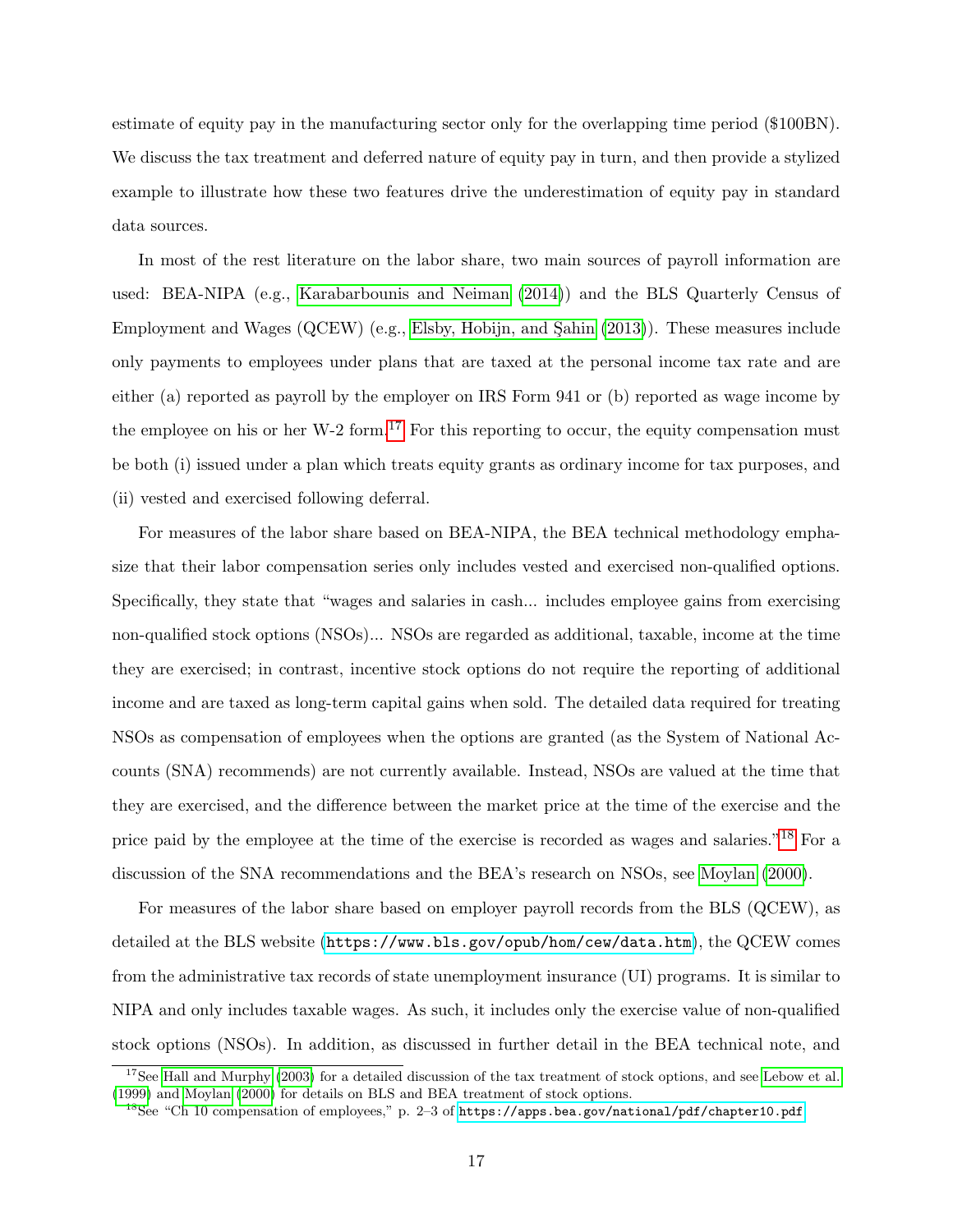in the related paper by [Moylan](#page-45-15) [\(2000\)](#page-45-15), internal BLS surveys indicate that UI records are likely to underestimate even the exercised value of NSOs. That reference states, at the top of page 3, that "In addition, although it appears that large technology firms are reporting as wages the exercise of employee stock options, it is not clear that all firms are doing so. Because the annual tax base for UI wages and salaries is capped at \$7,000 per employee, states may have little incentive to follow up with firms to ensure correct reporting of special compensation items."

Finally, two other measures of wages from the BLS have also been used in the macroeconomic literature on the labor share; namely, the *employment cost index* (ECI) and nonfarm *compensation* per hour (CPH). The former excludes stock options altogether. The latter includes only exercised NSOs, as detailed in Table 1 of the FRB technical note [Lebow et al.](#page-45-16) [\(1999\)](#page-45-16). Additional details are provided in the Appendix, and the links to the relevant technical documentation also provide clear explanations for the treatment of equity compensation for each source. We provide a method for adjusting compensation in standard data sources to fully account for the flow of equity-based compensation, and describe the impact of including equity pay on the labor share based on BEA data, at the end of this section.

Equity Pay and Taxes Employers can adopt an equity compensation program by approving one of a variety of employee compensation plans, such as a stock option plan, a restricted stock unit (RSU) plan, an employee stock purchase plan (ESPP), or an employee stock ownership plan (ESOP), as well as by placing employee stock grants in retirement and 401(k) plans. For tax purposes, earnings from equity-based compensation may be treated either as income or as capital gains, depending on whether such compensation is derived from non-qualified or qualified plans, respectively. Equity pay that is derived from a plan that is qualified under the IRS code as incentivebased is tax-advantaged at the worker level, since the employee can, with proper execution, avoid being taxed at the ordinary income rate and instead pay only long-term capital gains taxes.<sup>[19](#page-19-0)</sup> Preferable personal tax treatment may be one reason that equity pay has grown in importance.

Qualified equity grants are never included in standard sources for labor compensation such as the BEA or BLS. We estimate that the fraction of equity grants which are qualified for tax purposes, and thus entirely excluded from standard sources, to be between one half and one third. [Crimmel](#page-44-14) [and Schildkraut](#page-44-14) [\(1999\)](#page-44-14) document that about half of plans surveyed by the BLS offer incentive-based

<span id="page-19-0"></span><sup>&</sup>lt;sup>19</sup>See <https://www.irs.gov/taxtopics/tc427>.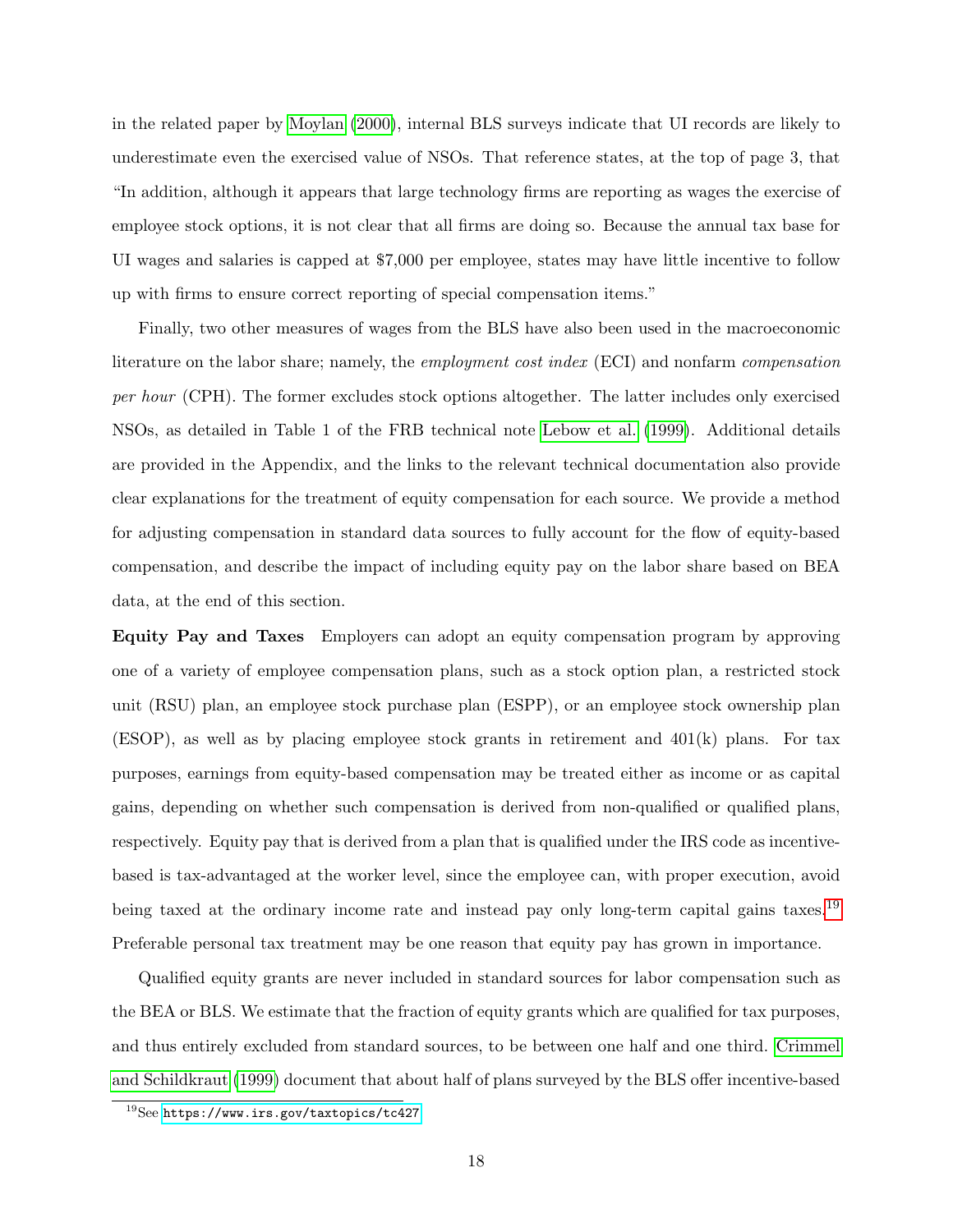compensation that is qualified for tax purposes and excluded from standard sources. In ExecuComp data, which covers firms' most highly compensated employees, the fraction of equity compensation which is incentive-based and qualified is one third. Because there is a limit (currently \$100,000) on the maximum value of incentive-based options allowed under IRS rules, and it is more likely that executive (vs. non-executive) compensation exceeds this limit, we argue that one third is a lower bound on qualified equity pay for non-executive employees.

Vesting and Exercise Employees receiving equity-based compensation are granted promises of future equity shares, which can only be exercised or vested after a certain period of time has elapsed. In addition to complicating the matching of pay to the year in which labor was provided (and value added generated), the combination of deferral and the fast growth of equity pay means that even the portion of equity pay that is taxed at normal income rates and should appear on W2 tax returns is a small fraction of current new equity grants. Indeed, in ExecuComp data, vested and exercised options are an an order of magnitude smaller than the overall value of granted and unexpired stock options (at about  $1\%$  of stock market capitalization relative to  $9\%$ , respectively; see Table [2\)](#page-54-0).

A Simple Example The following stylized example illustrates the joint effects of qualified equity pay and the timing of new grants vs. exercise dates on the underestimation of equity pay in standard sources. Assume that total new grants relative to value added grows at an effective annual rate of 12% per year, which is the constant continuously compounded growth rate that connects the beginning and end points of our data on total new grants. Assume also that, conservatively, of the total, 2/3 of grants are non-qualified and that 100% of grants are exercised immediately after a five year vesting period. Because the value of new grants grows each year at 12%, and grants can only be exercised after the vesting period of 5 years, the value of vested and exercised non-qualified grants (i.e. the portion that might be counted in standard sources) is equal to only 37% of total current grants. With a constant growth rate, this fraction is also constant. It is important to note that, as it is 63% of a growing series, the part of equity compensation that is missing from standard labor share measures grows very substantially in levels in this example, as can be seen in Figure [3.](#page-21-0)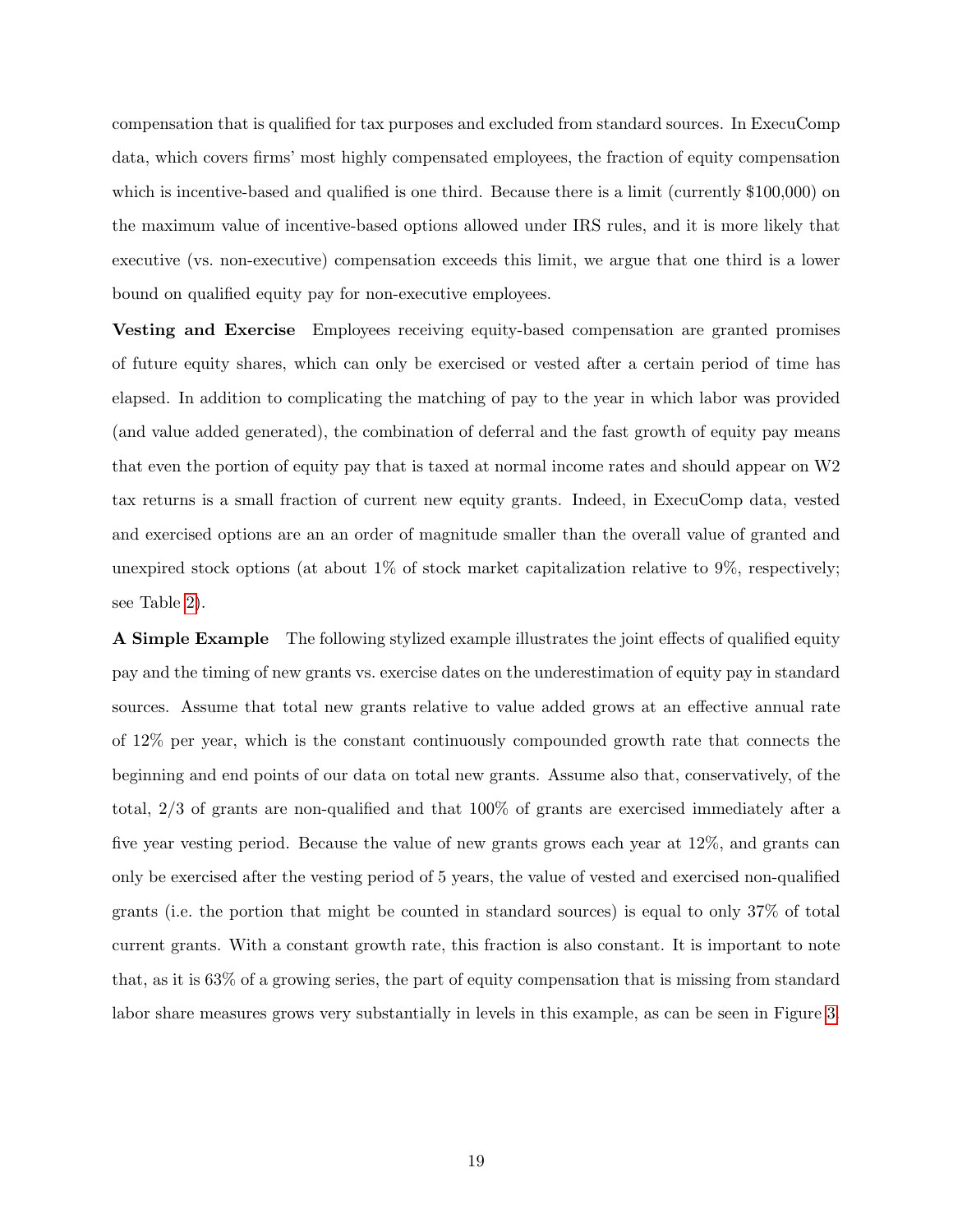#### <span id="page-21-0"></span>Figure 3: Equity-Based Compensation as a Fraction of Value Added

Stylized Example of Missing Equity Pay: We construct a stylized example to illustrate the effects of tax treatment and deferral on missing equity pay. We plot total grants (solid line), grants included in standard data sources (dotted line), and grants missing from standard data sources (dashed line). This example uses the observed share of new grants relative to value added in 1975, and assumes that this share grows at a constant rate of 12%, which results in grants as a share of value added which approximately match the empirical share in recent decades of about 6%. From 1980 to 2019, the implied total grants are the top, solid line. The bottom, dotted, line denotes grants that could appear in standard labor data, i.e. non-qualifed, exercised grants. We assume that two thirds of grants are non-qualified, and that 100% of non-qualified grants are exercised five years after they are granted. The calibrated assumptions result in 63% of current grants being excluded from standard data sources, while a minority of 37% are included.



#### 2.4 Adjusting the BEA Manufacturing Labor Share

In our main analysis we use NBER-CES payroll data, which only includes wages, to construct human capitalists' total income series. However, in most of the existing literature on the labor share, the standard data sources, from BEA [\(Karabarbounis and Neiman, 2014\)](#page-45-1) or BLS [\(Elsby et al., 2013\)](#page-44-0), are employed to construct labor share measures. As detailed in Section [2.3,](#page-17-0) compensation data from either of these two data sources only includes the fraction of equity-based compensation which is both exercised or unrestricted and non-qualified for tax purposes.

To evaluate the impact of including the equity-based compensation  $(NG)$  on the labor share measures based on standard data sources (BEA), we must first estimate a series for wage-only compensation by subtracting income from exercised, non-qualified stock options. Otherwise, some equity pay would be double counted. In ExecutiveComp data, non-qualified equity-based grants are two thirds of total grants. Although it is likely that non-executives are eligible for a higher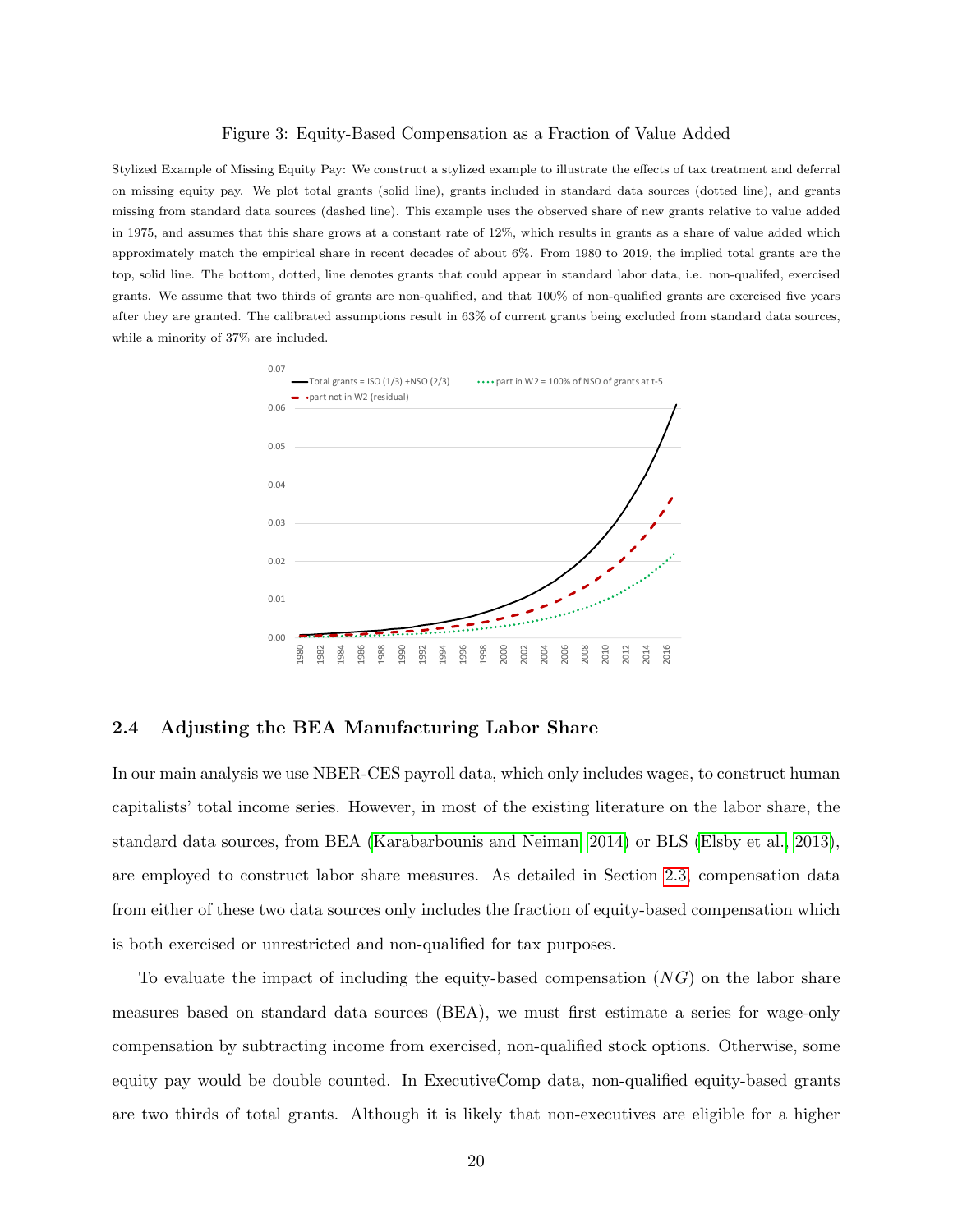fraction of qualified grants because they are more likely to have equity compensation below the \$100,000 cap on qualified grants, we adopt the conservative assumption that two thirds of grants to all employees are non-qualified. We assume that the 100% of the non-qualified equity grants are exercised as soon as they are vested, and apply the average vesting period of 5 years.

<span id="page-22-1"></span>Figure 4: Aggregate Labor Share in Manufacturing: Adjusting BEA Labor Share

The figure reports the aggregate labor share in manufacturing before and after the adjustment for NG. The dotted blue line is the aggregate wage income minus the estimate of the total value of exercised employee stock options. The dashed black line is the ratio of NG to value added. The total labor income share is the sum of the wage income share and the equity-based income share. Data source: Compustat Fundamental Annual (1960–1996), RiskMetrics (IRRC) (1996–2005), and NBER-CES Manufacturing Industry Database (1960–2011). The total manufacturing labor income and value added data is from KLEMS industry dataset. The non-financial corporate sector labor income and value added data is from NIPA Table 1.14. The sample period is from 1960 to 2019.



To construct the wage-only labor income in year  $t$ , we subtract the estimated amount of current equity grants that are included in the contemporaneous BEA income measure. Assuming all grants are exercised immediately after vesting for five years, 100% of two-thirds of equity grants (i.e. all grants that are non-qualified) from year  $t-5$  appear in year t BEA income.<sup>[20](#page-22-0)</sup> Our estimates indicate that, due to deferral and the fact that one third of grants are qualified, only 35% of current equity grants are accounted for in the BEA data at any given date  $t$ . The total labor share is then the sum of estimated wage-only labor income plus the contemporaneous estimate of new grants relative to value-added.

<span id="page-22-0"></span><sup>&</sup>lt;sup>20</sup>The BEA wage-only series is thus BEA compensation minus  $2/3^*NG_{t-5}$ .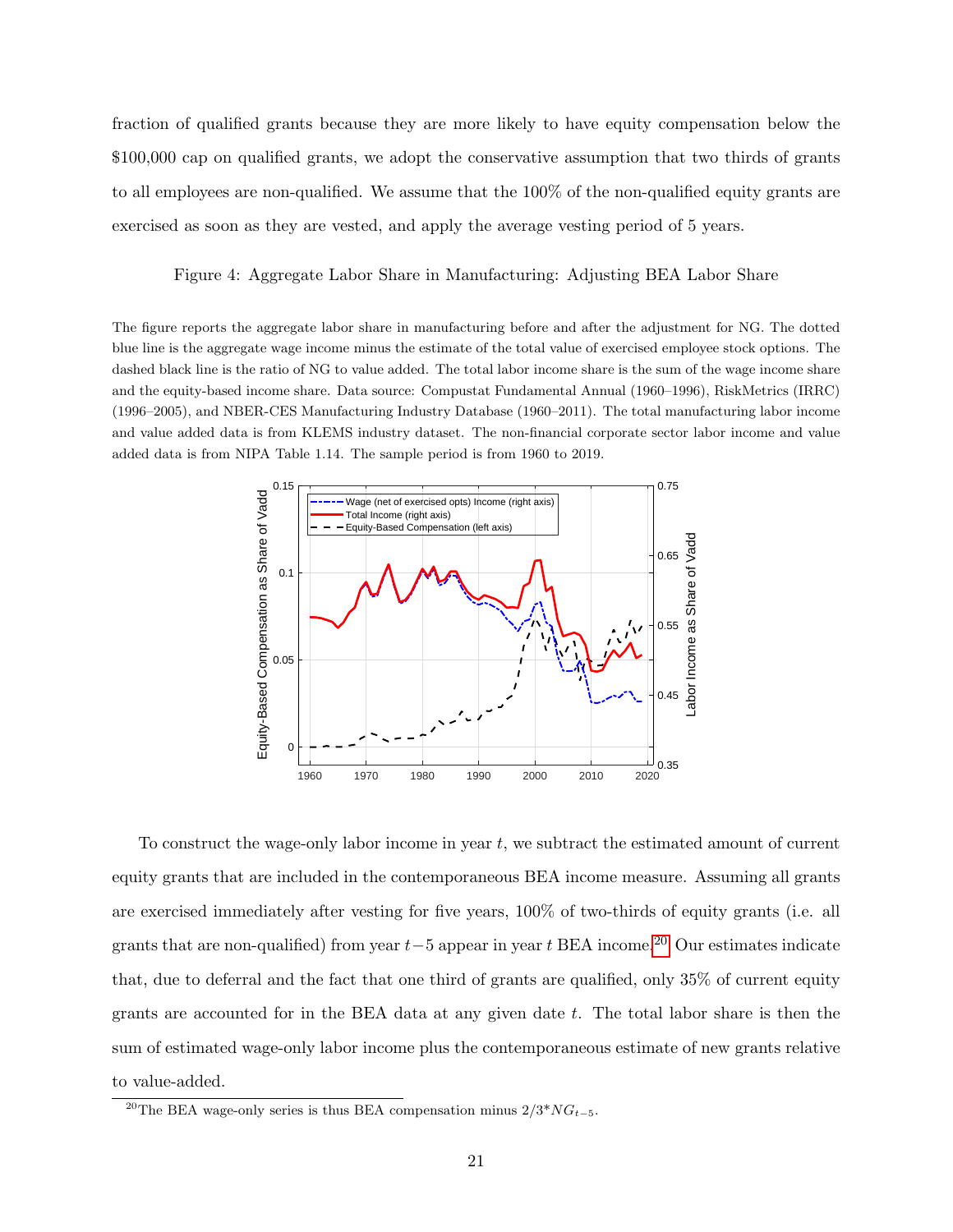Figure [4](#page-22-1) reports the aggregate BEA labor share after adjusting for equity-based compensation (NG) for the manufacturing industry (for which we hand-collected the equity pay data for the years after 2006). The manufacturing wage-only labor share declined by 17% since 1980s, and including the equity-based compensation reduces the decline in the labor share based on the BEA manufacturing-sector data by 20%. Although our adjustment focuses on the manufacturing industry broadly-defined, the inclusion of equity-based pay should still have large impact on the aggregate labor share given the evidence in [Alvarez-Cuadrado et al.](#page-43-0) [\(2018\)](#page-43-0) and [\(Aum and Shin, 2020\)](#page-43-14) that the downward trend in the aggregate labor share since the 1980 is mainly driven by the decline of labor share in the manufacturing industry.

#### 2.5 Panel Data Evidence

We next show that cross-industry and cross-firm evidence is consistent with (a) a substitution mechanism between human capital and labor and (b) complementarity between human capital and physical capital. Complementarity indicates that human capitalists' share of value added decline as costs of physical capital goods become cheaper. We first test whether trends in total human capitalists' share of value added are related to trends in investment goods prices at the industry level. The [Kao](#page-45-17) [\(1999\)](#page-45-17) cointegration test cannot reject the null hypothesis that there is no cointegration between the human capitalists' share of value added and industry-level investment goods prices.<sup>[21](#page-23-0)</sup> The evidence of cointegration between the human capital share and investment goods prices is consistent with industry-specific investment goods prices being the source of the trend in human capitalists' share of value added. Our regression results also support the idea that the share of equity based compensation relative to value added, and total human capitalists' share of value added, is strongly and statistically significantly negatively related to the industry-specific path of investment goods prices.

Table [3](#page-56-0) reports industry-level multivariate regressions of the human capitalists' share in a given year on both the physical capital share and the unskilled labor share at the 4-digit SIC code level of industry aggregation.We follow [Karabarbounis and Neiman](#page-45-1) [\(2014\)](#page-45-1) and use investment relative

<span id="page-23-0"></span> $^{21}$ The modified Dickey–Fuller t-statistics is 9.53. We also perform another Engle-Granger based coningegration Pedroni test and Westerlund test. Under both tests, we can not reject the null hypotheses with all p-values equal to zero.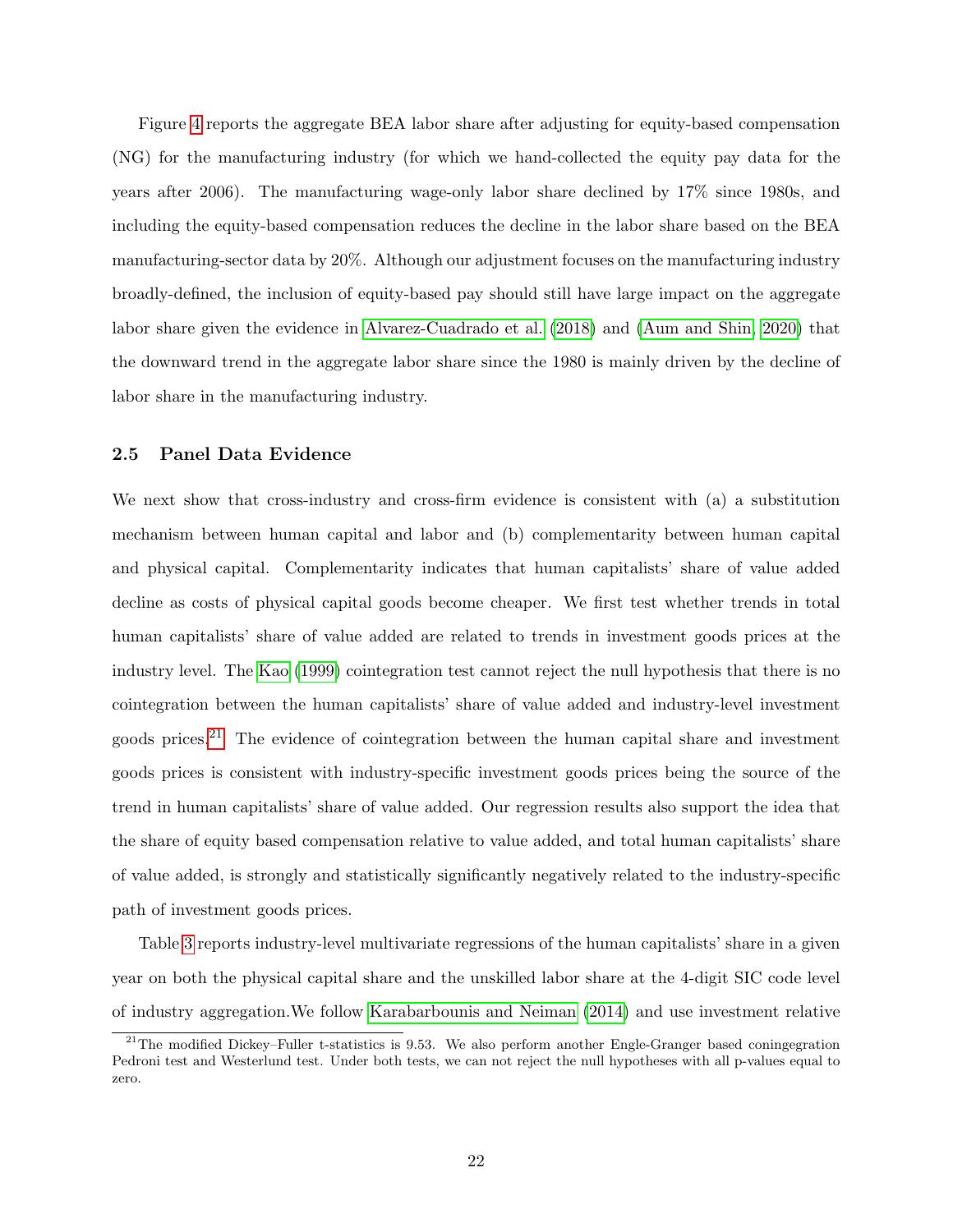to value added.[22](#page-24-0) Both the grant-based and the expense-based shares are significantly positively (negatively) correlated with physical capital share (unskilled labor share) within industry and over time.

Table [4](#page-57-0) reports (4-SIC) industry-level regressions of income shares on investment goods prices. These regressions include year and industry fixed effects, and thus examine the change in industrylevel share variables across industries and years that were more vs. less exposed to the decline in capital goods prices, because the capital mix across capital types which experienced different price changes varies over time and across industries. If there is more complementarity between human capital and physical capital than that between human capital and labor, one should expect to see the total human capital share of value added negatively correlated with the investment goods prices, i.e., the coefficient of investment goods prices should be negative. The first three columns show that the share of value added represented by equity-based compensation, total human capitalist income, and the expense-based proxy for total human capitalist income are robustly negative and strongly statistically significant for all measures of human capitalists' income shares. The estimates are also economically significant, as they imply that a one standard deviation decline in investment goods prices is associated with up to about 9.4% of a standard deviation increase in the log human capitalists' income share (Column 2). Columns (4–6) examine the relation of wage shares and investment goods prices. Columns (4–5) show that there is a weak negative relation between the total wage share and investment goods prices, and a stronger positive relationship for the unskilled labor wage share across industries, suggesting substitution between unskilled labor and capital. Although not significant, the negative relation between the total wage share and investment goods prices aligns with the cross-country evidence in [Karabarbounis and Neiman](#page-45-1) [\(2014\)](#page-45-1). Column (6) shows that the decline in the wage share of high-skilled labor is negatively related to the investment goods prices in the cross-section of industries, indicating that the skilled wage share declined less in industries which faced larger declines in capital goods price, consistent with complementarity between high skilled labor and capital. Note that the coefficient on investment goods prices is much smaller in absolute value in Column  $(6)$  vs. Column  $(1)$ , meaning that equity pay had an

<span id="page-24-0"></span> $22$ Steady state capital share is investment to value added ratio multiplied by a constant scalar at the steady state.  $\frac{I}{\gamma}(\frac{1/\beta-1+\delta_k}{\delta_k})$ . We assume the parameter  $\beta$ ,  $\delta_k$  is constant across industry at steady state. Hence, in the regression, this scalar is absorbed in the constant term. Note that in a model with constant growth path,  $\frac{I}{Y} = \frac{rK}{Y}$  as long as the real interest rate equals the growth rate of GDP.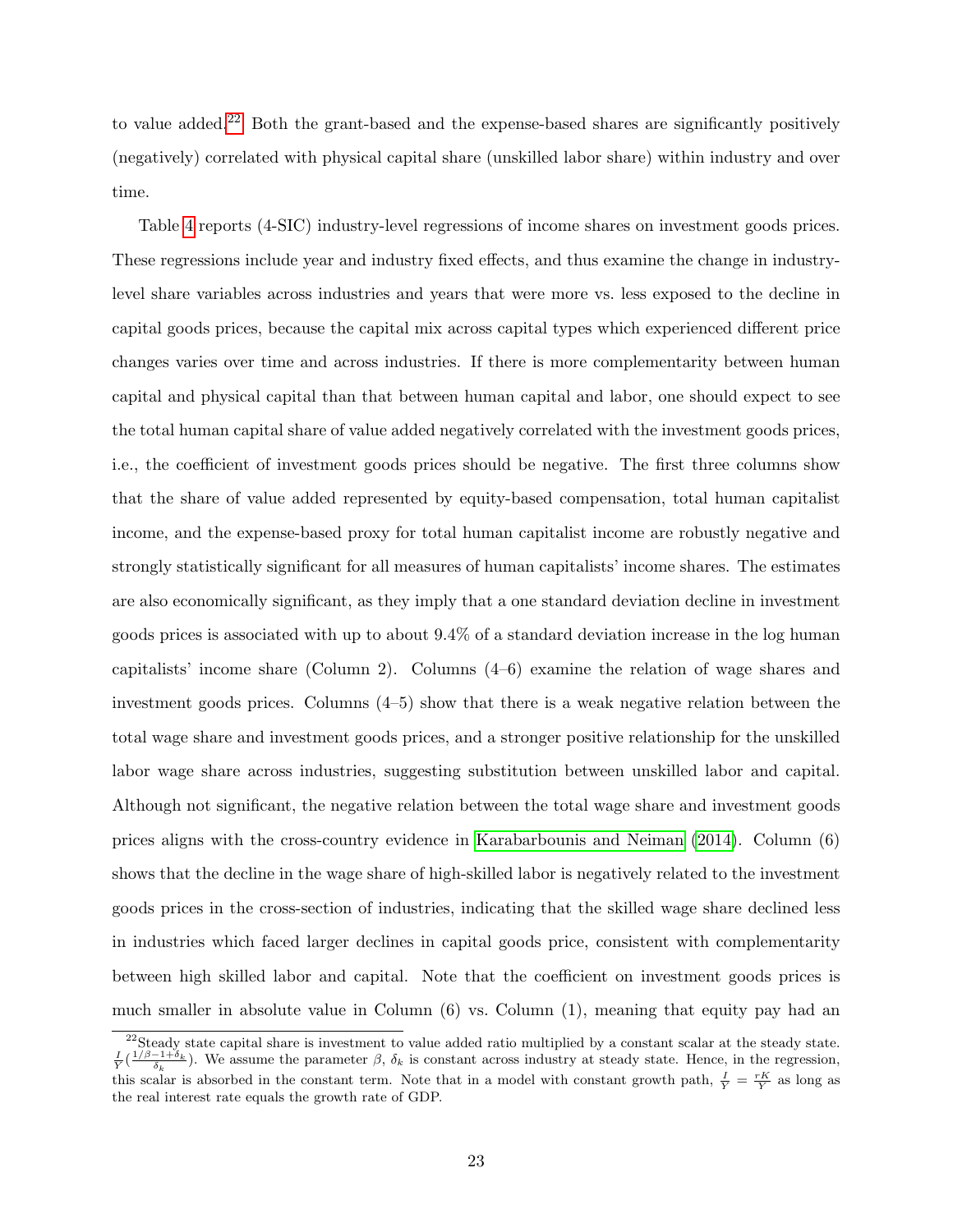increasing share of total pay in industries and years in which capital goods prices declined by more. Column (7) confirms this by showing that declining investment goods prices are correlated with a change in the structure of human capitalists' pay, with equity-based compensation increasing in importance, although the correlation is not statistically significant. Column (8) reports the significant negative relation between the ownership share (which corrects for generally rising share prices) and investment goods prices. A one standard deviation decline in investment goods prices is associated with up to about 8.2% of a standard deviation increase in the human capitalists' ownership share. Overall, the regression analysis confirms the negative time-series relation between investment goods prices and human capitalists' income and ownership shares.

Table [5](#page-58-0) confirms the relation between investment goods prices and human capitalists' income and ownership shares at the firm level for specifications with industry fixed effects (Panel A) and firm fixed effects (Panel B). Columns (1–2) show that human capitalists' ownership shares increased more in firm-years with larger investment goods price declines. The relation between investment goods prices and the ownership share is also economically significant. We observe that a one standard deviation decline in investment goods prices is associated with an increase of about 10% of a standard deviation in the human capitalists' ownership share at the firm level, based on the estimate in Column (2). Using sales to proxy for value added in the firm-level data for which value added is not available, Columns (3–4) show that equity compensation to sales also increased more in firm-years with larger investment goods price declines. The coefficient estimate in Column (4) implies that a one standard deviation decline in investment goods prices is associated with an increase of about 2.6% of a standard deviation in the human capitalists' income share of sales at the firm level. Columns (5–6) show that the expense based measure of human capitalist income is also negatively related to investment goods prices at the firm level.

Next, we examine the growth of the human capitalists' share relative to the physical capital share as investment goods prices decline. This is an important motivation for complementarity between physical and human capital. Table [6](#page-59-0) reports industry-level regressions of the growth of human capitalists' share in a given industry-year relative to the growth in the physical capital share on investment goods prices. The coefficient estimates for all measures of relative share changes are negative and statistically significant. A one standard deviation decline in investment goods prices is associated with 13% of a standard deviation faster growth (on average) of the human capitalists'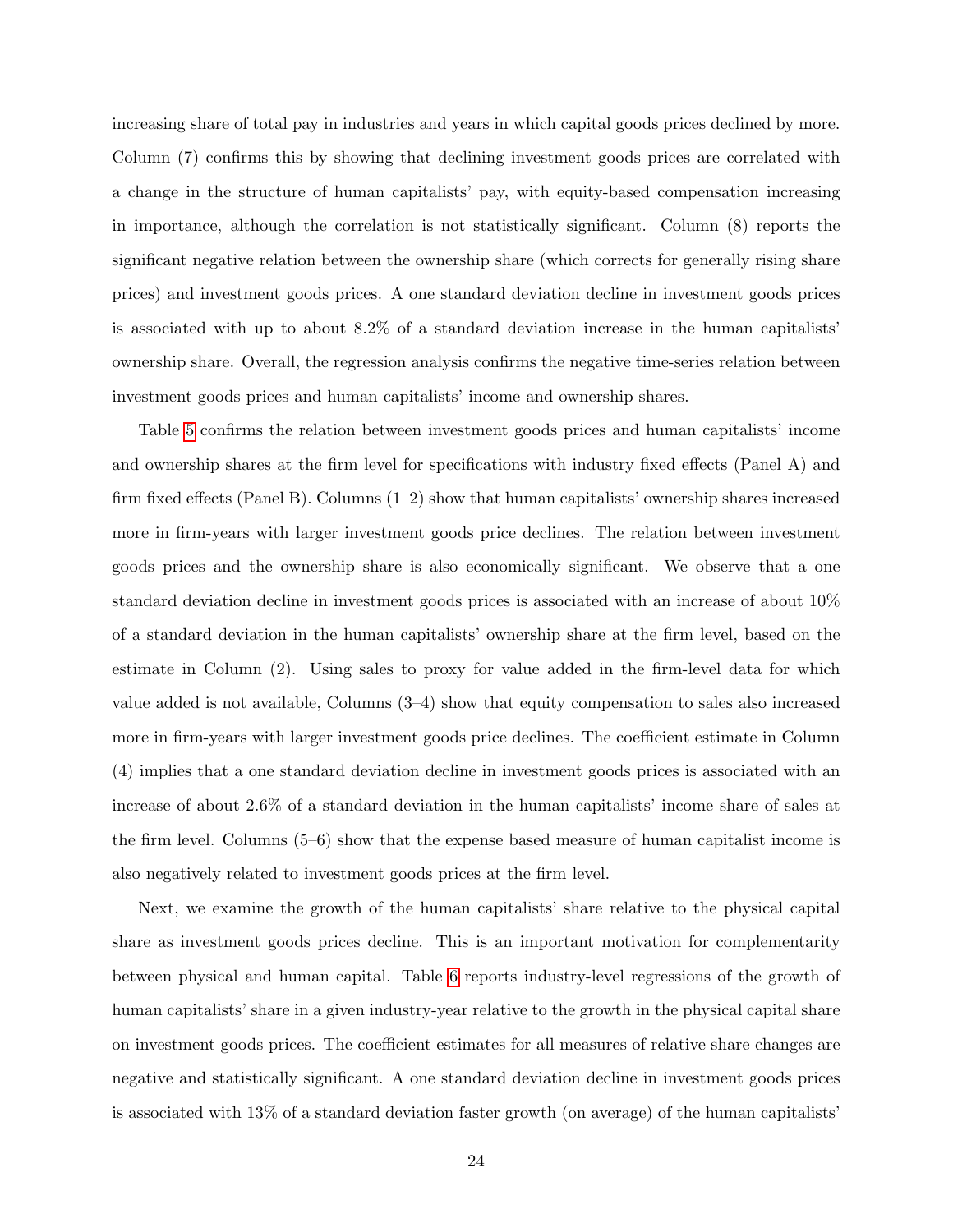share relative to the physical capital share (Column (4)). These changes in relative shares drive the identification in our structural analysis below.

We also confirm that our main results are robust to sharpening our measurement by using the more granular information on employee stock option grants that is available for the 1996–2005 period. Our baseline measure has the advantage of being available for a wide cross section of firms over a long time series. For the 1996–2005 period, we have reported data on the value of newly granted options and restricted stock, and we use this information to corroborate the relation between equity-based compensation from granted stock options and investment goods prices. In Panel A of Table [7,](#page-60-0) we confirm that the negative relation with investment goods prices also holds for an alternative measure of human capitalists' equity-based compensation: the (Black–Scholes) value of their earnings from stock option grants relative to the value added (sales) at the industry level (firm level) (Columns 1–2 and 3–4, respectively). Another concern is that our measures include the compensation of the very top executives and, as such, our results may be driven solely by this relatively small subset of human capitalists. Panel B of Table [7](#page-60-0) shows that the negative relation with investment goods prices holds even after we net out the value of stock option grants for the top five executives. This means that the relation between declining investment goods prices and equity-based compensation is stronger for employees outside the C-suite.<sup>[23](#page-26-0)</sup> Thus, our results for human capitalists' income shares reflect the impact of broad-based employee stock-based compensation, and not executive pay.

Additional robustness checks appear in the Internet Appendix. In particular, employee stock compensation plans lead to the dilution of existing shareholders in the absence of a parallel repurchase plan. We show that the same relationships as in our main tables between human capitalist income and investment goods prices holds for the comparison between diluted and undiluted earnings per share, and stock repurchases. Both of these variables should be correlated with equity compensation grants at the firm level. We also show that our results on ownership shares are robust to expanding the sample to the entire public firm universe by including the non-manufacturing sectors, for which we do not have value added data. We also show that the cross-sectional results are robust to using a measure of employee wealth that includes the value of both new and past

<span id="page-26-0"></span><sup>&</sup>lt;sup>23</sup>We take information on stock option grants for a firm's top five executives from ExecComp, which is a standard source.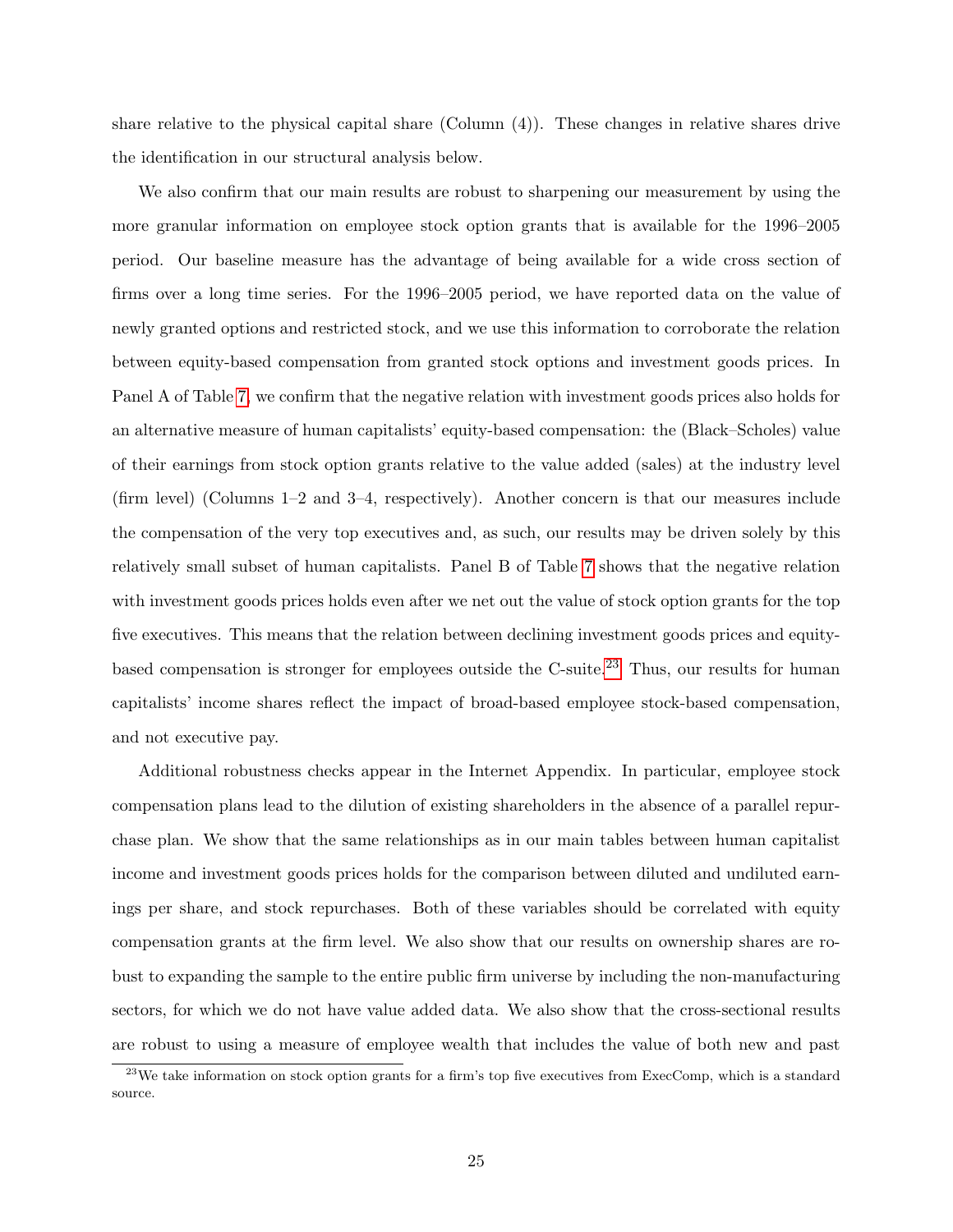grants.

# 3 Model

In this section, we propose a simple framework to show that the stylized facts that describe factor shares in both the time series and in the cross section can be explained by a unified equilibrium macroeconomic model. Our model employs a CES production function with three inputs, physical capital, human capital, and (unskilled) labor. Human capital's participation constraint accounts for the fact that human capital may earn more than its marginal product in an economy with profits to be shared and outside options to be met. However, our results indicate that almost all (91%) of equity compensation is earned in return for human capitalists' marginal product. Technological progress occurs via a standard shock to (physical) investment goods prices (see [Greenwood et al.](#page-44-5) [\(1997\)](#page-44-5), [Papanikolaou](#page-46-3) [\(2011\)](#page-46-3), and [Kogan and Papanikolaou](#page-45-11) [\(2014\)](#page-45-11)). We use our model to obtain quantitative estimates of the degree of complementarity between physical and human capital. We find that correcting human capitalists' income by including equity-based compensation is crucial for identifying complementarity between physical and human capital. Using wages only leads to the conclusion that physical and human capital are more substitutable than [Cobb and Douglas](#page-44-3) [\(1928\)](#page-44-3) when recent data is included. This section describes the model, and the following section discusses its estimation.

### 3.1 The Economy

The economy is populated by a continuum of symmetric firms that produce intermediate goods j using both physical capital k and human capital h. There are two sectors of households. One household sector, *physical capitalists*, denoted by K, owns physical capital and provides low-skilled labor, while the other household sector, human capitalists, denoted by H, produces human capital. There is no uncertainty in the economy, and the decline in investment goods prices is known by all agents in advance.

Final Goods Production Final goods are produced using a continuum of intermediate goods, j. Final goods production is perfectly competitive, and output is produced via a Dixit–Stiglitz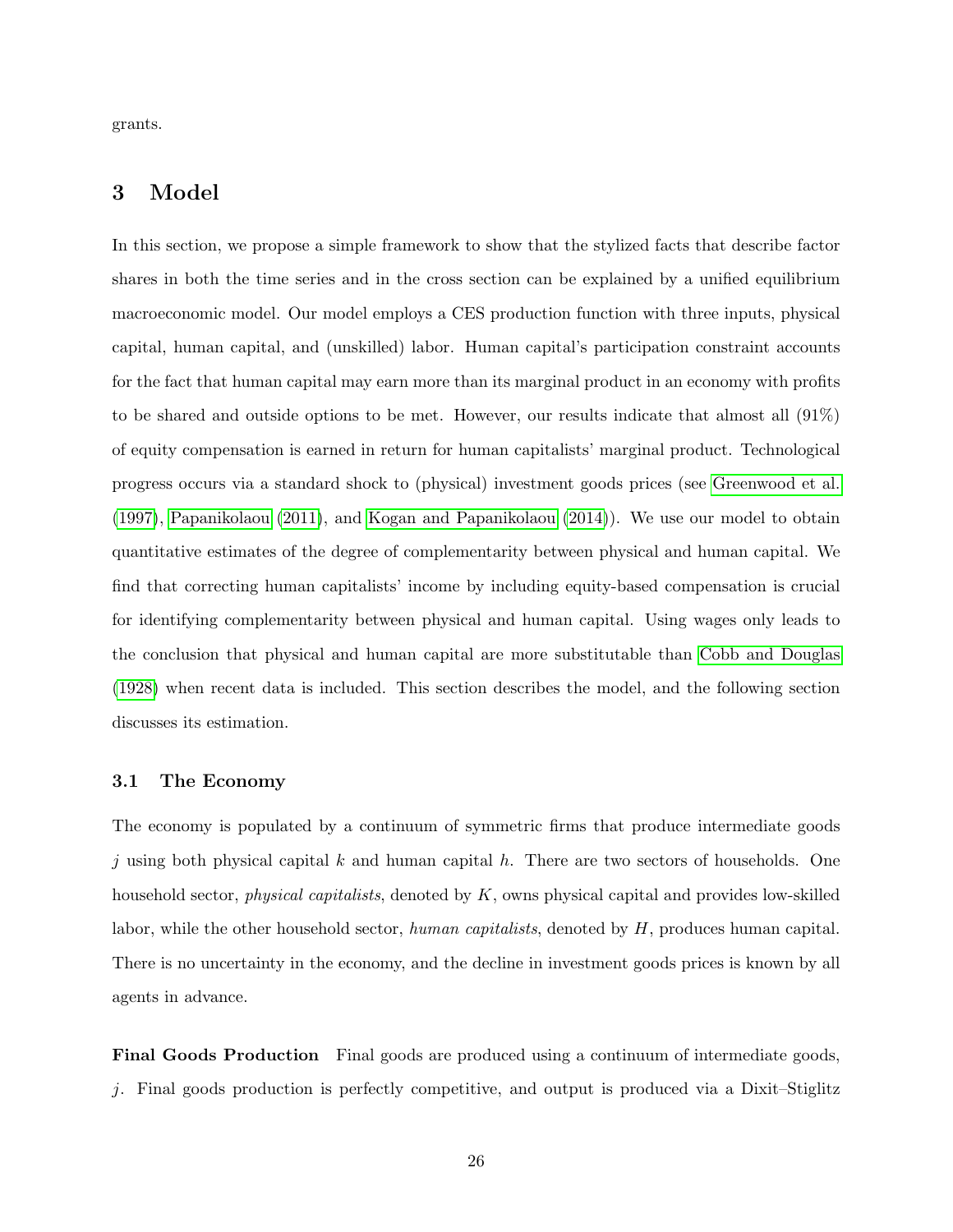aggregator of intermediate goods. We have,

$$
Y_t = \left[ \int_0^1 y_{j,t}^{\frac{1}{\epsilon_t}} dy \right]^{\epsilon_t},\tag{1}
$$

where  $\epsilon_t > 1^{24}$  $\epsilon_t > 1^{24}$  $\epsilon_t > 1^{24}$  is the elasticity of substitution between intermediate goods j.

Each intermediate good j's price is  $p_t(j)$ , which is endogenous and determined by solving for its demand from the final goods producer's profit maximization problem. Given perfect competition, there are zero profits for the final goods producer, hence we obtain the standard symmetric demand function for the intermediate goods  $j$ :

<span id="page-28-2"></span>
$$
y_{j,t} \equiv D_t(p_t(j)) = Y_t \left(\frac{p_t(j)}{P_t^Y}\right)^{\frac{\epsilon_t}{1-\epsilon_t}}.
$$
\n
$$
(2)
$$

The final consumption good is the numeraire, and it has a price  $P_t^Y = 1$ .

Intermediate Goods Production Production of intermediate goods requires both types of capital, k and h, and also (unskilled) labor, n, supplied by the households in the K sector.<sup>[25](#page-28-1)</sup> In this simple model, we assume that there are no adjustment costs associated either with physical capital investment or with adjusting labor. The required rates of return for physical capital and human capital are  $R_t^k$  and  $R_t^h$ , respectively. Labor is compensated with a per-period market-clearing wage,  $w_t$ . Firms produce intermediate goods j using k, h, and n according to a constant-return-to-scale CES production function as in Krusell, Ohanian, Rìos-Rull, and Violante [\(2000\)](#page-45-6):

$$
y_{j,t} = f(z_t, k_t(j), h_t(j), n_t(j)) = z_t \left[ \alpha_c \left( (\alpha_k k_t(j)^\rho + (1 - \alpha_k) h_t(j)^\rho \right)^{\frac{\sigma}{\rho}} + (1 - \alpha_c) n_t(j)^\sigma \right]^{\frac{1}{\sigma}},\tag{3}
$$

where  $z_t$  represents the level of factor-neutral productivity and  $\alpha_i$ ,  $i = k$ , c are share parameters. The variable  $\sigma$  governs both the elasticity of substitution  $(\frac{1}{1-\sigma})$  between physical capital and labor, and the elasticity of substitution between human capital and labor. The variable  $\rho$  governs the elasticity of substitution  $(\frac{1}{1-\rho})$  between physical capital and human capital. A zero value for  $\sigma$ 

<span id="page-28-0"></span><sup>&</sup>lt;sup>24</sup>By assuming  $\epsilon > 1$ , we obtain curvature in the production of final goods: Each type of intermediate good j is required for final goods production.

<span id="page-28-1"></span> $^{25}$ Alternatively, we can assume that labor is supplied either by the human capitalist or by both household sectors. This assumption does not affect the result for the labor share of income. The supply of labor in equilibrium is determined by the marginal cost of labor and the marginal benefit of consumption.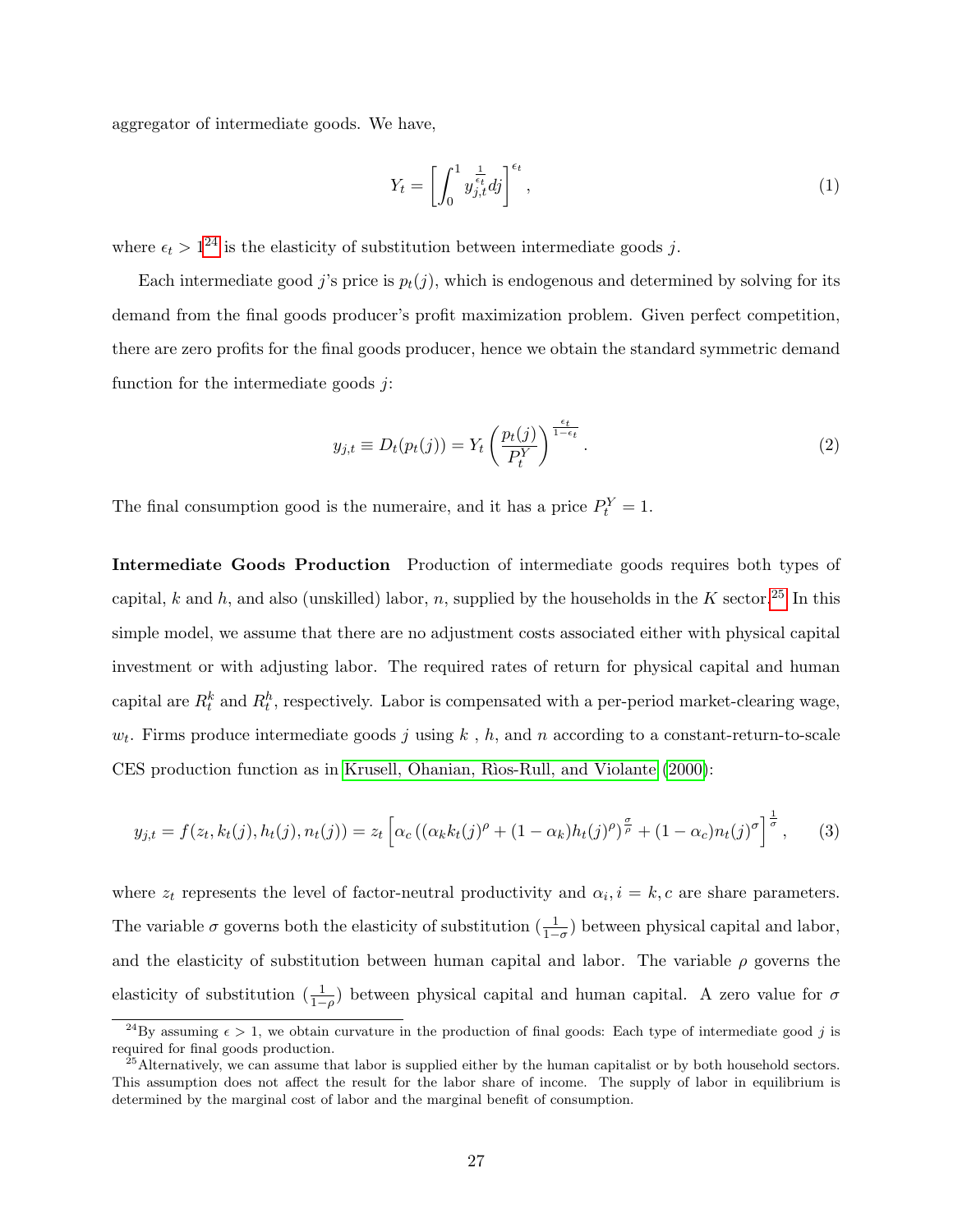or  $\rho$  indicates the same degree of complementarity as Cobb–Douglas, and a value of 1 for  $\sigma$  or  $\rho$ indicates perfect substitution. A  $\sigma > \rho$  indicates that physical capital is more complementary with human capital than with unskilled labor, and a negative  $\rho$  indicates that the complementarity is greater than that of Cobb–Douglas.

The profit-maximizing intermediate goods sector is owned by both physical capitalists and human capitalists. We assume that physical capitalists operate the firms in the intermediate sector. They maximize their share of firm value  $V^k(j)$  subject to the participation constraint of human capitalists. A residual fraction  $\lambda$  of profits  $\Pi_t(j)$  is owned by these physical capitalists. This fraction represents the remaining profits available for distribution after the necessary profit-sharing with human capitalists.

The profit-maximization problem  $P$  of each intermediate sector  $j$  is:

<span id="page-29-0"></span>
$$
V_t^k(j) = \max_{p_t(j), k_t(j), h_t(j), n_t(j), y_{j,t}, \lambda} \lambda \cdot \sum_t \beta^t \Pi_t(j) = \lambda \cdot \Pi_t(j) + \beta \cdot V_{t+1}^k(j),
$$

subject to

$$
\Pi_t(j) = p_t(j)y_{j,t} - R_t^k k_t(j) - R_t^h h_t(j) - w_t n_t(j)
$$
\n(4)

$$
y_{j,t} = p_t(j)^{\frac{\epsilon_t}{1-\epsilon}} Y_t \tag{5}
$$

$$
R_t^h h_t(j) + (1 - \lambda)V_t(j) \geq \mathcal{O}_t = R_t^h h_t(j) + \eta V_t(j), \tag{6}
$$

where  $(5)$  is the demand for intermediate goods j from Equation  $(2)$ , and  $(6)$  is the participation constraint for human capitalists. The total firm value is  $V_t(j) = \sum_{s=t+1} \beta^s \Pi_s(j)$ , which is the accumulated present value of the residual profits after the marginal products of capital and labor are paid. The fraction of firm value shared with human capitalists can be expressed as  $V_t^h(j)$  $(1 - \lambda)V_t(j)$ , which is the accumulated present value of profit-sharing that physical capitalists promised to human capitalists before production. Hence,  $V_t^h(j) + V_t^k(j) = V_t(j)$  for  $\forall j$ . Since we will focus on a symmetric equilibrium, we will omit the index  $j$  going forward.

Equation [\(6\)](#page-29-0) describes the participation constraint for human capitalists. If human capitalists remain with their present firm, they receive their marginal product  $R<sup>h</sup>h$  as well as some promised share of the firm  $(1 - \lambda)V_t^h$ . Firm owners set the latter component by adjusting  $\lambda$  so that human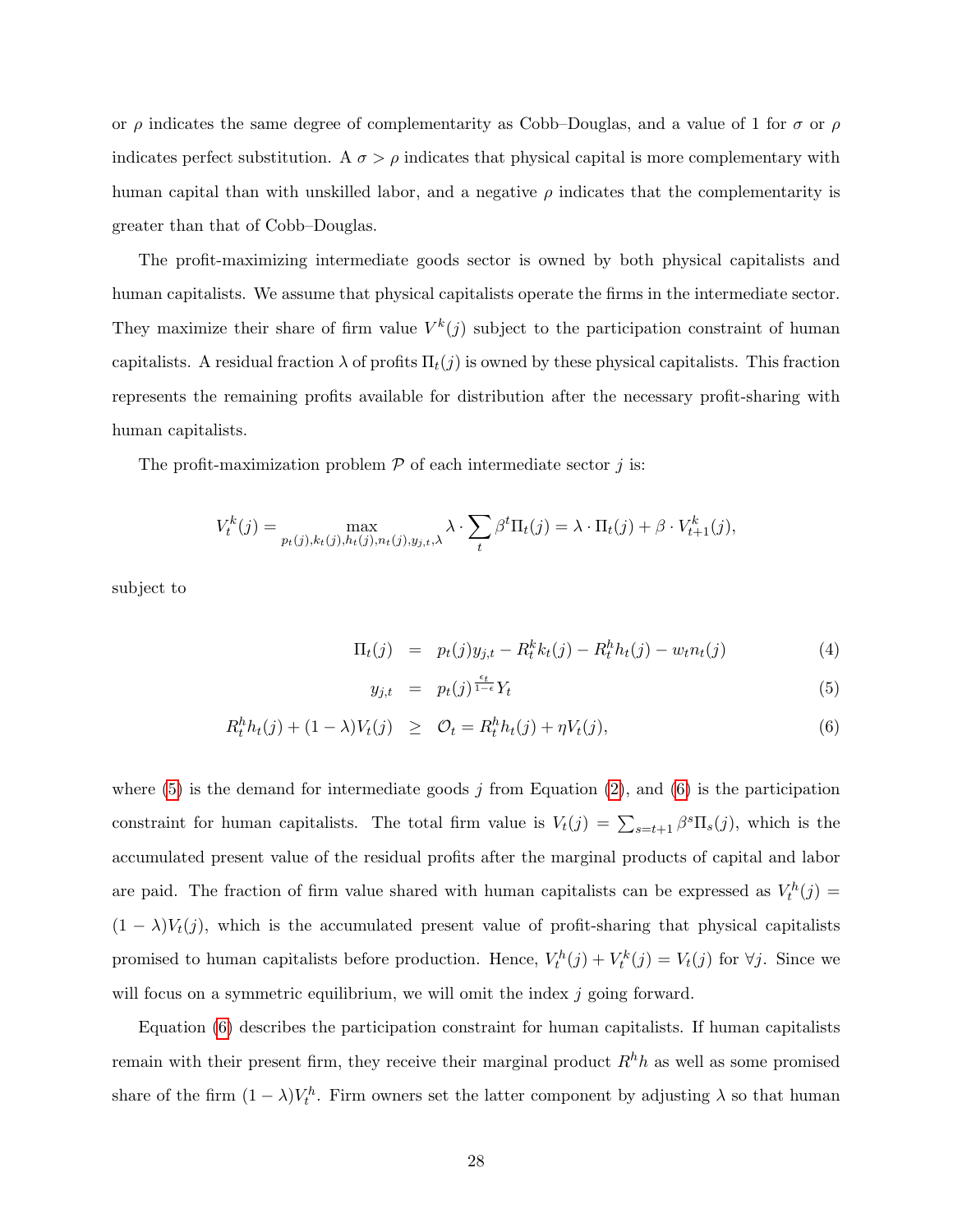capitalists' participation constraint is satisfied. This practice is consistent with observed corporate behavior, in which firms retain talent by granting deferred compensation in the form of restricted equity or unvested options. If human capitalists leave to start a new firm, we assume they will still receive their marginal product  $R^h h$ . Note that this marginal product can be paid with wages or with equity-based compensation. In addition, at their new firm, we assume that they will accrue a fraction  $\eta$  of the new firm's value. Marginal products, which are the same regardless of whether the human capitalist remains with her existing firm or moves to a new firm, cancel out from both sides. Profit maximization by physical capitalists implies that [\(6\)](#page-29-0) is always binding, and  $\lambda = 1 - \eta$ .

Note that the participation constraint [\(6\)](#page-29-0) is expressed in terms of total firm value shared with human capitalists, so  $V_t^h$  does not represent the flow compensation for human capitalists at period t. The share of firm value  $1 - \lambda$  is promised to human capitalists in period t, but the income of human capitalists due to retention motives should only include the incremental part (i.e., the flow) of the firm shares granted in period  $t$ . For measurement, it is useful to note that the change in the share of the firm owned by human capitalists is  $\Delta V_t^h \equiv \Delta(1-\lambda)V^t \equiv \beta V_{t+1}^h - V_t^h$ . Note that in a steady state, the change in shares of firm value  $\Delta(1-\lambda)V_t$  would simply be the fraction of current profit  $(1 - \lambda) \Pi_t$ , given the definition of  $V_t$ .

At this point, we take no stand on what fraction of human capitalists' marginal product is compensated using wages versus equity-based compensation. Equation [\(6\)](#page-29-0) simply states that the total value allocated to human capitalists equals human capitalists' marginal product plus any additional shares of firm value needed to satisfy human capitalists' outside option and the participation constraint. In theory, both wages and equity-based compensation can be used for either the marginal product or the retention components of compensation. In practice, there are both accounting motivations and tax motivations for using equity-based pay, as well as retention and incentive reasons. To keep notation consistent, we denote the total flow of equity-based compensation as  $E^h$ , of which a fraction  $\theta$  of  $E^h$  is used to compensate human capitalists' marginal product, and  $(1 - \theta)E^h = \Delta(1 - \lambda)V_t$  is then used for retention purposes. The marginal product  $R^h h$  is the sum of the flow wage payment  $w^h$  and the relevant fraction of equity-based compensation  $\theta E^h$ . We will use the information from the cross section to pin down the parameter  $\theta$  in the second stage of our estimation.

Given  $\eta$ , the first-order conditions (w.r.t. k, h, and n) of the profit-maximizing choice yield a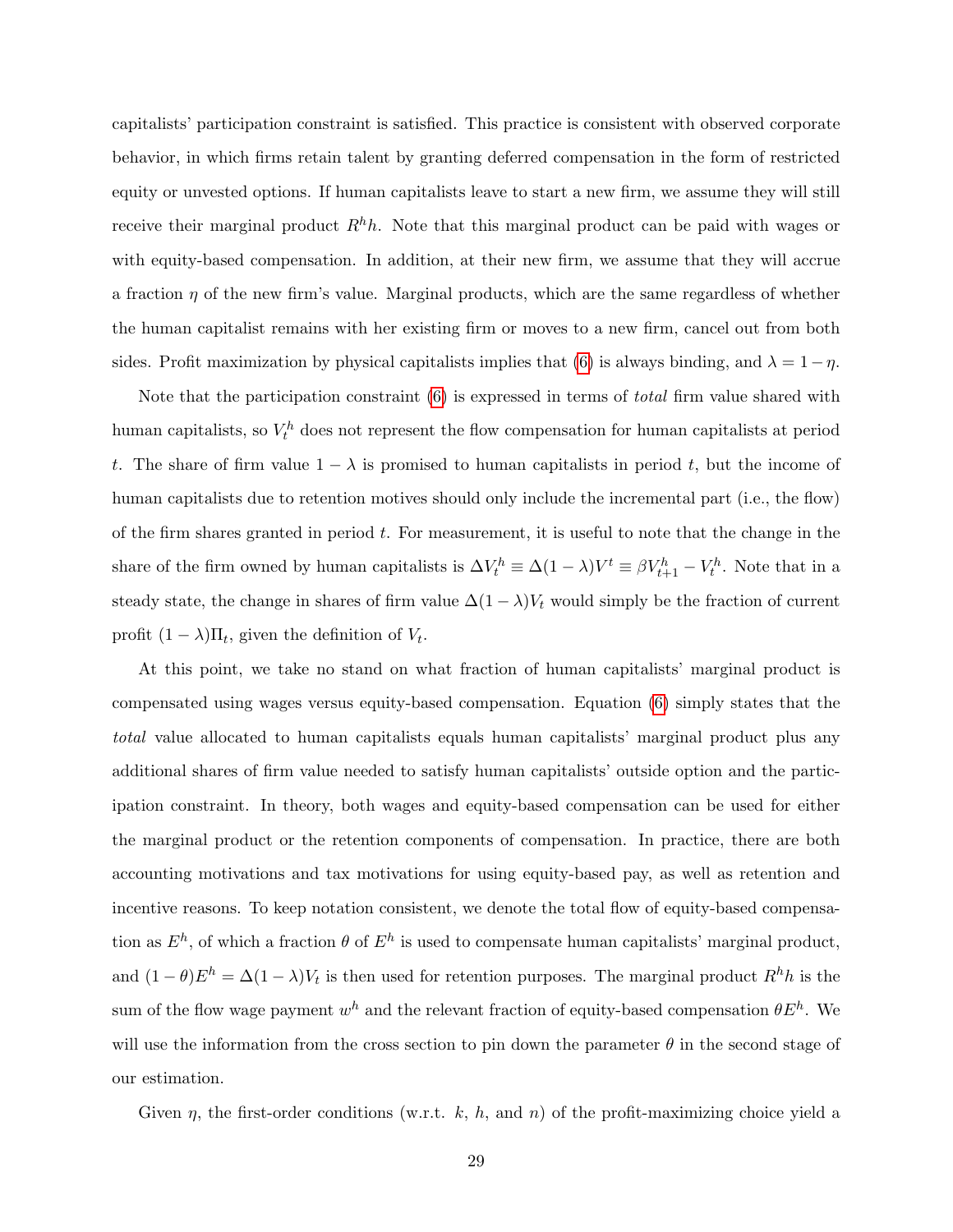simple markup over marginal cost under the constant returns-to-scale technology:  $p_t f_k = \mu_t R_t^k$ ,  $p_t f_h = \mu_t R_t^h$ ,  $p_t f_n = \mu_t w_t$ , where the markup over marginal cost is  $\mu_t = \epsilon_t$ . The marginal product of k is  $f_k = z \alpha_c \alpha_k \left(\frac{y}{\Psi}\right)$  $\left(\frac{y}{\Psi}\right)^{1-\sigma}\left(\frac{\Psi}{k}\right)^{1-\rho}$ , the marginal product of h is  $f_h = z\alpha_c(1-\alpha_k)\left(\frac{y}{\Psi}\right)$  $\left(\frac{y}{\psi}\right)^{1-\sigma}\left(\frac{\psi}{h}\right)^{1-\rho},$ where  $\Psi = (\alpha_k k^{\rho} + (1 - \alpha_k)h^{\rho})^{\frac{1}{\rho}}$  and the marginal product of n is  $f_n = z(1 - \alpha_c) \left(\frac{y}{n}\right)$  $\frac{y}{n}\big)^{1-\sigma}.$ 

Agents This section describes the objective functions of the two sectors of households: A sector of physical capitalists,  $K$ , that supplies physical capital k and labor n, and a sector of human capitalists,  $H$ , who supply  $h$ .

Physical capitalists own the production technology that produces physical capital k. We assume a linear technology for producing capital goods. Households can invest final output goods in order to increase the physical capital stock  $k$  at prices determined by the level of investment-specific technological change.<sup>[26](#page-31-0)</sup> The law of motion for physical capital is

$$
k_{t+1} = (1 - \delta_k)k_t + I_t^k, \ 0 < \delta_k < 1. \tag{7}
$$

Investment decisions  $I_t^k$  are made each period. The capital stock k depreciates at the rate  $\delta_k$ . Define  $p_t^k$  as the relative price of physical capital investment goods over the numeraire. The price of physical capital investment goods is  $\tilde{p}_t^k = \frac{p_t^k}{z_t^k}$ , and  $z_t^k$  represents the investment-specific technological (IST) shock. Following [Greenwood et al.](#page-44-5) [\(1997\)](#page-44-5),  $\tilde{p}_t^k$  represents the effective conversion rate of final output goods to equipment capital.

We assume that the physical capitalist sector owns the firms that produce intermediate goods, and it shares ownership of the profits  $\Pi_t$  from this production. The physical capitalist sector also has access to risk-free assets  $f_t$  with an interest rate of  $R_t^f$  $_t^J$ . The representative physical capitalist maximizes her lifetime utility, defined as

$$
\max_{\{c_t, I_t^k\}_{t=0}^{\infty}} \sum \beta^t U^k(c_t^k, n_t)
$$

<span id="page-31-0"></span> $26$ We can extend the current setup to a general environment, as in [Karabarbounis and Neiman](#page-45-1) [\(2014\)](#page-45-1), which includes an intermediate goods sector for k.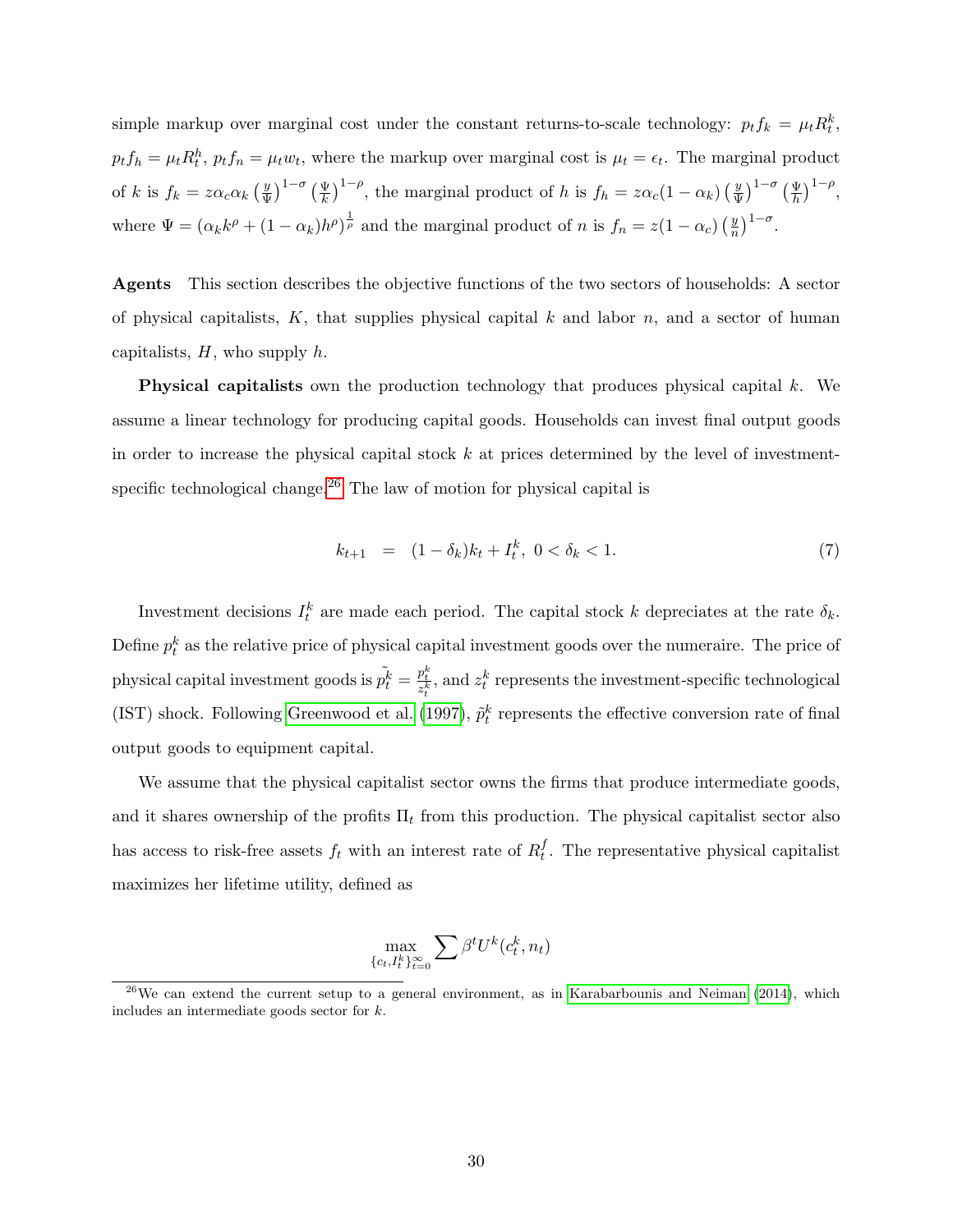subject to the budget constraint:

<span id="page-32-0"></span>
$$
c_t^k + \tilde{p}_t^k I_t^k + f_{t+1} - (1 + R_t^f) f_t = \int_0^1 R_t^k k_t(j) d\dot{j} + \lambda \Pi_t + w_t n_t,
$$
\n(8)

where  $\Pi_t = \int_0^1 \Pi_t(j)dj = (\mu - 1) \int_0^1 p_t(j)y_{j,t}dj.$ 

**Human capitalists** own the production technology that produces human capital  $h$ , with the law of motion,

$$
h_{t+1} = (1 - \delta_h)h_t + I_t^h, \ 0 < \delta_h < 1. \tag{9}
$$

Investment,  $I_t^h$ , can be interpreted as investing in obtaining skills or improving knowledge.

The representative human capitalist maximizes expected lifetime utility, defined as

$$
\max_{\{c_t, I_t^h\}_{t=0}^{\infty}} \sum \beta^t U^h(c_t^h)
$$

subject to the budget constraint:

<span id="page-32-1"></span>
$$
c_t^h + I_t^h + f_{t+1} - (1 + R_t^f) f_t = \int_0^1 R_t^h h_t(j) dj + \beta V_{t+1}^h - V_t^h,
$$
\n(10)

where the right-hand side states the sources of income of human capitalists. The marginal product of human capital is  $R_t^h h_t$ , and  $\Delta(1-\lambda)V_t \equiv \beta V_{t+1}^h - V_t^h$  is the change in the share of the firm value that accrues to human capitalists from  $t$  to  $t + 1$  in the steady state, in which the firm grows at the risk free rate. The change in the share of firm value accruing to human capitalists is implied by the participation constraint at consecutive dates.

Equilibrium We consider a symmetric equilibrium defined as follows:

**Definition 1** A equilibrium in this economy is a sequence of prices  $\{p_t(j)\}\$ i and quantities such that the following optimality and market clearing conditions hold: (a) Each household sector  $i = k, h$ maximizes its lifetime utilities  $\max_{\{c_t^i, I_t^i\}_{t=0}^{\infty}} \sum \beta^t U_t^i$  subject to the budget constraint [\(8\)](#page-32-0) or [\(10\)](#page-32-1). (b) The owner of the final consumption goods sector solves the maximization problem P. (c) The equilibrium is symmetric:  $p_t(j) = P_t = 1$ ,  $k_t(j) = k_t$ ,  $h_t(j) = h_t$  and  $y_{j,t} = Y_t$ . And, (d) The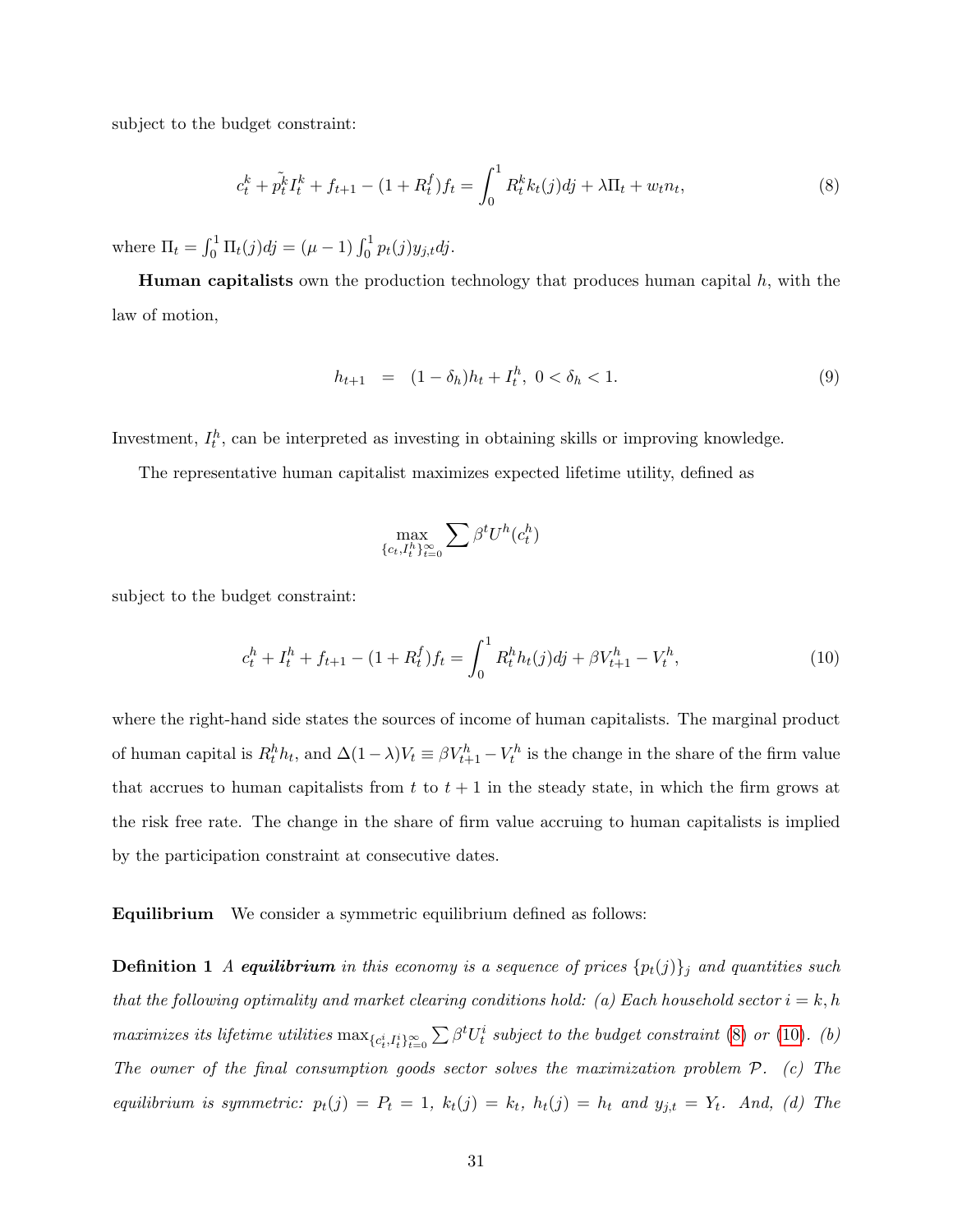market clears:  $Y_t = c_t^k + c_t^h + \tilde{p}_t^k I_t^k + I_t^h$ .

Given the equilibrium definition, we obtain the standard inter-temporal Euler equations for consumption, investment, and labor supply:

<span id="page-33-0"></span>
$$
1 + R_{t+1}^f = \frac{U_{c,t}^i}{\beta U_{c,t+1}^i}, \qquad i = k, h \tag{11}
$$

$$
R_{t+1}^k = \tilde{p}_t^k \frac{U_{c,t}^k}{\beta U_{c,t+1}^k} - \tilde{p}_t^k + 1} (1 - \delta_k), \tag{12}
$$

<span id="page-33-1"></span>
$$
R_{t+1}^h = \frac{U_{c,t}^h}{\beta U_{c,t+1}^h} - (1 - \delta_h), \tag{13}
$$

$$
w_t = \frac{U_{n,t}}{U_{c,t}}.\t(14)
$$

Equation [\(12\)](#page-33-0) and [\(13\)](#page-33-1) determine the investment policies for k and h. In general, households invest physical capital or human capital until the marginal benefits of capital  $R_{t+1}^i$ ,  $i = k, h$  equal the marginal costs of investment.

#### 3.2 Factor Shares of Income

In this subsection, we describe the factor shares of income in our economy. The final output is distributed among three sectors: physical capitalists, human capitalists, and labor. Physical capitalists receive the rental income from physical capital,  $R_t^k k_t$ . They also receive the residual profit share after human capitalists' equity compensation is allocated. Human capitalists receive compensation equal to their marginal product plus any additional compensation necessary to satisfy their participation constraint. The sum of wages plus equity compensation is  $R_t^h h_t + \Delta(1-\lambda)V_t$ , though one cannot equate  $R_t^h h_t$  to wages alone as equity can also be used to compensate marginal product. Finally, labor receives wages,  $w_t n_t$ . We have:

$$
R_t^k k_t + R_t^h h_t + w_t n_t + \lambda \Delta V_t
$$
  
= 
$$
\underbrace{R_t^k k_t}_{\text{Physical Capitalists Income}} + \underbrace{R_t^h h_t + (1 - \lambda) \Delta V_t}_{\text{Human Capitalists Income}} + \underbrace{\lambda \Delta V_t}_{\text{Profit share}} + \underbrace{w_t n_t}_{\text{Low-skilled labor share}},
$$

where, in steady state total income equals  $Y_t$  and  $\Delta V_t = \Pi_t$ . Note that, in our estimation, we use the full time series data rather than comparing steady states.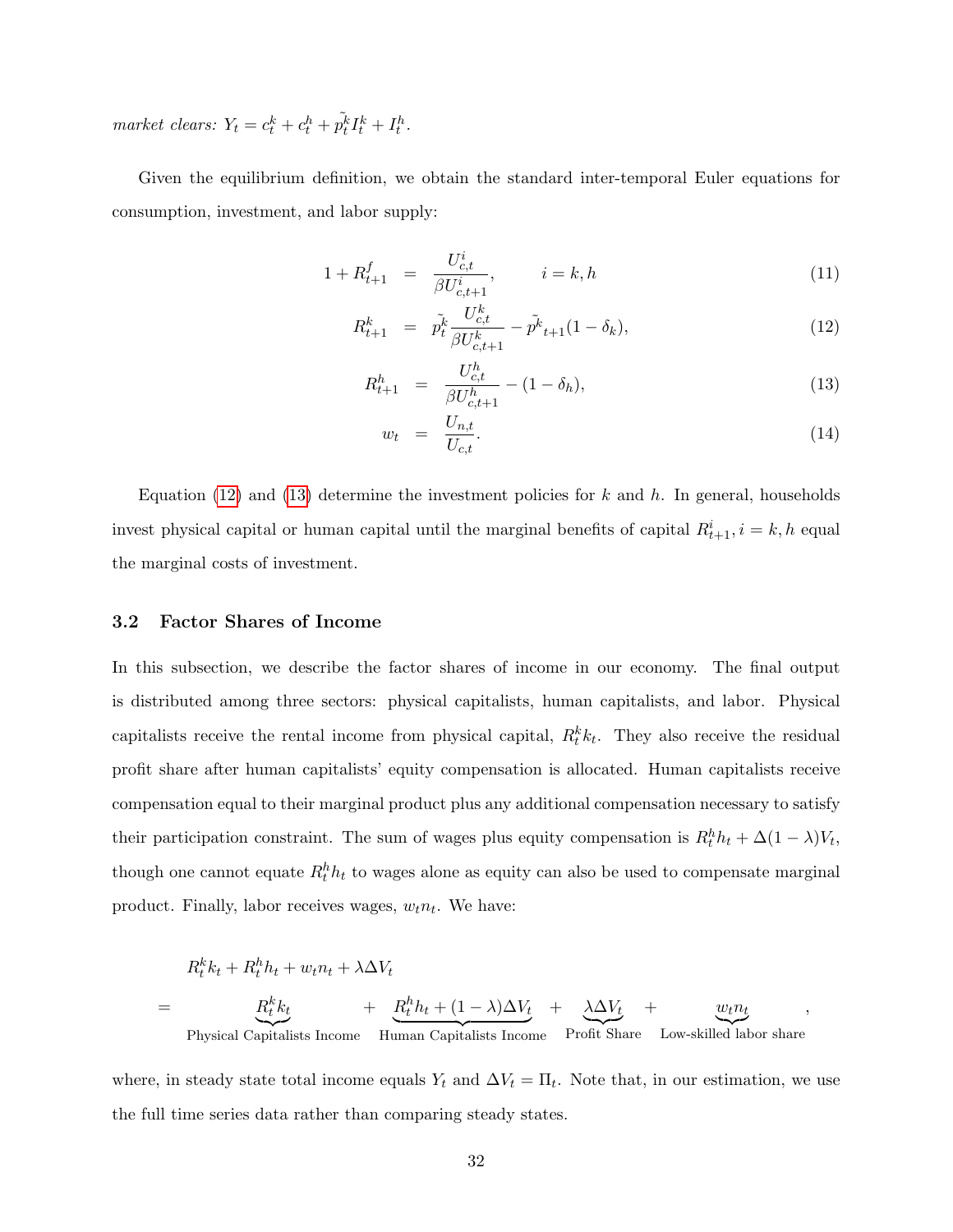The share of human capital income is then  $\frac{R_t^h h_t + \Delta(1-\lambda)V_t}{V_t}$  $\frac{\Delta(1-\lambda)V_t}{Y_t}$ , while the physical capitalists' income share is  $\frac{R_t^k k_t}{V_t}$  $\frac{\partial^2 \tilde{t}^k}{\partial Y_t}$ . The residual share of profits  $\lambda \Pi_t$  is the profit share. We note that, while it is not our main focus, our model highlights the distinction between shares of value added and shares of income. While shares of value added are based on current output and value added flows, shares of income can include compensation for contributions to firm value stemming from future output. Indeed, in a dynamic model with uncertainty (e.g., [Hartman-Glaser et al.](#page-45-7) [\(2019\)](#page-45-7)), ex ante income shares need not align with ex post shares of value added, and vice versa.

We now derive the relationship between the factor shares and the rate of return of each factor. For simplicity of exposition, we omit time subscripts. First, we characterize the relative shares of the two types of capital income  $\frac{s_k}{s_h}$ :

<span id="page-34-1"></span>
$$
\frac{s_k}{s_h} = \frac{R^k k}{R^h h + \Delta(1 - \lambda)V} = \frac{R^k k}{R^h h} \frac{R^h h}{R^h h + \Delta(1 - \lambda)V} = \frac{R^k k}{R^h h} \omega_R,\tag{15}
$$

where  $\omega_R \equiv \frac{R^h h}{R^h h + \Delta(1)}$  $\frac{R^n h}{R^h h + \Delta(1-\lambda)V}$  is the fraction of human capital income that is the marginal product. The relative capital share of income is driven by two factors: the relative rental payment, or marginal product, of k vs. h,  $\mathbf{D} \equiv \frac{R^k k}{R h}$  $\frac{R^{\kappa}k}{R^h h}$ , and the composition of human capital income,  $\omega_R$ . When human capitalists' outside option  $\eta$  is higher, human capitalists' income is driven more by the participation constraint share,  $1 - \omega_R$ . The elasticity of substitution between k and h is crucial for the dynamics of relative rental payments and hence the relative share of capital income.

Next, we can derive the total physical plus human capital share  $s_k + s_h$  as  $1 - s_n$  using the expressions of marginal products  $f_k$  and  $f_h$ :

<span id="page-34-2"></span>
$$
1 - s_n = \frac{1}{\mu} \alpha_c^{\frac{1}{1-\sigma}} \alpha_k^{\frac{\sigma}{1-\sigma}} \mathbf{C}^{\frac{\sigma(1-\rho)}{1-\sigma}} R^{k \frac{\sigma}{\sigma-1}} + 1 - \frac{1}{\mu}, \tag{16}
$$

where  $\mathbf{C} = \left(\alpha_k + (1 - \alpha_k)\right) \frac{(1 - \alpha_k)R^k}{\alpha_k R^h}$  $\alpha_k R^h$  $\left[\frac{\rho}{1-\rho}\right]^{\frac{1}{\rho}}$ . [27](#page-34-0) The total capital share of income includes the profit share  $1-\frac{1}{u}$  $\frac{1}{\mu}$  and total rental payments to h and k, and depends on  $\sigma$ , the capital-labor complementarity. In general, a declining rental rate of capital  $R^k$  along with capital–labor substitutability,  $\sigma > 0$ , leads to an increase in overall rental payments to capital.

The dynamics of factor shares of value added are captured by Equations [\(12\)](#page-33-0), [\(13\)](#page-33-1), [\(15\)](#page-34-1), and

<span id="page-34-0"></span><sup>27</sup>See the derivation in Appendix [6.3.](#page-52-0)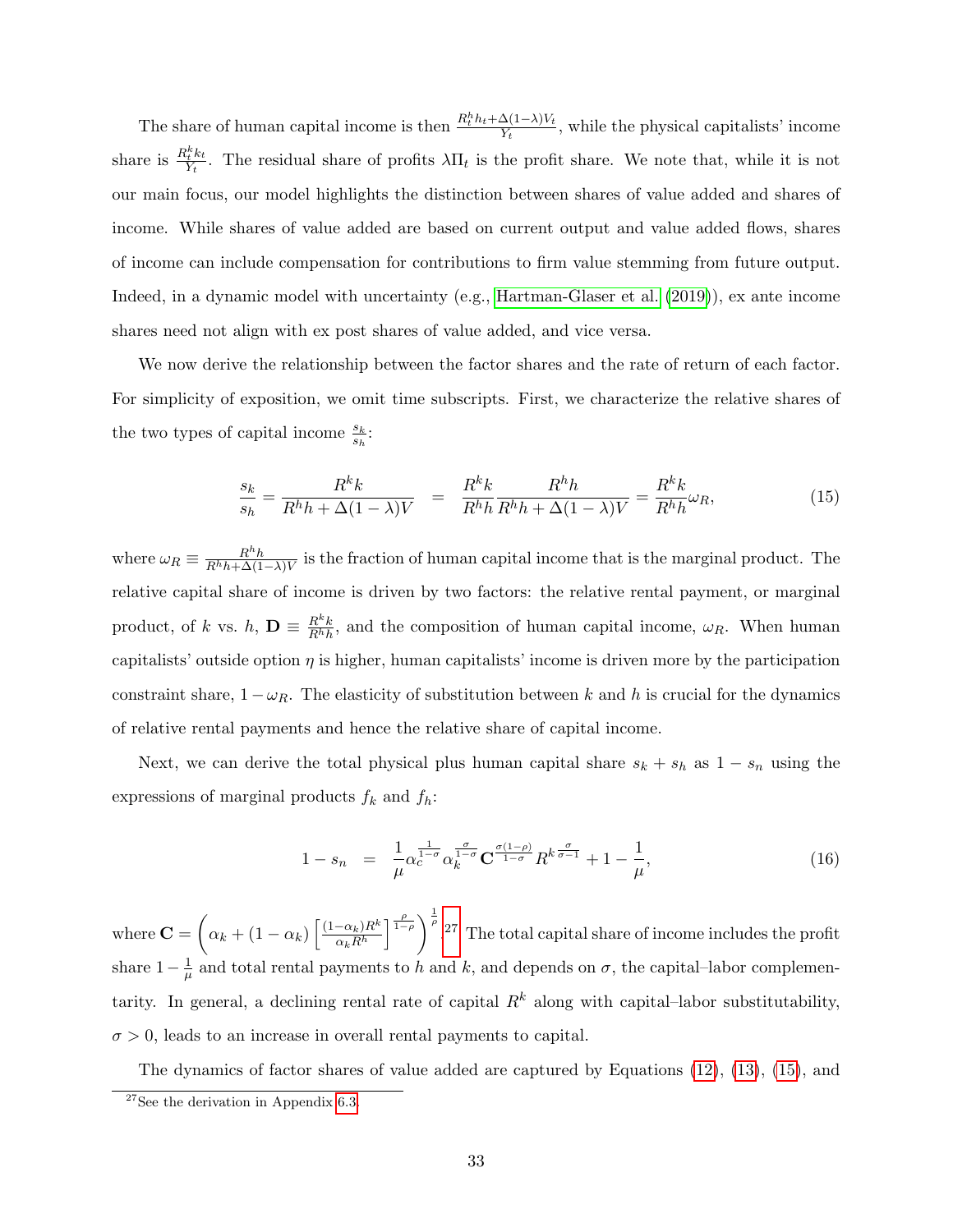[\(16\)](#page-34-2). We next confront this system with the data to estimate the production function parameters and examine their implications for the elasticities of substitution between the three input factors.

## 4 Estimation

In this section, we combine our model with the data to learn about the shape of the aggregate production technology. Specifically, we estimate the elasticity of substitution between k and h,  $(\rho)$ , as well as the elasticity of substitution between labor and capital,  $(\sigma)$  for all possible allocations of equity pay between marginal product and meeting the participation constraint. Finally, we combine a cross-section estimate of  $\rho$  with our time series analysis to pin down the fraction of equity pay that is compensation for marginal product vs. retention considerations.

#### 4.1 Measurement Equations

We start with the system of first-order conditions [\(15\)](#page-34-1), and [\(16\)](#page-34-2), with error terms  $u_t$  and  $\epsilon_t$ :

<span id="page-35-0"></span>
$$
\frac{s_{k,t}}{s_{h,t}} = \left(\frac{\alpha_k}{1-\alpha_k}\right)^{\frac{1}{1-\rho}} \left[\frac{R_t^h}{R_t^k}\right]^{\frac{\rho}{1-\rho}} \omega_{R,t} + u_t \tag{17}
$$

$$
1 - s_{n,t} = \frac{1}{\mu} \alpha_e^{\frac{1}{1-\sigma}} \alpha_k^{\frac{\sigma}{1-\sigma}} \mathbf{C_t}^{\frac{\sigma(1-\rho)}{1-\sigma}} R_t^k^{\frac{\sigma}{\sigma-1}} + 1 - \frac{1}{\mu} + \epsilon_t,
$$
\n(18)

where the return to physical capitalists,  $R_t^k$ , and the return to human capitalists,  $R_t^h$ , are determined by households' intertemporal consumption and saving choices [\(12\)](#page-33-0) and [\(13\)](#page-33-1). We estimate this system via maximum likelihood. Given that there are possible omitted variables that could cause serial correlation in the error terms, we allow the error terms to be serially correlated with auto correlation  $[\psi_u, \psi_\epsilon]$ . This procedure yields estimates for the constant elasticity parameters that enable the model to best fit the empirically observed trends in the relative capital share  $\frac{s_{k,t}}{s_{h,t}}$  and the capital share  $1 - s_{n,t}$ .

Equation [\(17\)](#page-35-0) is key to identifying the parameter  $\rho$ . Dividing both sides by  $\omega_R$  yields:

<span id="page-35-1"></span>
$$
\frac{s_k}{s_h \cdot \omega_R} = \frac{R^k k}{R^h h} = \left(\frac{\alpha_k}{1 - \alpha_k}\right)^{\frac{1}{1 - \rho}} \left(\frac{R^h}{R^k}\right)^{\frac{\rho}{1 - \rho}}.\tag{19}
$$

The difference between the trends of rental payments to physical capital  $R^k k$  and human capital  $R^h h$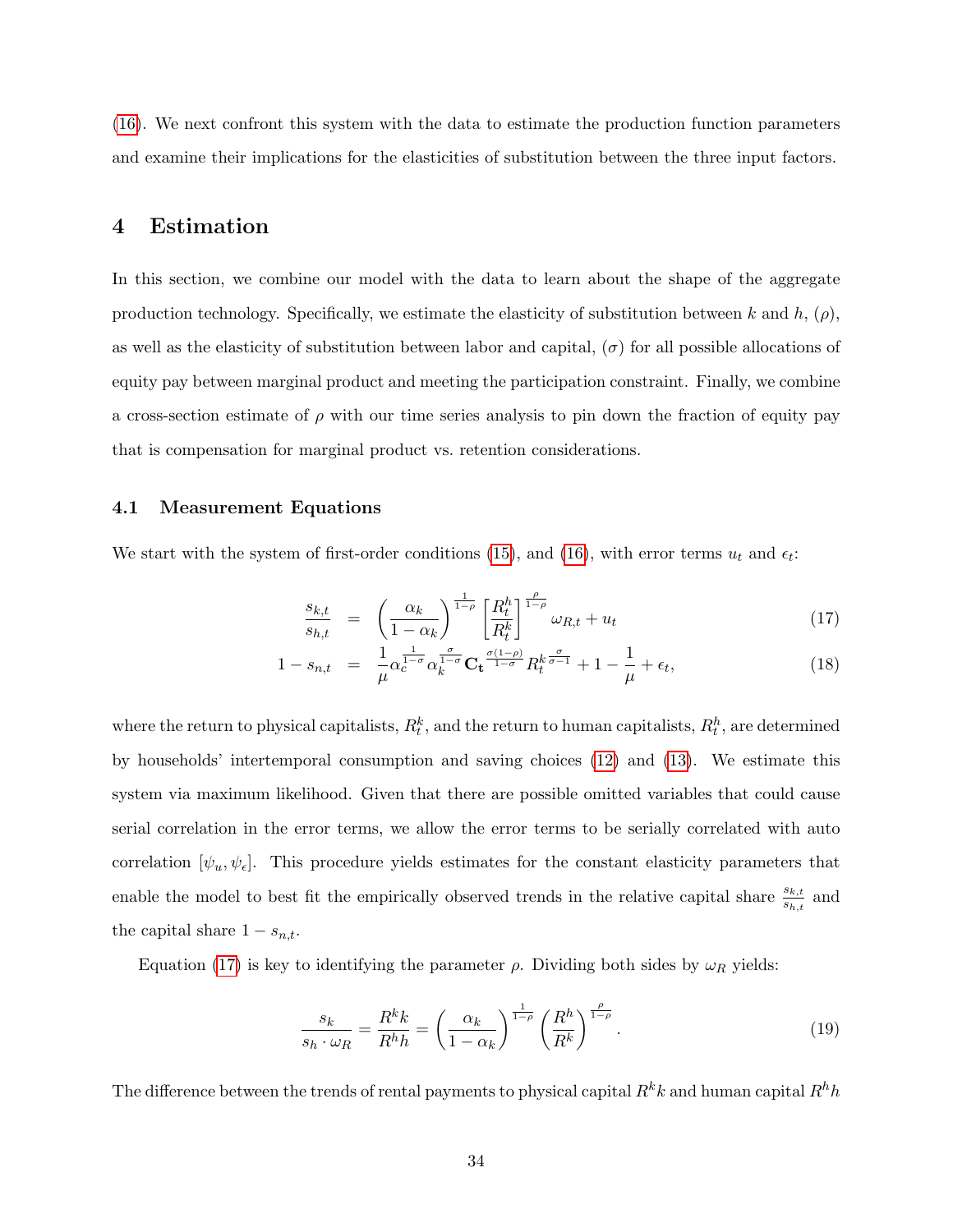identifies the parameter  $\rho$ . To see the intuition, take logs of both sides of equation [\(19\)](#page-35-1) and consider the resulting log difference on the right-hand side. The trend in the marginal return to capital  $\frac{R_t^h}{R_t^k}$ equals the difference between the growth in the rental return to human capital investment  $R<sup>h</sup>$  and the trend of investment goods prices, scaled by  $\frac{\rho}{1-\rho}$ . As the relative price of physical investment goods trends downward,  $R^k$  declines faster than the return to human capital investment  $R^h$ . Given that  $\rho < 1$ , the relative share of physical capital compared to human capital  $\frac{s_{k,t}}{s_{h,t}\omega_R}$  can decline in  $\tilde{p^k}$  only if  $\rho < 0$  (i.e., only if k and h are complementary). In other words, the ratio between the two capital shares is crucial for understanding the degree of complementarity between these two types of capital in the production function.

The estimation requires data on the marginal product of human capital,  $R<sup>h</sup>h$ , as an input to the left-hand side of Equation [\(19\)](#page-35-1). In practice, what is observed is total human capitalists' income, which is composed of wages  $w^h$  and equity-based compensation  $E^h$ . Each of these components may include both compensation for the marginal product  $R<sup>h</sup>h$  and any additional compensation required to satisfy human capitalists' outside option  $\Delta(1-\lambda)V$ . To account for this, we assume, as in the existing literature, that all wage compensation is due to human capitalists' marginal product. For equity-based compensation, we perform a series of estimations, assigning all values between 0% and  $100\%$  for the fraction  $\theta$  of equity-based pay attributable to human capitalists' marginal product. We show that the structural estimation implies more complementarity than Cobb–Douglas between physical and human capital for all but small values of the fraction of equity-based pay that is used to compensate high-skilled labor for their marginal product.

Note that we are being conservative by not assigning all equity-based pay to human capitalists' marginal product. A reasonable baseline assumption would be that equity pay has simply replaced wages, but not increased overall pay. There are several reasons why firms might substitute away from wages and towards equity grants. First, equity-based pay is tax advantaged because qualified grants can avoid being taxed at income taxes. Second, before 2004, companies could use equity-based compensation without fully expensing it, thus boosting earnings.<sup>[28](#page-36-0)</sup> Third, equity-based compensation is approved by the IRS as a justification for replacing dividends (taxed at the income tax rate) with repurchases (taxed at the capital gains rate). Finally, we note that equity-based compensation can be used to substitute equity-based compensation for wages due to incentive

<span id="page-36-0"></span> $^{28}$ Expensing was recommended but voluntary starting in 1996 and became mandatory in 2004.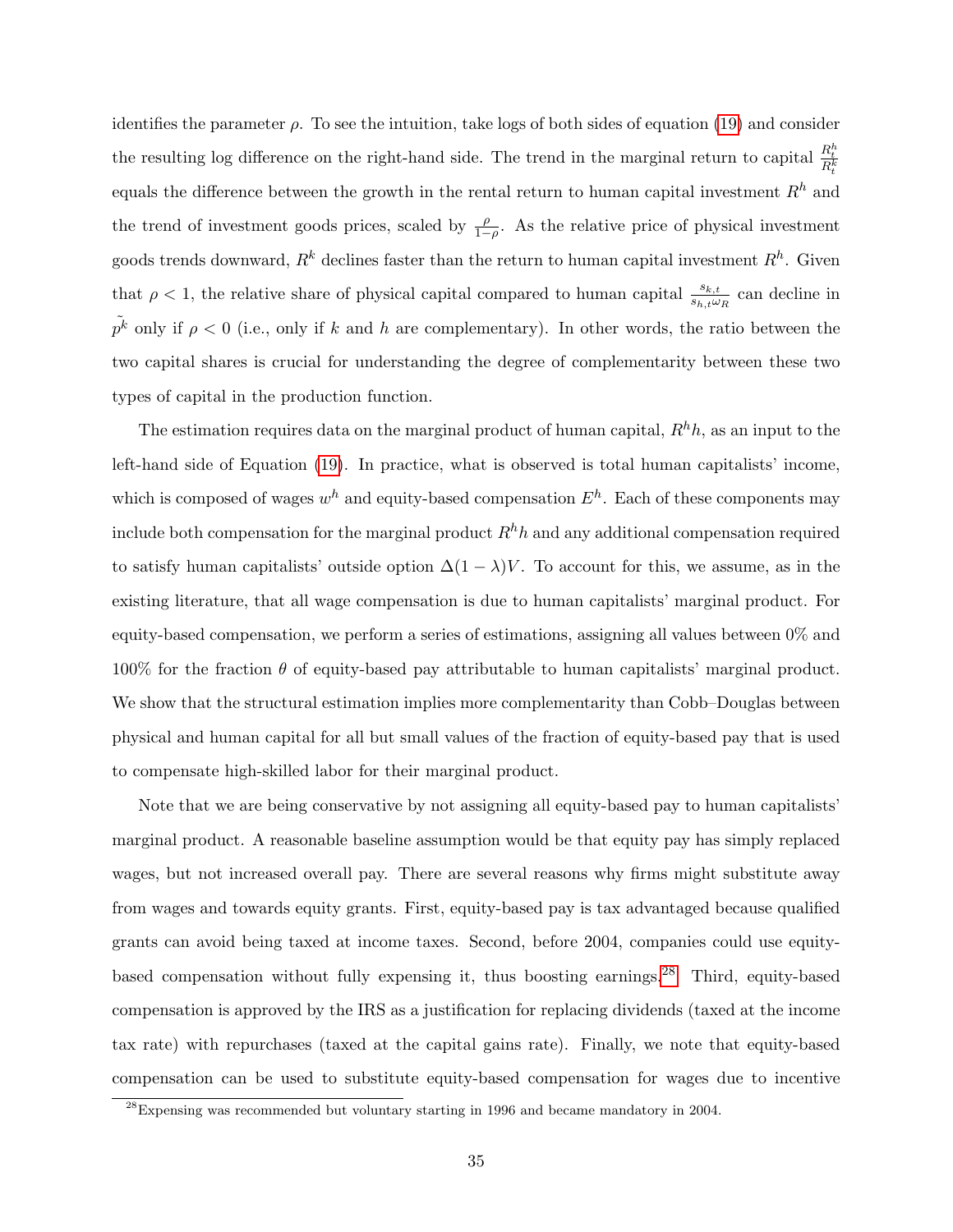alignment, retention motives, and relaxation of financial constraints by delaying a fraction of pay.

Rather than taking as a baseline that one hundred percent of equity-based pay is simply a substitute for wages, and used to compensate marginal product, we instead acknowledge that some reasons for using equity-based pay may break the standard assumption that marginal product and compensation are equated. The relative capital share on the left-hand side of Equation [\(19\)](#page-35-1) can then be represented as follows:

$$
\frac{s_k}{s_h\omega_R}=\frac{R^kk}{R^hh}=\frac{R^kk}{w^h+\theta E^h}
$$

.

The term  $w<sup>h</sup>$  is the measured flow wage income in the data, which represents only part of human capitalists' marginal product. The remainder of their marginal product is compensated with equity  $\theta E^h$ , where  $E^h$  is the observed equity-based compensation. Hence,  $R^h h = w^h + \theta E^h$  is the total compensation for human capitalists' marginal product, and  $(1 - \theta)E^h$  is any additional compensation, beyond the marginal product, necessary to satisfy human capitalists' outside option  $\Delta(1-\lambda)V$ . Our estimation strategy then proceeds in two steps: First, we estimate our model for all  $\theta \in [0, 1]$ , and show the impact of varying  $\theta$  on the estimated degree of complementarity between physical capital and human capital. Then, we exploit the cross-industry data to infer the value of θ from a cross section estimate of ρ.

The correlation between the rental rate of capital k and the growth of the total capital share drives the sign of  $\sigma$ . To gain intuition, we can express the log growth of the total capital share as  $s_c = 1 - s_n$ , obtained from Equation [\(16\)](#page-34-2):  $\hat{s_c} \approx \frac{\sigma(1-\rho)}{1-\sigma}\hat{\mathbf{C}} + \frac{\sigma}{\sigma-1}\hat{R}^k$ , where  $\hat{s_c}$  denotes the change over time in the total capital share, for example. If capital and labor are substitutes, a downward-trend in the rental rate of physical capital drives up the total capital share. If physical and human capital are complements, declining capital goods prices can be accompanied by an increase in the demand for human capital despite the increase in its relative price.

#### 4.2 Estimation Results

Equity-based compensation is critical when accounting for the rise in human capitalists' income share and when investigating the elasticity of substitution between physical capital and human capital. In this section, we first estimate our model using the time series data to show that it is crucial to include equity-based compensation for the identification of the complementarity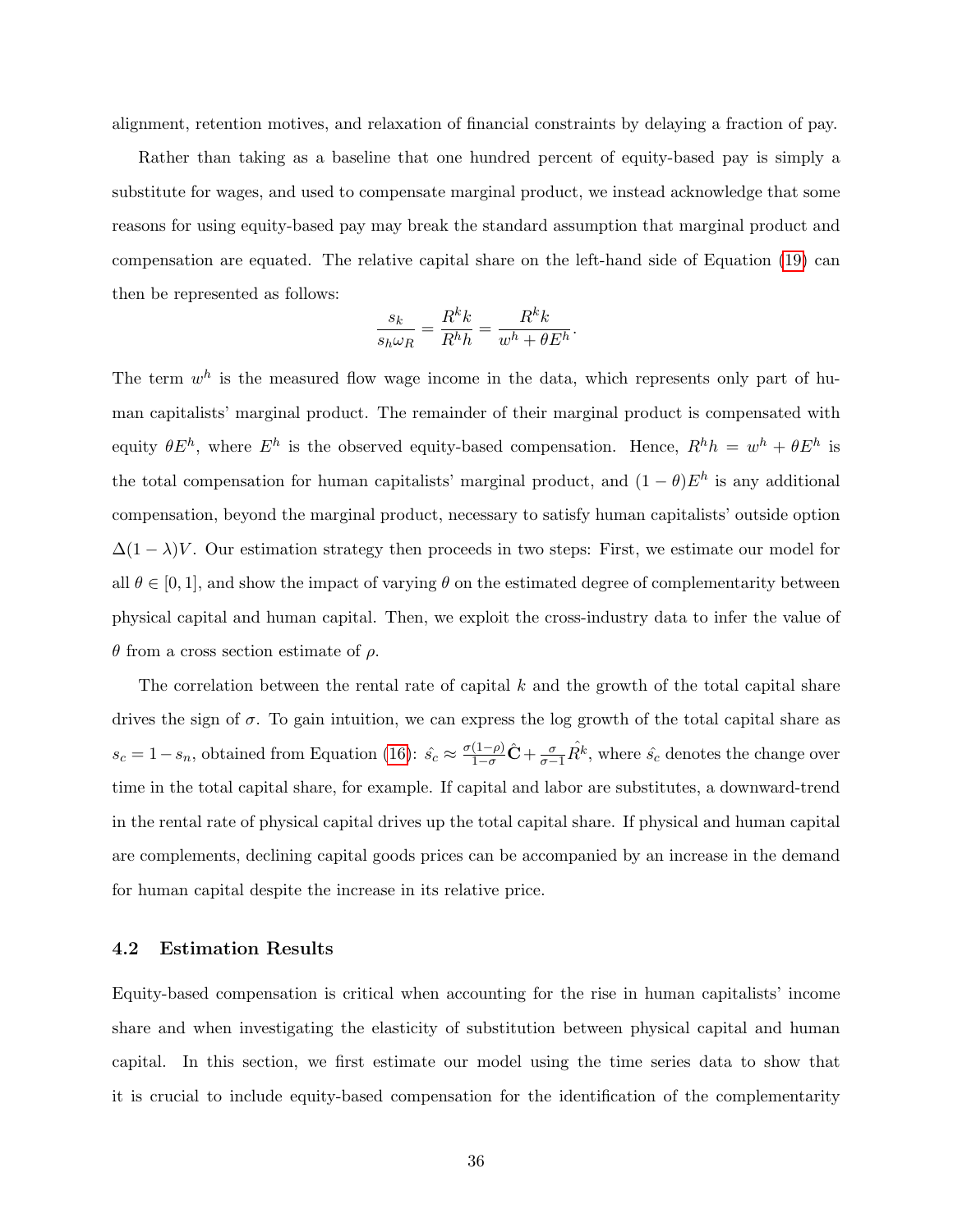between physical and human capital. When a small fraction of equity-based compensation is included, we find greater complementarity between physical and human capital than that implied by Cobb-Douglas. However, if equity compensation is ignored completely, we find instead greater substitutability. In the final estimation step, we use cross sectional data to estimate the elasticity of substitution between physical and human capital, and then we use that elasticity to pin down the fraction of equity pay that is due to human capitalists' marginal product.

We estimate our model to match the time series of factor shares for the sample period from 1980–2011. The reason for focusing on this time period is that the decline in investment goods prices  $p_t^k$  started in the early 1980s, and the NBER-CES sample ends in 2011. The set of parameters that we estimate includes physical capital's share  $(\alpha_k)$ , total capital share  $(\alpha_c)$ , the elasticity of substitution (EOS) between k and h,  $(\rho)$ , and the elasticity of substitution (EOS) between capital and labor n,  $(\sigma)$ . The parameters that govern the depreciation rate of capital  $\delta_k$  and  $\delta_h$  and the markup  $\mu$  are calibrated.

<span id="page-38-1"></span>Figure 5: Elasticities of Substitution and Equity-Based Compensation

This figure shows estimates of parameters that govern the elasticity of substitution between physical and human capital  $\rho$  and the elasticity of substitution between capital and labor,  $\sigma$ , when allowing for different values of  $\theta$ . In the left panel, the solid black line is the estimated  $\rho$  using a 2-year moving average of the target moment in the data. In the right panel, the solid black line is the estimated  $\sigma$  using a 2-year moving average of the target moment in the data. The estimates of the auto-correlation coefficients for the error terms  $\psi_u$  and  $\psi_e$  vary from 0.10 to 0.69 when varying  $\theta$ . Data source: Compustat Fundamental Annual, RiskMetrics (IRRC), and NBER-CES Manufacturing Industry Database. The sample period is from 1980 to 2011.



For the calibrated parameters, we set the depreciation rate of capital  $\delta_k$  to the average investment rate in our sample (0.08). The variable  $\delta_h$  is set to 0.15, which is equal to the depreciation rate used by the BEA in its estimation of R&D capital in 2006 [\(Eisfeldt and Papanikolaou](#page-44-4) [\(2013\)](#page-44-4)). We set the markup parameter,  $\mu$  to be constant at 1.3 throughout the sample period.<sup>[29](#page-38-0)</sup> The returns

<span id="page-38-0"></span> $^{29}$ [De Loecker and Eeckhout](#page-44-15) [\(2017\)](#page-44-15) estimated the average markup in the sample of publicly traded firms and showed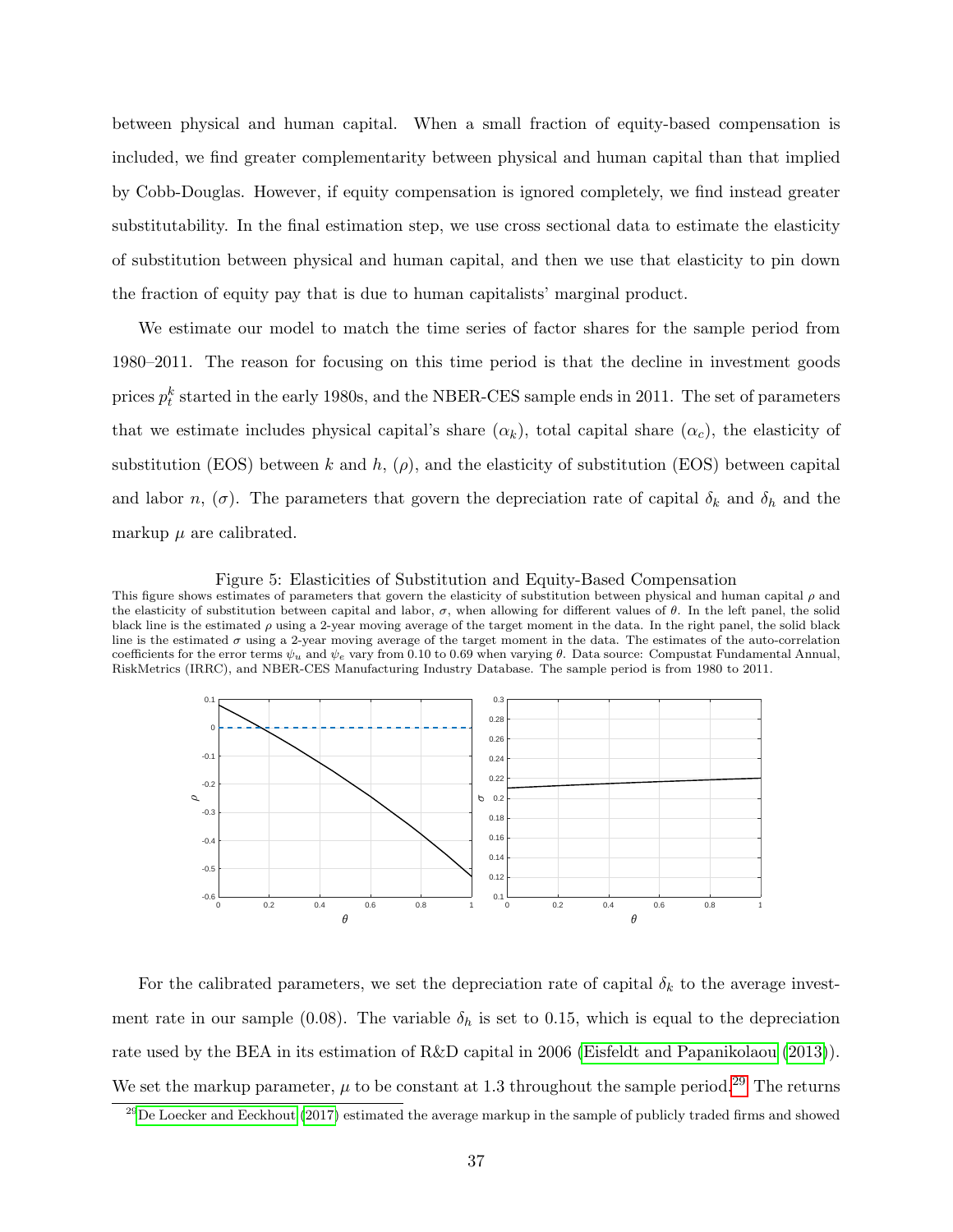to human and physical capitalists are determined by Equations [\(12\)](#page-33-0) and [\(13\)](#page-33-1), where the interest rate  $R_f$  is the time series of real rates over the sample period.

Recall that  $\rho$  measures the degree of substitutability or complementarity between physical capital and human capital, while  $\sigma$  measures the degree of substitutability or complementarity between physical capital and labor. Estimates below zero indicate more complementarity than Cobb–Douglas, while positive estimates indicate a greater degree of substitutability than Cobb– Douglas. Estimates of 1 indicate perfect substitutability. The left panel of Figure [5](#page-38-1) displays the results for the estimate of  $\rho$ .

Our estimation shows that the parameter  $\rho$  is highly sensitive to including even a small fraction of equity-based pay in the marginal product of human capitalists. When equity-based compensation is completely ignored ( $\theta = 0$ ), the estimated parameter  $\rho$  is positive, 0.08, which implies more substitution between human capital and physical capital in the aggregate production function than Cobb–Douglas (the EOS is 1.09). As  $\theta$  increases, the estimate of the elasticity of substitution parameter  $\rho$  drops sharply. When only 16.7% of equity-based compensation is allocated to human capitalists' marginal product, the estimated elasticity of substitution  $\rho$  becomes negative. In other words, omitting a small fraction of equity-based compensation in the human capital income share leads to an estimate of  $\rho$  with the "wrong" sign. In addition, the decline in the estimate of  $\rho$ accelerates quickly as  $\theta$  increases.

By contrast, estimates of  $\sigma$  do not vary significantly for different assumed values of  $\theta$ , as seen in the right panel of Figure [5,](#page-38-1) which plots the estimates of the elasticity of substitution between labor and capital. The average of estimate for  $\sigma$  is 0.22, which implies a strong degree of substitutability between capital and labor (an EOS of 1.28). Our estimate of the elasticity of substitution between capital and labor,  $\sigma$ , is similar to the findings in the existing literature. [Karabarbounis and Neiman](#page-45-1) [\(2014\)](#page-45-1) estimate that the EOS between capital and labor is 1.28 on average across countries. [Krusell](#page-45-6) [et al.](#page-45-6) [\(2000\)](#page-45-6) report an EOS between capital and labor of 1.65 using their sample from 1963– 1992. While substitution between capital and unskilled-labor can explain the declining labor share (unskilled and total) since the 1980s, equity-based compensation is crucial for understanding the elasticity of substitution between physical capital and human capital, especially in the last thirty

that the average markup has increased from 1.21 in the 1980s to 1.45 around the mid-2000s. [Karabarbounis and](#page-45-5) [Neiman](#page-45-5) [\(2019\)](#page-45-5) showed that the average increase in markup among the same sample is milder when including SG&A as variable costs.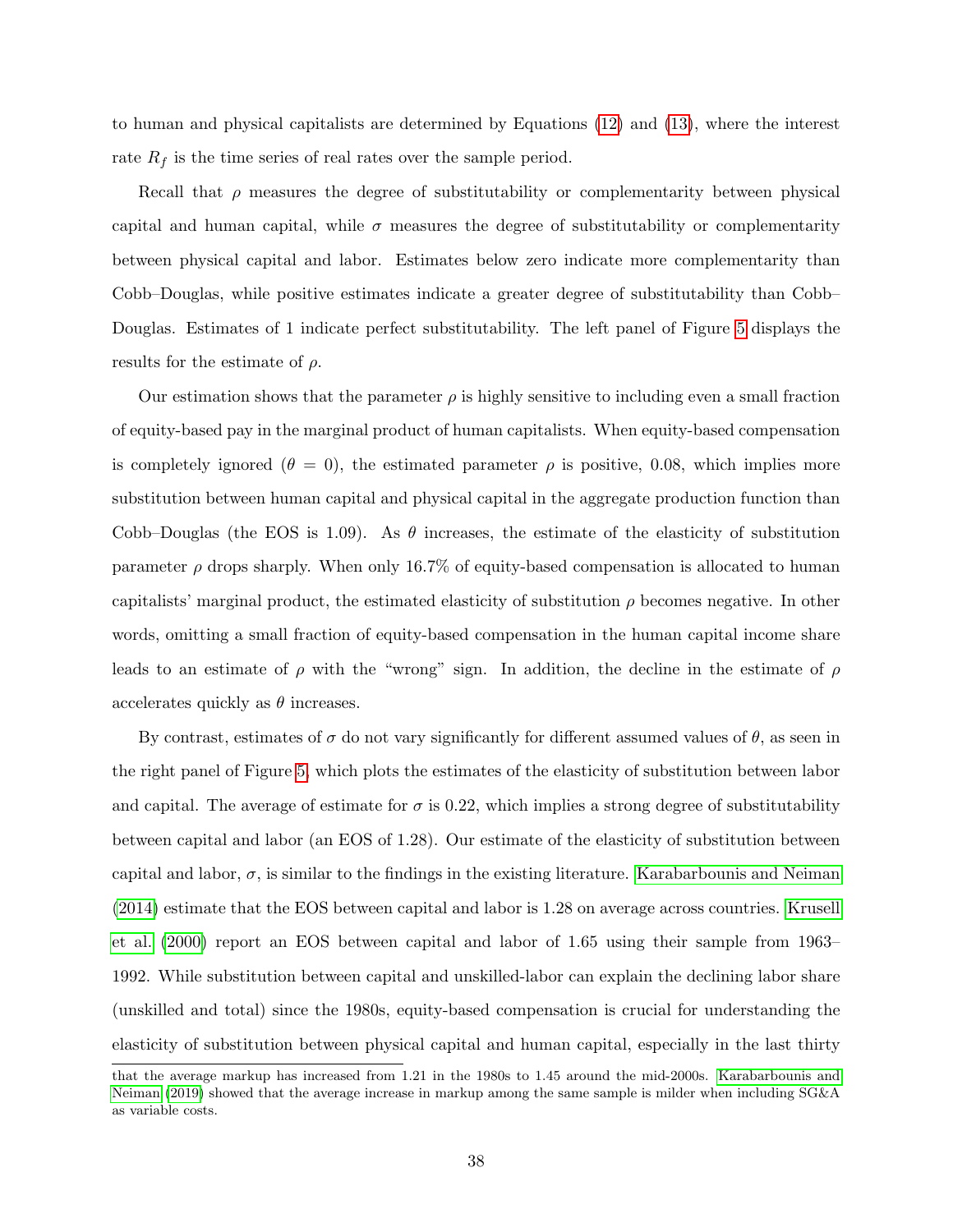years.

Thus far, we have remained relatively agnostic about what fraction,  $\theta$ , of equity-based compensation is attributable to compensation for human capitalists' marginal product. Our next estimation exercise exploits the cross section data to pin down our estimate of  $\rho$ , the degree of complementarity between physical and human capital. By using the estimate of  $\rho$  from the cross section, we are able to provide an estimate of  $\theta$  in our study of the time series. Our identification strategy is as follows: Recall the first-order condition [\(17\)](#page-35-0), which captures the dynamics of the relative income shares of physical vs. human capital for each industry at each year. We take this equation to the data by taking logs on both sides and adding an i.i.d. error term:

<span id="page-40-0"></span>
$$
\log s_{h,j,t} - \log s_{k,j,t} = \frac{1}{1-\rho} \log \left( \frac{1-\alpha_k}{\alpha_k} \right) + \frac{\rho}{1-\rho} \log R_{j,t}^k - \frac{\rho}{1-\rho} \log R_j^h + \log \frac{1}{\omega_{R,t}} + e_{j,t} (20)
$$

where j denotes industry j. Since both  $\omega_{R,t}$  and  $R_j^h$  are unobservable, we need to assume that these variables are either fixed across time, or across industries to identify  $\rho$  from the coefficient on  $\log R_{j,t}^k$ . We include both year fixed effects and industry fixed effects in the estimation, and assume that  $\omega_{R,t}$  and  $R_j^h$  are absorbed by industry fixed effects and year fixed effects. We interpret the specification as assuming that 1)  $R_j^h$  is different across industries by identical over time; and 2)  $\omega_{R,t}$  is identical across industries but varies over time. Note that because we identify  $\rho$  from the coefficient on  $\log R_{j,t}^k$ , the alternative assumption that  $R_j^h$  varies over time but is constant across industries, while  $\omega_R$  is constant over time but varies across industries leads to the same estimation result for  $\rho$ .

We estimate [\(20\)](#page-40-0) using the 4-SIC industry-level data for the sample period from 1980 to 2011.<sup>[30](#page-40-1)</sup> We find evidence of a strong degree of complementarity between physical and human capital in this cross section regression, consistent with our findings in Section [2.2.](#page-16-1) The estimated coefficient on log  $R_{j,t}^k$  is  $-0.34$  and is highly significant (t-statistic of 2.64). This estimate implies that  $\rho = -0.51$ , and that the elasticity of substitution between physical capital and human capital is 0.66. We note that our estimate of the elasticity of substitution between physical capital and human capital, using

<span id="page-40-1"></span> $30$ This empirical specification is the same as in Table [6](#page-59-0) but with a different sample period. We do not use the longer sample for our estimate of  $\rho$  in aggregate since investment goods prices were increasing in our sample prior to 1980. It is the start of the IT revolution around the time investment goods prices began declining that we argue drives complementarity between physical and human capital. For reference, the estimate of  $\rho$  implied by the regression using data back to 1960 is  $-0.05$ .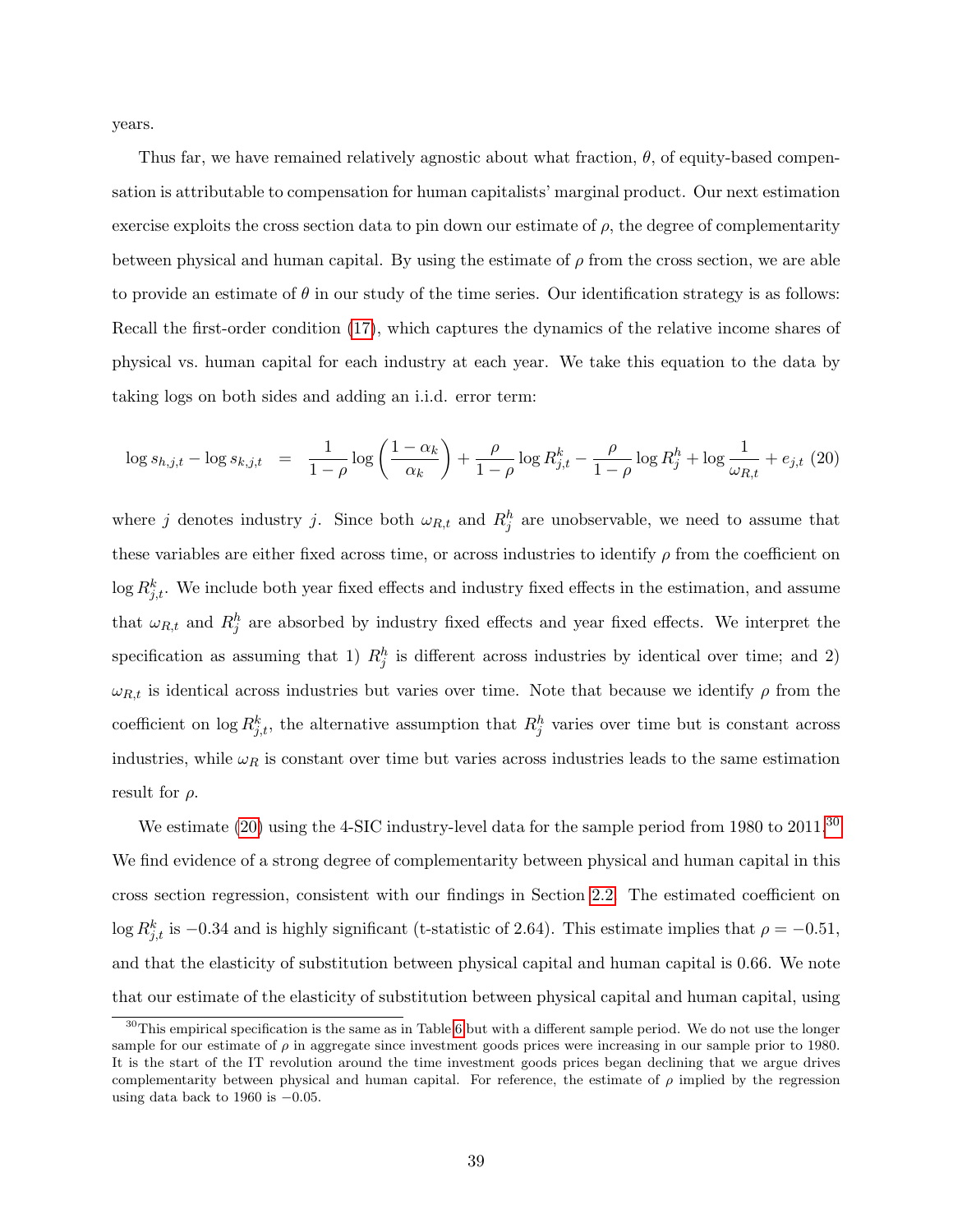data including equity-based compensation and more recent data, delivers a very similar parameter for complementarity to that reported in [Krusell et al.](#page-45-6) [\(2000\)](#page-45-6) (0.66) using wages only in data up to 1992. This is in stark contrast to the estimate we find using wage data alone in the full sample up to 2019.

#### <span id="page-41-0"></span>Table 1: Two-Step Estimation

This table reports estimated parameters from the two-step estimation. As the first step, we estimate the first-order condition [\(20\)](#page-40-0):

$$
\log s_{h,j,t} - \log s_{k,j,t} \quad = \quad \frac{1}{1-\rho} \log \left( \frac{1-\alpha_k}{\alpha_k} \right) + \frac{\rho}{1-\rho} \log R_{j,t}^k - \frac{\rho}{1-\rho} \log R_j^h + \log \frac{1}{\omega_{R,t}} + e_{j,t},
$$

where j stands for 4-SIC industry j. We estimate a panel regression with industry and year fixed effects. We identify  $\rho$  from the coefficient of  $\log R_{j,t}^k$ , and then infer  $\theta$ , the fraction of equity-based compensation due to human capitalists' marginal product given the mapping between  $\rho$  and  $\theta$  plotted in Figure [5.](#page-38-1) Second, given the value of  $\theta$ , we estimate the system of equations [\(17\)](#page-35-0) and [\(18\)](#page-35-0) using MLE on time series data. The table below reports the estimated parameters from the second estimation. We calibrated the following parameters:  $\delta_k = 0.08$ ,  $\delta_h = 0.15$ ,  $\mu = 1.3$ . We feed in the observed  $R_f$  using the time series of the real interest rate over the sample period. Human capitalists' income share is measured as the ratio of (wage income  $+NG$ ) to value added in this estimation. The estimated serial correlations in the error terms are  $\psi_u=0.32$  and  $\psi_e=0.35$ . The sample period is from 1980 – 2011. Standard errors are in parentheses. Implied elasticities between human and physical capital, and between all capital and labor, respectively, are given in the last row.

| H    |                          | $\alpha_k$ | $\alpha_c$ |                            |
|------|--------------------------|------------|------------|----------------------------|
| 0.98 | $-0.51$                  | 0.27       | 0.61       | 0.22                       |
| --   | (0.19)                   | (0.01)     | (0.10)     | (0.12)                     |
|      | $\frac{1}{1-\rho}$ =0.66 |            |            | $\frac{1}{1-\sigma}$ =1.28 |

Using this estimate of  $\rho$ , we can back out the fraction of equity-based compensation allocated to human capitalists' marginal product,  $\theta$ , from the estimation results in Figure [5.](#page-38-1) As can be seen in the figure, the estimate of  $\rho$  from the cross section of  $-0.51$  implies that  $\theta$  is 98%. We argue that this estimate is intuitive. It seems reasonable that, rather than increasing pay overall, firms have substituted equity-based pay for wages due to its desirable tax, accounting, incentive, and retention characteristics. Table [1](#page-41-0) presents the complete two-step estimation results, and, using the estimate of  $\theta {\rm{ = 98\%}}{\rm{.}}^{31}$  $\theta {\rm{ = 98\%}}{\rm{.}}^{31}$  $\theta {\rm{ = 98\%}}{\rm{.}}^{31}$ 

<span id="page-41-1"></span><sup>&</sup>lt;sup>31</sup>The resulting model fit is shown in the Internet Appendix, Figure [IA6.](#page-69-0)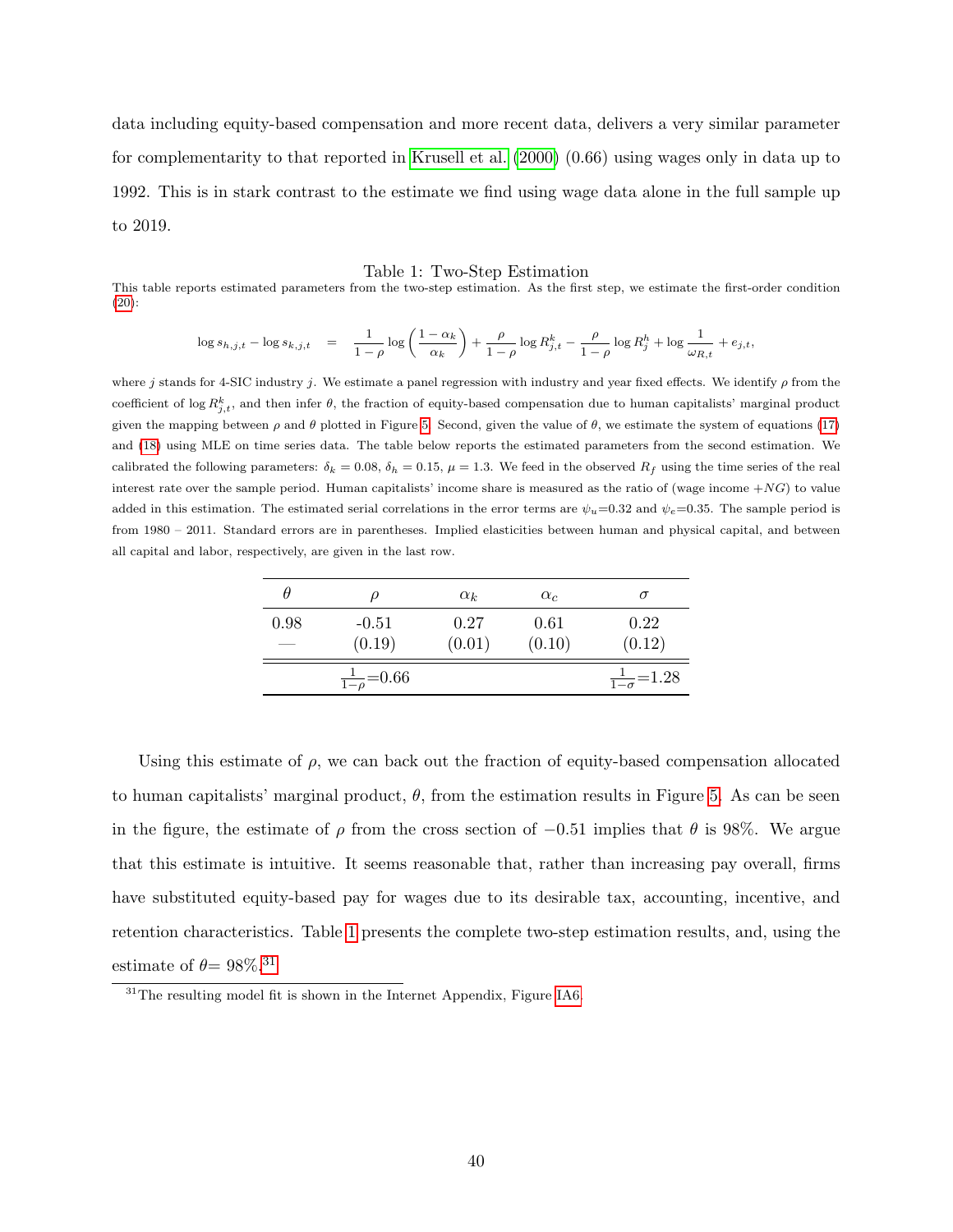# 5 Conclusion

Including equity-based compensation in human capitalists' total labor income is critical for accurately measuring human capitalists' contribution to economic activity as well as their share of income. In recent data, 36% of compensation to high-skilled labor appears in the form of equitybased pay. Standard data sources severely understate this compensation, due to its standard deferral, and to unique tax treatment at both the firm level and the individual level. We employ data from firms' SEC filings to overcome this measurement challenge. Using only wages to measure the high-skilled labor share leads to a puzzling lack of complementarity between declining capital goods prices, mainly driven by e-capital, and high-skilled labor. A comprehensive measure of human capitalists income essentially reverses an otherwise declining trend in the high-skilled labor share and reduces the decline in the overall labor share by 32%.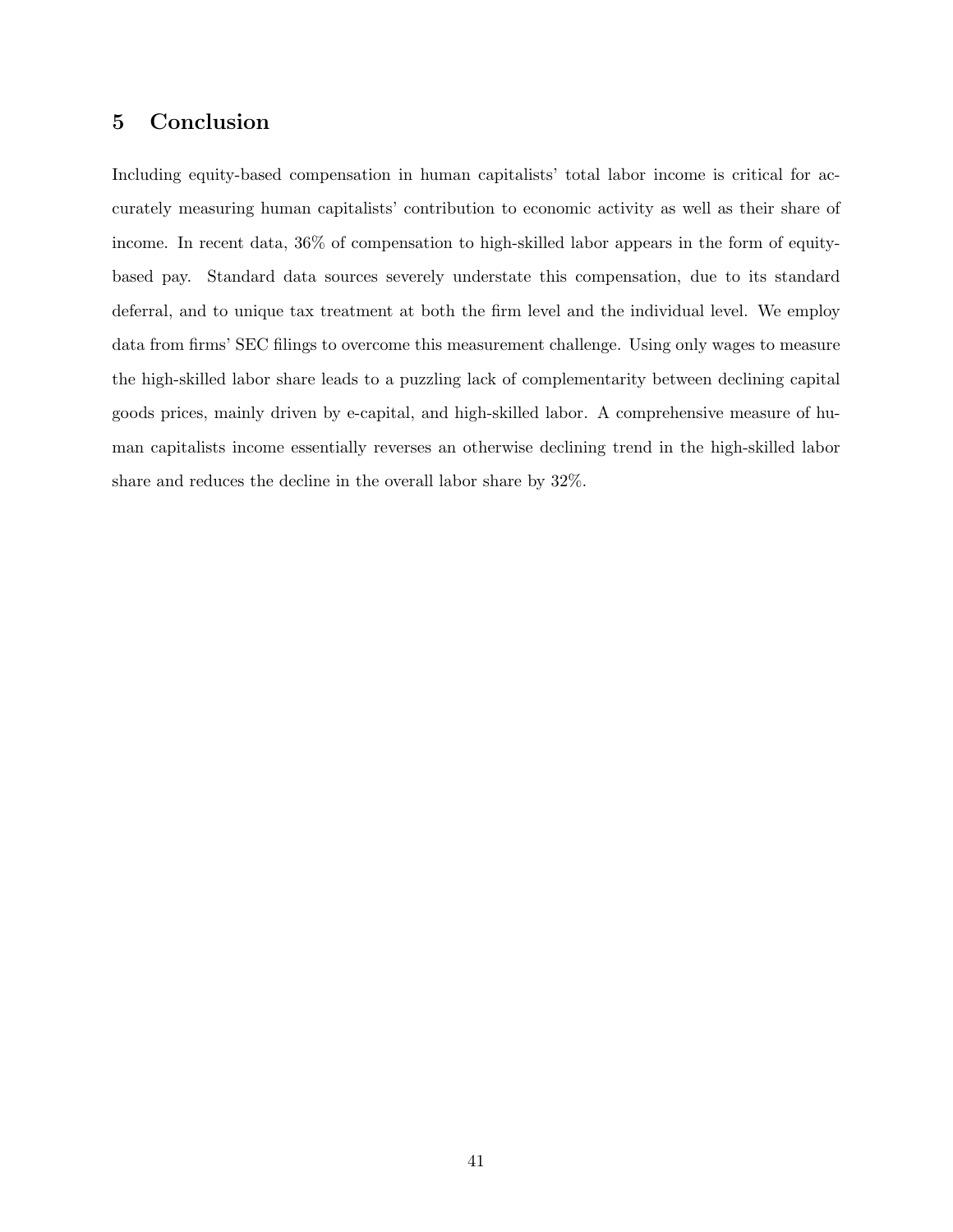# References

- <span id="page-43-15"></span>Aboody, D., Barth, M. E., Kasznik, R., 2006. Do firms understate stock option-based compensation expense disclosed under sfas 123? Review of Accounting Studies 11, 429–461.
- <span id="page-43-6"></span>Acemoglu, D., 2002. Technical Change, Inequality, and the Labor Market. Journal of Economic Literature 40, 7–72.
- <span id="page-43-13"></span>Acemoglu, D., Dorn, D., Hanson, G. H., Price, B., et al., 2014. Return of the solow paradox? it, productivity, and employment in us manufacturing. American Economic Review 104, 394–99.
- <span id="page-43-1"></span>Acemoglu, D., Restrepo, P., 2019. Automation and new tasks: How technology displaces and reinstates labor. Journal of Economic Perspectives 33, 3–30.
- <span id="page-43-0"></span>Alvarez-Cuadrado, F., Van Long, N., Poschke, M., 2018. Capital-labor substitution, structural change and the labor income share. Journal of Economic Dynamics and Control 87, 206–231.
- <span id="page-43-4"></span>Atkeson, A., 2020. Alternative facts regarding the labor share. Review of Economic Dynamics 37, S167–S180.
- <span id="page-43-14"></span>Aum, S., Shin, Y., 2020. Why is the labor share declining? Tech. rep., Federal Reserve Bank of St. Louis Review.
- <span id="page-43-8"></span>Autor, D., 2019. Work of the past, work of the future. Tech. rep., MIT.
- <span id="page-43-5"></span>Autor, D., Dorn, D., Katz, L. F., Patterson, C., Reenen, J. V., 2017. Concentrating on the fall of the labor share. Working Paper 23108, National Bureau of Economic Research.
- <span id="page-43-7"></span>Autor, D. H., 2014. Skills, education, and the rise of earnings inequality among the "other 99 percent". Science 344, 843–851.
- <span id="page-43-17"></span>Bachelder, J. E., 2014. What has happened to stock options? Harvard Law School Forum on Corporate Governance and Financial Regulation .
- <span id="page-43-2"></span>Barkai, S., 2017. Declining labor and capital shares, W orking Paper, University of Chicago.
- <span id="page-43-11"></span>Becker, R., Gray, W., Marvakov, J., 2013. Nber-ces manufacturing industry database. Working paper, National Bureau of Economic Research.
- <span id="page-43-10"></span>Benzell, S. G., Brynjolfsson, E., 2019. Digital abundance and scarce genius: Implications for wages, interest rates, and growth. Working Paper 25585, National Bureau of Economic Research.
- <span id="page-43-12"></span>Berman, E., Bound, J., Griliches, Z., 1994. Changes in the demand for skilled labor within us manufacturing: evidence from the annual survey of manufactures. The Quarterly Journal of Economics 109, 367–397.
- <span id="page-43-3"></span>Bhandari, A., McGrattan, E. R., 2020. Sweat equity in us private business. Quarterly Journal of Economics .
- <span id="page-43-16"></span>Black, F., Scholes, M., 1973. The pricing of options and corporate liabilities. Journal of Political Economy 81, 637–654.
- <span id="page-43-9"></span>Caicedo, S., Robert E. Lucas, J., Rossi-Hansberg, E., 2016. Learning, career paths, and the distribution of wages. Working Paper 22151, National Bureau of Economic Research.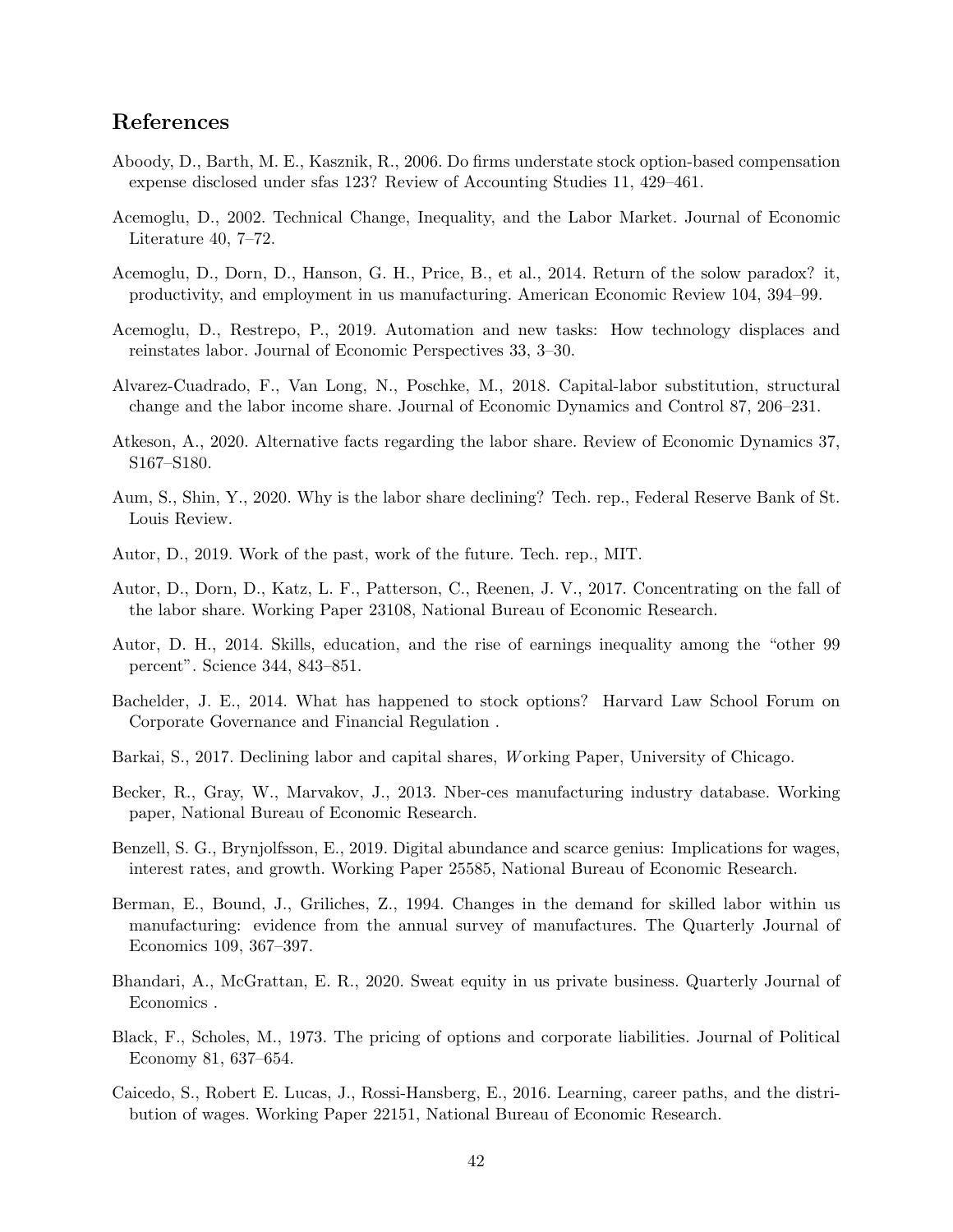- <span id="page-44-6"></span>Caunedo, J., Jaume, D., Keller, E., 2019. Occupational exposure to capital-embodied technology. Tech. rep., Society for Economic Dynamics.
- <span id="page-44-3"></span>Cobb, C. W., Douglas, P. H., 1928. A theory of production. The American Economic Review 18, 139–165.
- <span id="page-44-14"></span>Crimmel, B. L., Schildkraut, J. L., 1999. National compensation survey collects test data on stock option plans. Compensation and Working Conditions pp. 17–20.
- <span id="page-44-17"></span>Cummins, J. G., Violante, G. L., 2002. Investment-specific technical change in the united states (1947–2000): Measurement and macroeconomic consequences. Review of Economic Dynamics 5, 243 – 284.
- <span id="page-44-15"></span>De Loecker, J., Eeckhout, J., 2017. The rise of market power and the macroeconomic implications. Working Paper 23687, National Bureau of Economic Research.
- <span id="page-44-4"></span>Eisfeldt, A. L., Papanikolaou, D., 2013. Organization capital and the cross-section of expected returns. The Journal of Finance 68, 1365 – 1406.
- <span id="page-44-12"></span>Eisfeldt, A. L., Papanikolaou, D., 2014. The value and ownership of intangible capital. American Economic Review 104, 189–94.
- <span id="page-44-0"></span>Elsby, M. W., Hobijn, B., Şahin, A., 2013. The decline of the us labor share. Brookings Papers on Economic Activity 2013, 1–63.
- <span id="page-44-1"></span>Farhi, E., Gourio, F., 2018. Accounting for macro-finance trends: Market power, intangibles, and risk premia. Brookings Papers on Economic Activity pp. 147–223.
- <span id="page-44-11"></span>Frydman, C., Jenter, D., 2010. Ceo compensation. Working Paper 16585, National Bureau of Economic Research.
- <span id="page-44-10"></span>Frydman, C., Papanikolaou, D., 2015. In search of ideas: Technological innovation and executive pay inequality. NBER Working Papers 21795, National Bureau of Economic Research, Inc.
- <span id="page-44-9"></span>Frydman, C., Saks, R. E., 2010. Executive compensation: A new view from a long-term perspective, 1936–2005. The Review of Financial Studies 23, 2099–2138.
- <span id="page-44-8"></span>Gabaix, X., Landier, A., 2008. Why has ceo pay increased so much?\*. The Quarterly Journal of Economics 123, 49–100.
- <span id="page-44-7"></span>Gabaix, X., Lasry, J.-M., Lions, P.-L., Moll, B., 2016. The dynamics of inequality. Econometrica 84, 2071–2111.
- <span id="page-44-2"></span>Greenwald, D. L., Lettau, M., Ludvigson, S. C., 2019. How the wealth was won: Factors shares as market fundamentals. Tech. rep., National Bureau of Economic Research.
- <span id="page-44-5"></span>Greenwood, J., Hercowitz, Z., Krusell, P., 1997. Long-Run Implications of Investment-Specific Technological Change. American Economic Review 87, 342–62.
- <span id="page-44-16"></span>Hall, B. J., Liebman, J. B., 1998. Are ceos really paid like bureaucrats? The Quarterly Journal of Economics 113, 653–691.
- <span id="page-44-13"></span>Hall, B. J., Murphy, K. J., 2003. The trouble with stock options. Journal of Economic Perspectives 17, 49–70.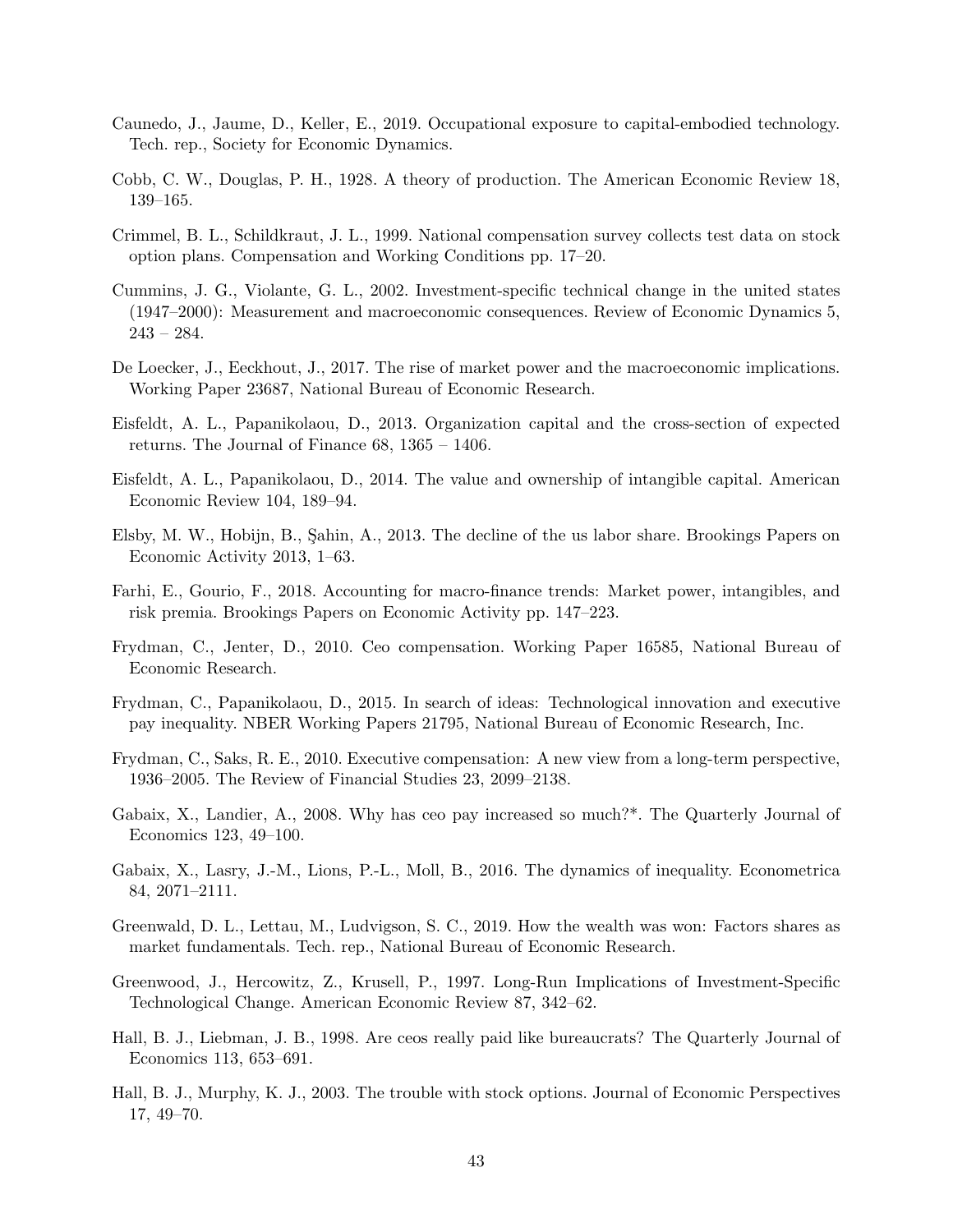- <span id="page-45-7"></span>Hartman-Glaser, B., Lustig, H., Xiaolan, M. Z., 2019. Capital share dynamics when firms insure workers. The Journal of Finance 74, 1707–1751.
- <span id="page-45-12"></span>Jaimovich, N., Rebelo, S., Wong, A., Zhang, M. B., Forthcoming. Trading up and the skill premium. NBER Macroannual .
- <span id="page-45-17"></span>Kao, C., 1999. Spurious regression and residual-based tests for cointegration in panel data. Journal of Econometrics 90, 1–44.
- <span id="page-45-13"></span>Kaplan, S. N., Rauh, J., 2010. Wall street and main street: What contributes to the rise in the highest incomes? The Review of Financial Studies 23, 1004–1050.
- <span id="page-45-1"></span>Karabarbounis, L., Neiman, B., 2014. The global decline of the labor share. The Quarterly Journal of Economics 129, 61–103.
- <span id="page-45-5"></span>Karabarbounis, L., Neiman, B., 2019. Accounting for factorless income. NBER Macroeconomics Annual 33, 167–228.
- <span id="page-45-0"></span>Kehrig, M., Vincent, N., 2020. The micro-level anatomy of the labor share decline. The Quarterly Journal of Economics .
- <span id="page-45-11"></span>Kogan, L., Papanikolaou, D., 2014. Growth opportunities, technology shocks, and asset prices. The Journal of Finance 69, 675–718.
- <span id="page-45-3"></span>Koh, D., Santaeulàlia-Llopis, R., Zheng, Y., 2020. Labor share decline and intellectual property products capital. Econometrica 88, 2609–2628.
- <span id="page-45-10"></span>Koh, D., Santaeulàlia-Llopis, R., Zheng, Y., 2016. Labor Share Decline and Intellectual Property Products Capital. Working Papers 927, Barcelona Graduate School of Economics.
- <span id="page-45-6"></span>Krusell, P., Ohanian, L. E., R`ıos-Rull, J.-V., Violante, G. L., 2000. Capital-Skill Complementarity and Inequality: A Macroeconomic Analysis. Econometrica 68, 1029–1054.
- <span id="page-45-9"></span>Lawrence, R. Z., 2015. Recent declines in labor's share in us income: A preliminary neoclassical account. Working Paper 21296, National Bureau of Economic Research.
- <span id="page-45-16"></span>Lebow, D. E., Sheiner, L., Slifman, L., Starr-McCluer, M., 1999. Recent trends in compensation practices. Finance and Economics Discussion Series 1999-32, Board of Governors of the Federal Reserve System (US).
- <span id="page-45-14"></span>Lemieux, T., MacLeod, W. B., Parent, D., 2009. Performance pay and wage inequality. The Quarterly Journal of Economics 124, 1–49.
- <span id="page-45-4"></span>McGrattan, E. R., 2020. Intangible capital and measured productivity. Review of Economic Dynamics 37, S147–S166.
- <span id="page-45-2"></span>McGrattan, E. R., Prescott, E. C., 2010. Unmeasured investment and the puzzling us boom in the 1990s. American Economic Journal: Macroeconomics 2, 88–123.
- <span id="page-45-15"></span>Moylan, C., 2000. Treatment of employee stock options in the u.s. national economic accounts. Bea papers, Bureau of Economic Analysis.
- <span id="page-45-8"></span>Ohanian, L. E., Orak, M., Shen, S., 2021. Revisiting capital-skill complementarity, inequality, and labor share. Tech. rep., National Bureau of Economic Research.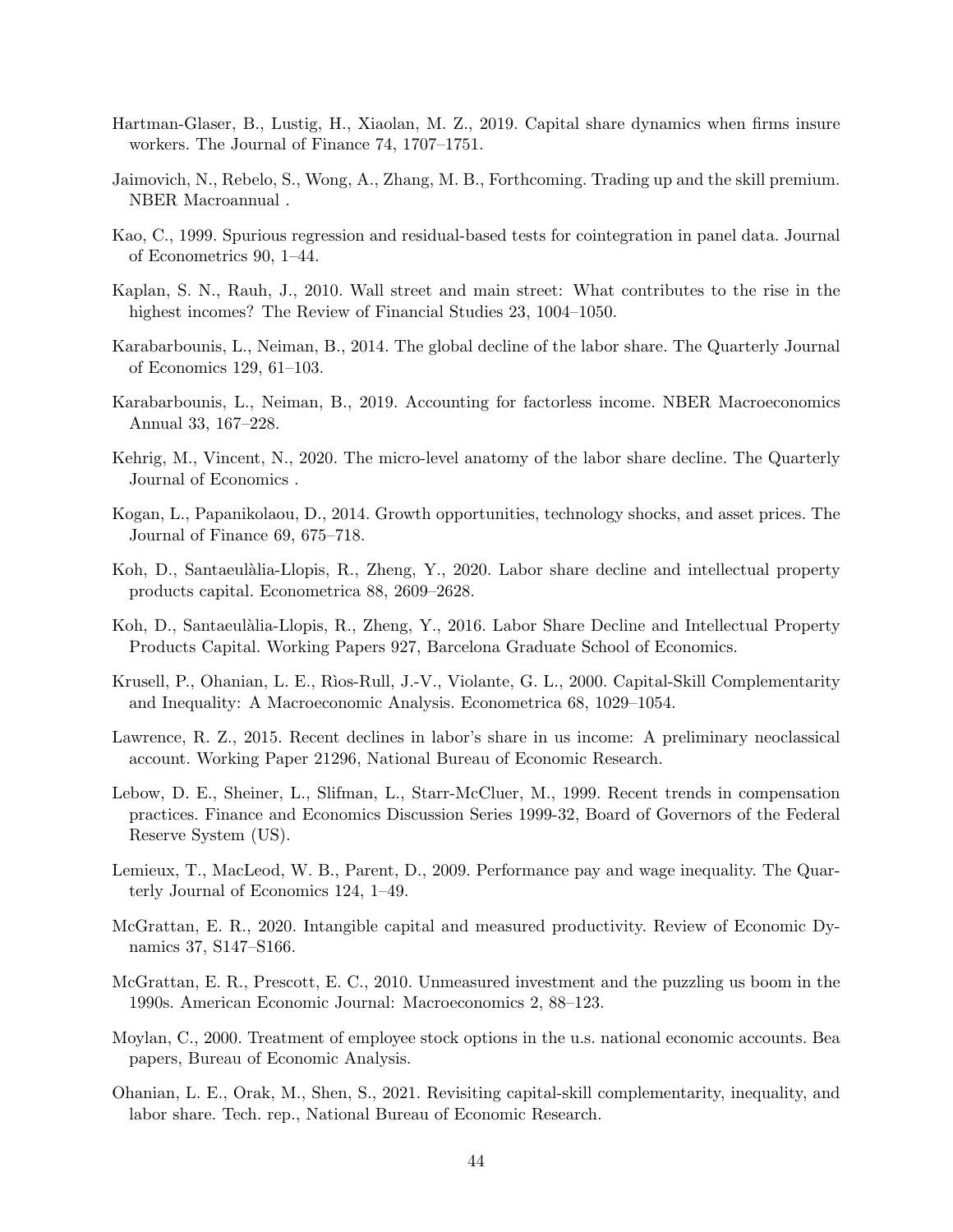- <span id="page-46-3"></span>Papanikolaou, D., 2011. Investment shocks and asset prices. Journal of Political Economy 119, 639–685.
- <span id="page-46-6"></span>Pierce, J. R., Schott, P. K., 2016. The surprisingly swift decline of us manufacturing employment. American Economic Review 106, 1632–62.
- <span id="page-46-4"></span>Piketty, T., 2014. Capital in the 21st century. Cambridge: Harvard University .
- <span id="page-46-2"></span>Rognlie, M., 2015. Deciphering the fall and rise in the net capital share: Accumulation or scarcity? Brookings Papers on Economic Activity pp. 1–54.
- <span id="page-46-0"></span>Smith, M., Yagan, D., Zidar, O., Zwick, E., 2018. Capitalists in the twenty-first century. NBER Working Paper 25442 .
- <span id="page-46-1"></span>Smith, M., Yagan, D., Zidar, O. M., Zwick, E., 2021. The rise of pass-throughs and the decline of the labor share. Tech. rep., National Bureau of Economic Research.
- <span id="page-46-5"></span>Stokey, N. L., 2016. Technology, skill and the wage structure. Working Paper 22176, National Bureau of Economic Research.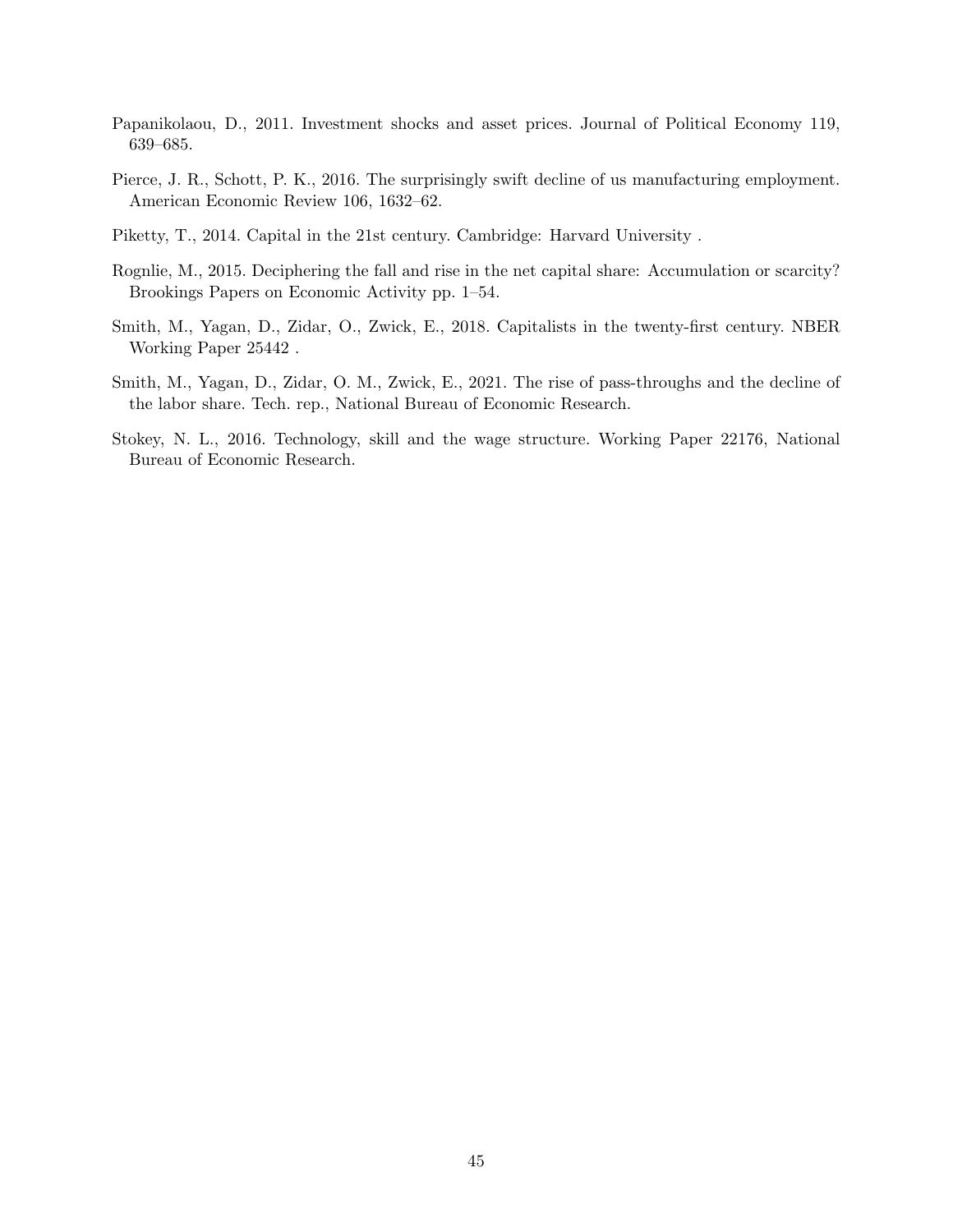# 6 Appendix

## 6.1 Discussion of Equity-Based Compensation in the Data and Literature

In this section, we establish facts about the measurement of equity-based compensation. First, we document that the CES wages used in this paper are wages only. The Census form used to collect the responses that constitute the CES data is at

[https://www.census.gov/programs-surveys/asm/technical-documentation/questionnaire/](https://www.census.gov/programs-surveys/asm/technical-documentation/questionnaire/2019-annual-survey-of-manufactures-forms.html) [2019-annual-survey-of-manufactures-forms.html](https://www.census.gov/programs-surveys/asm/technical-documentation/questionnaire/2019-annual-survey-of-manufactures-forms.html) and we confirmed this with the contacts listed at <https://www.nber.org/research/data/nber-ces-manufacturing-industry-database>. We use the answer to the following question:

| <b>E. PAYROLL</b><br>What was the <b>annual</b> payroll at this establishment before deductions for:  |                       |                       |
|-------------------------------------------------------------------------------------------------------|-----------------------|-----------------------|
| <b>Exclude:</b><br>Employer-paid annual cost for fringe benefits reported in lines F1 through F3<br>٠ |                       |                       |
| 1. Production workers reported in line B?                                                             | 2019<br>.000.00<br>\$ | 2018<br>\$<br>.000.00 |
| 2. All other employees reported in line C?                                                            | \$<br>,000.00         | \$<br>,000.00         |
| <b>TOTAL</b> (Add lines E1 and E2.)                                                                   | \$<br>.000.00         | \$<br>,000.00         |

Note that the form explicitly states that benefits reported in lines F1 to F3 should be excluded from part E, payroll, which is the CES variable "PAY" which we use to measure wages. And, in the text preceding question F, the form states to "Include: Spread on stock options that are taxable to employees at this establishment as wages". Stock options are included in question F3, which can be downloaded at the link above. Question F is preceded by the following instructions: **Do Note**<br> **D** 

#### **F. EMPLOYER-PAID ANNUAL COST FOR FRINGE BENEFITS**

(This is the employer's annual cost at this establishment for legally required programs and programs not required by law. If any of the items here are maintained in your records only at the company level, allocate their costs to the manufacturing establishment. You may distribute the total on the basis of the ratio of the payroll of each manufacturing establishment to the total company payroll unless you have developed your own method of making such allocations. Specify the method used and the approximate portion that has been allocated in the Item 31: REMARKS section at the end of the instrument.)

#### **Include:**

- Premium equivalents for self-insured plans and fees paid to third-party administrators (TPAs)
- Spread on stock options that are taxable to employees at this establishment as wages

#### **Exclude:**

- Employee contributions
- Disbursements from trusts or funds to satisfy health insurance claims

Thus, the CES data provide a "wages only" labor series. This is one of the reasons that the labor share using this data is lower than in other standard sources, though the downward trend is shared with standard labor share series.

(based on BEA and BLS statistics) previously employed in the literature to measure the labor share **a. Defined benefit pension plans (qualified and** include only a small fraction of equity-based compensation. For inclusion in standard sources based  $p_1$ on income tax data records, equity pay must satisfy both of the following two criteria. First, the pay must be non-qualified for tax purposes, since pay under qualified plans allow for taxation at computations  $\frac{1}{2}$  and  $\frac{1}{2}$  and  $\frac{1}{2}$  and  $\frac{1}{2}$ the lower capital gains tax rate.<sup>[32](#page-47-0)</sup> Second, the pay must be both vested (or unrestricted) and exercised, meaning that current tax data reflects only exercised grants from five or more years ago. dotailed in Section 2.2, given the As detailed in Section [2.3,](#page-17-0) given the fast growth of equity pay, by the time exercised grants appear Bo Note<br> **Pose Note**<br>  $\begin{bmatrix} 1 & 0 \\ 0 & 0 \\ 0 & 0 \\ 0 & 0 \\ 0 & 0 \\ 0 & 0 \\ 0 & 0 \\ 0 & 0 \\ 0 & 0 \\ 0 & 0 \\ 0 & 0 \\ 0 & 0 \\ 0 & 0 \\ 0 & 0 \\ 0 & 0 \\ 0 & 0 \\ 0 & 0 \\ 0 & 0 \\ 0 & 0 \\ 0 & 0 \\ 0 & 0 \\ 0 & 0 & 0 \\ 0 & 0 & 0 \\ 0 & 0 & 0 \\ 0 & 0 & 0 \\ 0 & 0 & 0 & 0 \\ 0 & 0 & 0 & 0 \\ 0 & 0 &$ The main text (Section [2.3](#page-17-0) provides detailed documentation of the fact that existing data sources

<span id="page-47-0"></span>provided a second control of the control of the control of the control of the control of the control of the co  $32$ Qualifying dispositions, or those held by a retained employee for a sufficient time period, are reported on Schedule D and Form 8949.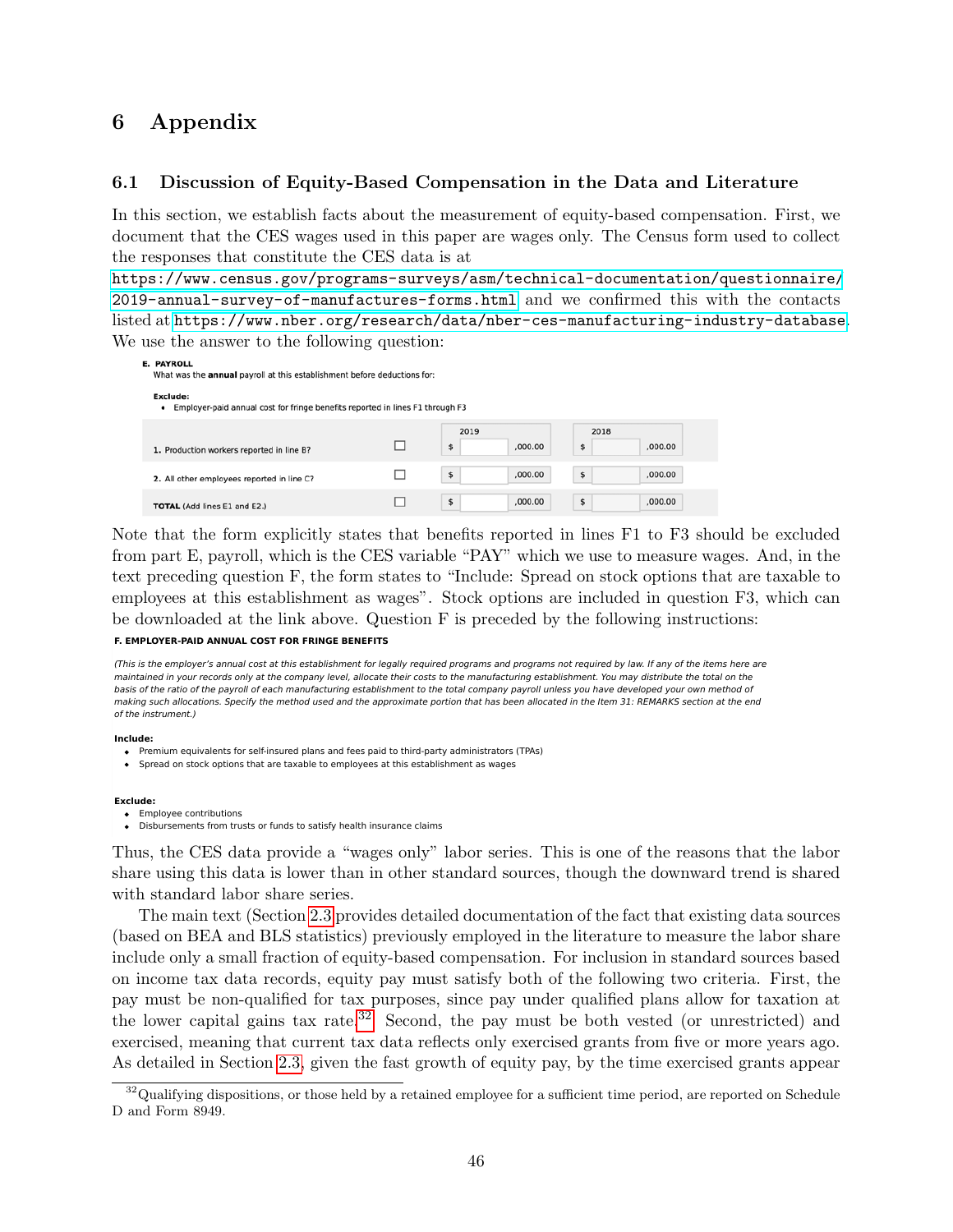in income tax returns these past grants are a small fraction of the current flow of new equity pay grants. Additional email communications with the BEA and BLS staff are available upon request.

The advantage of the reserved share measure of equity-based pay over an expense-based measure is that it is not affected by changes in accounting rules. Starting from 1996, and up to 2004, the Financial Accounting Standards Board (FASB) recommended that firms expense compensation options using fair value (usually, Black-Scholes). However, this was only a recommendation, and firms could and did value options at the intrinsic value, which is zero if options are granted at the money. By doing so, firms boost current earnings. Due to strong incentives to inflate earnings, there is still substantial evidence in the accounting literature (eg. [Aboody et al.](#page-43-15) [\(2006\)](#page-43-15)) that firms continued to substantially undervalue their equity pay even after 2004 when FASB began requiring valuation at fair value under rule FAS 123R. In general, the value of employee stock options is reported on financial reports as a compensation expense that is spread over the period of vesting, rather than being expensed at the time it is granted.<sup>[33](#page-48-0)</sup>

#### <span id="page-48-1"></span>6.2 Data Construction

#### 6.2.1 Data Source

The sample for income shares and investment goods prices Our main source data for constructing factor shares is the NBER-CES Manufacturing Industry Database. The NBER-CES Manufacturing Industry Database covers 4-digit SIC code-level information from 1960–2011 on output, employment, payroll, investment goods prices, and value added. All variables are defined at an annual frequency. We extend the time series for value added and aggregate payroll for the period 2012 – 2019 as follows: We obtain the growth rates of manufacturing value added and employee compensation from the NIPA tables available from the BEA, and compute the growth rates for value added and payroll for the industries comprising the manufacturing sector. We then project the CES data forward using these growth rates and the CES data from the end of our sample.

For corporate income shares (e.g., physical capital share, SG&A share) and other firm-level variables, we obtain the data from the Compustat Fundamental Annual dataset from 1960–2019. We include only the manufacturing firms (SIC codes  $2001 - 3999$ ) to match the sectors covered by the NBER-CES sample.

Our main analyses are conducted in the merged sample of the public-firm data (Compustat, RiskMetrics, and hand-collection) and the NBER-CES Manufacturing Industry Database. This merged sample covers 5,271 firms and 133 of industries (4-SIC) from 1960–2019.

The sample for reserved shares We obtain the data for reserved shares from publicly-traded firms' accounting statements, which we gather from three sources: (a) the Compustat Fundamental Annual 1960–1995, (b) RiskMetrics 1996–2005, which covers firms from the S&P 500, S&P midcap, and S&P smallcap indices, (c) hand-collected data 2006 – 2019 from 10k filings and proxy statements. We restrict our sample to U.S. companies with headquarters located in the U.S., and with a native currency code of U.S. dollars. We also restrict the sample to public firms traded in the major exchanges: New York Stock Exchange, American Stock Exchange, NASDAQ-NMS Stock Market, Midwest Exchange (Chicago) and Pacific Exchange. We exclude companies that trade ADRs (American Depositary Receipts).

<span id="page-48-0"></span><sup>&</sup>lt;sup>33</sup>For example, if the vesting period is five years, one fifth of the value calculated at the time of the grant is expensed for each of the next five years.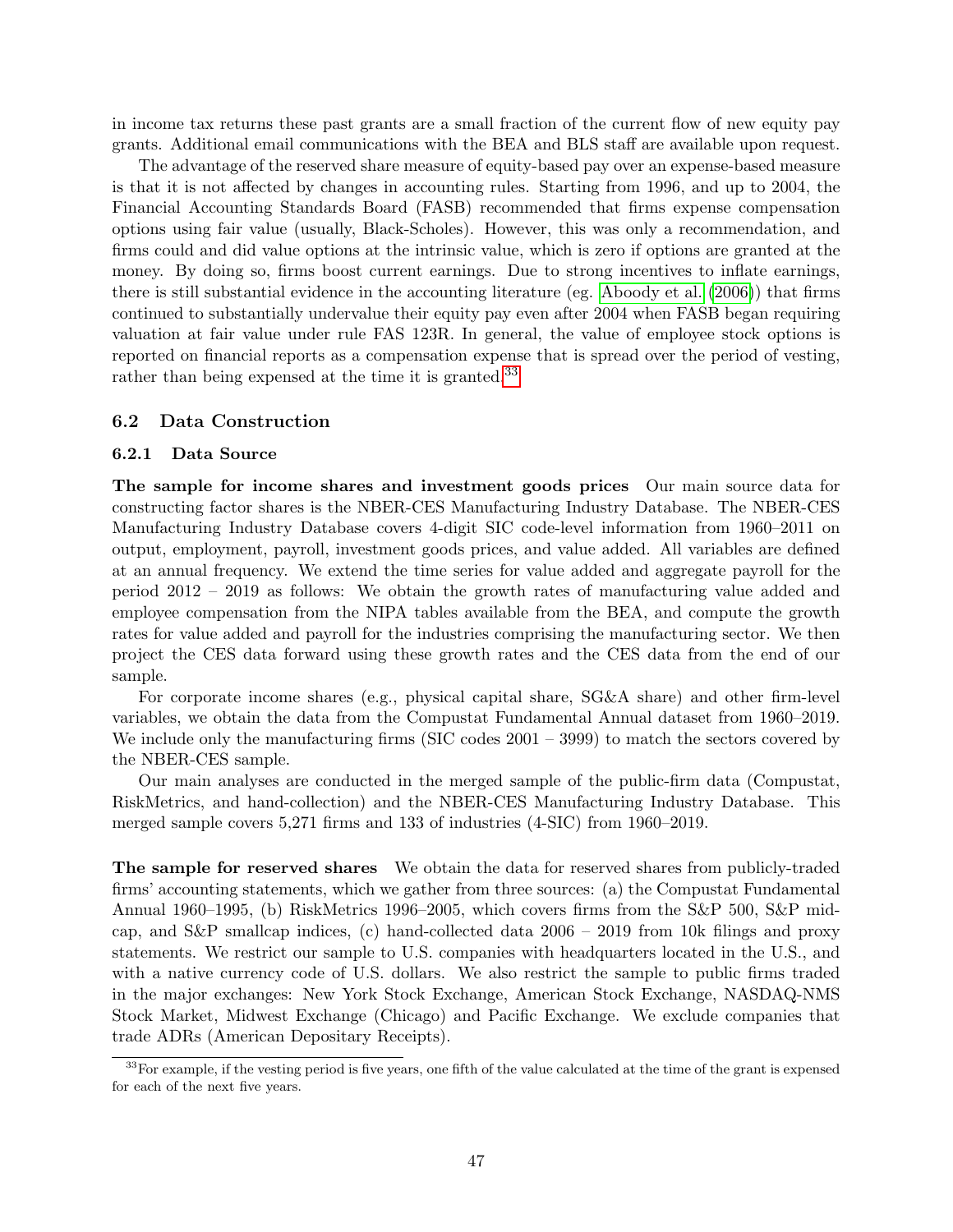Merged Sample We merge the public firm and NBER-CES databases using four-digit SIC codes. Since we only observe value added at the industry level, we exclude industries (4-SIC) which have one or fewer firms in the NBER-CES-public-firm merged sample. In addition, to adjust for the differential coverage of the NBER-CES data covering all firms public and private, and the publicfirm dataset covering only public firms (and possibly including some pay to employees abroad), we scale our new grant series by the ratio of sales in Compustat to the ratio of sales in the NBER-CES data at the four-digit SIC code industry level. Specifically, for each year and in each industry  $j$ , we construct the scaling factor given by:  $Scale_{j,t} = \frac{\sum_{i=1}^{n} A_{j,t}}{\sum_{i=1}^{n} A_{j,t}}$  $\sum$ j∈Compustat  $Sales_{j,t}$  $\frac{\sum_{j \in \text{Complex} \text{at } S \text{hipment}_{j,t}}}{\sum_{j \in \text{NBER-CES}} Shipment_{j,t}}$ . We aggregate the firm-level value of  $NG_{k,t}$  to the industry-level  $\tilde{NG}_{j,t}$  by summing up over firms,  $\tilde{NG}_{j,t} = \sum_{k \in \text{ind } j} NG_{k,t}$ . We match the industry aggregate in public-firm data to the industry aggregate in the NBER-CES data by dividing the industry-level  $\tilde{NG}_{j,t}$  by the industry-level scaling factor  $Scale_{j,t}$ . The adjusted industry aggregate we use in our analysis is  $NG_{j,t} = \frac{\tilde{NG}_{j,t}}{Scale_{j,t}}$ . We construct the industry-level share of income from equity compensation as the ratio of industry-level  $NG_{j,t}$  to industry-level value added.

#### 6.2.2 Variable Definitions and Construction

Reserved shares (RS). Common shares reserved for conversion and future grant of employee stock options, which are defined as follows:

- 1. 1960–1983: CSHR (common shares reserved for conversion total) − DCPSTK (preferred stocks and convertible debt) (Compustat Fundamental Annual)
- 2. 1984–1995: CSHRO (common shares reserved for stock options conversion). The Compustat manual states "This item represents shares reserved for stock options outstanding as of yearend plus options that are available for future grants." During this period, there are separate data items for preferred stock and convertible bonds, as well as the data item for total common shares reserved for conversion (CSHR).
- 3. 1996–2005: Total available shares for future grants of employee equity-based compensation + total shares reserved for outstanding employee stock option grants (RiskMetrics)
- 4. 2006–2019: Total shares reserved for both outstanding employee equity-based compensation (options, warrants and stock grants) and future grants of equity-based compensation. (Handcollected data from SEC filings on Edgar)

Ownership share. The employee-owned fraction of firms is calculated as the value of reserved shares (RS) divided by stock market capitalization.

Value Added We obtain the value added series from NBER-CES dataset from 1960 – 2011, and extend the data to 2019 using BEA NIPA data as described above.

Human capital share. The total income to human capitalists as a share of value added.

- 1. Grant-based measure. Total human capital income includes the wage income of high-skilled human capitalists and their equity-based compensation. Sample period is 1960–2019.
	- Human capital wage share: skilled workers' wages/value added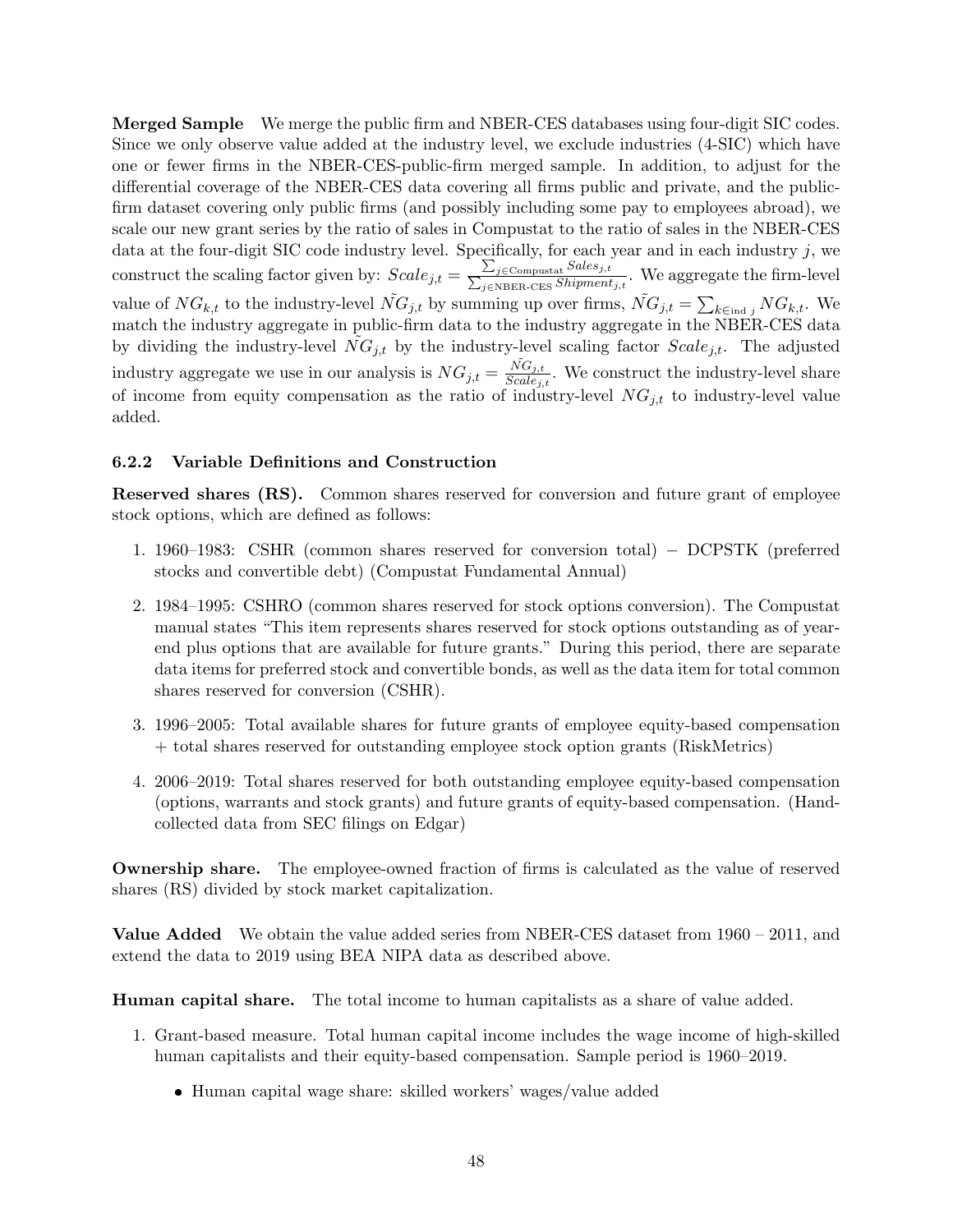- Equity-based compensation share:  $NG =$  (number of reserved shares  $\times$  current stock price)/(weighted average granting period of six years). Equity-based compensation share  $= NG/value added.$
- Total human capital share  $=$  (skilled wages  $+$  NG)/value added
- 2. Expense-based measure (i.e., selling, general, and administrative expenses). Sample period is 1960–2019. Industry-level SG&A share: 30% of SG&A (Compustat) divided by value added (NBER-CES).

Physical capital share. Investment (NBER-CES) divided by value added (NBER-CES). This is a 4-digit SIC code-level variable available from NBER-CES from 1960-2011 and extended using BEA NIPA as described above.

Unskilled and total labor share. The unskilled labor share is a 4-digit SIC code-level variable available from NBER-CES from 1960-2011 and extended using BEA NIPA as described above.

- 1. Unskilled labor share: unskilled wages (production labor payroll)/value added (NBER-CES)
- 2. Total labor share  $=$  total human capital share  $+$  unskilled labor share

<span id="page-50-0"></span>Constructing the New Grant Series In this section, we provide a formal derivation of our baseline measure for the annual flow of deferred compensation. Our baseline measure is a fraction of the shares reserved for employee compensation, since the stock of reserved shares is available for a wide cross section of firms and a long time series of 60 years from 1960–2019. We calibrate our measure to RiskMetrics data, which contain information on both reserved shares and share-based employee compensation grants for the period 1996–2005. We also perform several robustness checks on this measure. Our measure is conservative, in the sense that we do not include capital gains or losses on share-based compensation that is granted but not vested, and share values have increased substantially, on average, over our sample (see [Hall and Liebman](#page-44-16) [\(1998\)](#page-44-16)).

We start with the following law of motion for the stock of reserved shares:

<span id="page-50-1"></span>
$$
RS_{t+1} = RS_t + NRS_t - EXC_t - EXP_t,\tag{21}
$$

where  $RS_t$  denotes reserved shares at the beginning of period t, and  $RS_{t+1}$  is the stock of reserved shares at the beginning of period  $t + 1$ . As is standard for the law of motion of any stock, there is both "investment" in the stock as well as "depreciation." Here, investment, or growth in reserved shares, is denoted by  $NRS_t$ . That is,  $NRS_t$  denotes newly authorized reserved shares. All newly authorized reserved shares are voted on by the board of directors, and they should be reported to the SEC at least annually. However, comprehensive data on new share authorizations are not reliably available electronically. The stock of reserved shares also depreciates due to exercised stock options and vested restricted stock (denoted  $EXC<sub>t</sub>$ ) and also due to expired options or retired restricted stock (denoted by  $EXP<sub>t</sub>$ ).

In practice, the process of authorizing new reserved shares is lumpy. Similar to a plan for capital expenditures, firms construct a plan for new share issuances (e.g., for compensation, warrants, secondary offerings). When this plan is revised significantly, the firm authorizes a new block of reserved shares,  $NRS_t$ . These newly authorized shares are then used to grant options and restricted stock compensation over the next  $qp$  years, where the granting period  $qp$  denotes the time between the shares being authorized and being allocated to compensation grants. It should be noted that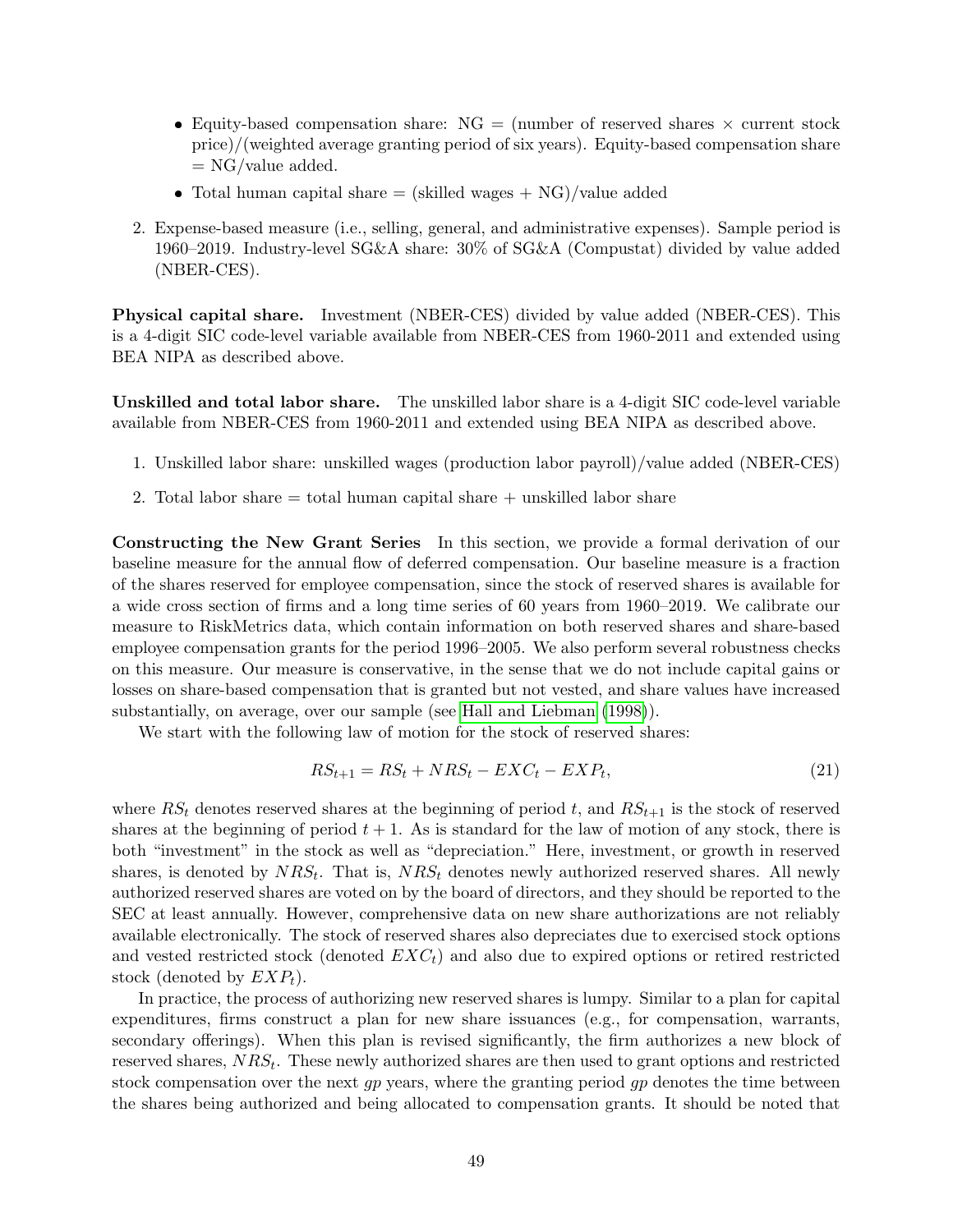firms also manage their stock of reserved shares, similar to the way firms manage their cash to ensure a sufficient supply to satisfy liquidity needs but no more than this, due to opportunity costs. They are required to reserve enough shares to satisfy compensation grants that are likely to be exercised or vested. On the other hand, firms avoid reserving too many shares because investors know that any new shares from employee compensation will result in the dilution of existing shares. Thus, firms strive to authorize new shares in a way that balances these tradeoffs.

Assume that the average granting period of the initial stock of reserved shares at time  $t$ ,  $RS_t$ , is  $gp_0$ . This means that, on average, any previously authorized share is expected to remain on the balance sheet in the stock of  $RS_t$  for gp<sub>0</sub> years before being granted. We allow for the granting period to differ for any given block of newly authorized shares,  $NRS_t$ , and we denote the average granting period for  $NRS_t$  by  $gp_t$ . What will be important for determining the fraction of the stock of reserved shares that represents the current flow of employee compensation grants is a weighted average of the granting period for all reserved shares on the balance sheet. For parsimony, we assume that all newly authorized shares are evenly granted over the next  $gp_t$  periods:

<span id="page-51-1"></span>
$$
NRS_t = \sum_{k=t}^{t+gp_t} \text{Annual Grants}(\text{AG})_k = gp_t \cdot AG_t. \tag{22}
$$

For further simplification, we assume that

1) On average, employees exercise a fraction  $e$  of the total reserved shares<sup>[34](#page-51-0)</sup>

<span id="page-51-2"></span>
$$
EXC_t = e \cdot RS_t \ \forall 0 < e < 1. \tag{23}
$$

2) On average, outstanding restricted stocks or stock options display a constant attrition rate  $c$ due to forfeiture, expiration, or

<span id="page-51-3"></span>
$$
EXPt = c \cdot RSt \ \forall 0 < c < 1. \tag{24}
$$

Using Equations  $(22)$ ,  $(23)$ , and  $(24)$ , we can rewrite the law of motion  $(21)$  as

$$
RS_{t+1} = (RS_t - EXC_t - EXP_t) + NRS_t
$$
  
= 
$$
(1 - e - c)RS_t + gp_1 \cdot AG_t.
$$

To correctly capture the annual share-based compensation granted to employees at time t (denoted by  $NG_t$ ) for "new grants," we must include the following two components:

- 1. AG: annual grants from newly reserved shares,  $NRS_t$
- 2. PG: annual grants from the stock of previously reserved shares,  $\frac{RS_t}{gp_0}$

Note, we can rewrite the law of motion for  $RS_{t+1}$  as

$$
RS_{t+1} = \underbrace{(gp_0 - e \cdot gp_0 - c \cdot gp_0)}_{\text{average remaining granting period}} \underbrace{RS_t}_{gp_0} + gp_1 \cdot AG_t.
$$

<span id="page-51-0"></span><sup>&</sup>lt;sup>34</sup>Employees exercise stock options, or their stock vests, after  $e_0 \cdot gp_0$  periods. We assume that one outstanding stock option has the right to purchase one common share of the firm. This is consistent with common practice.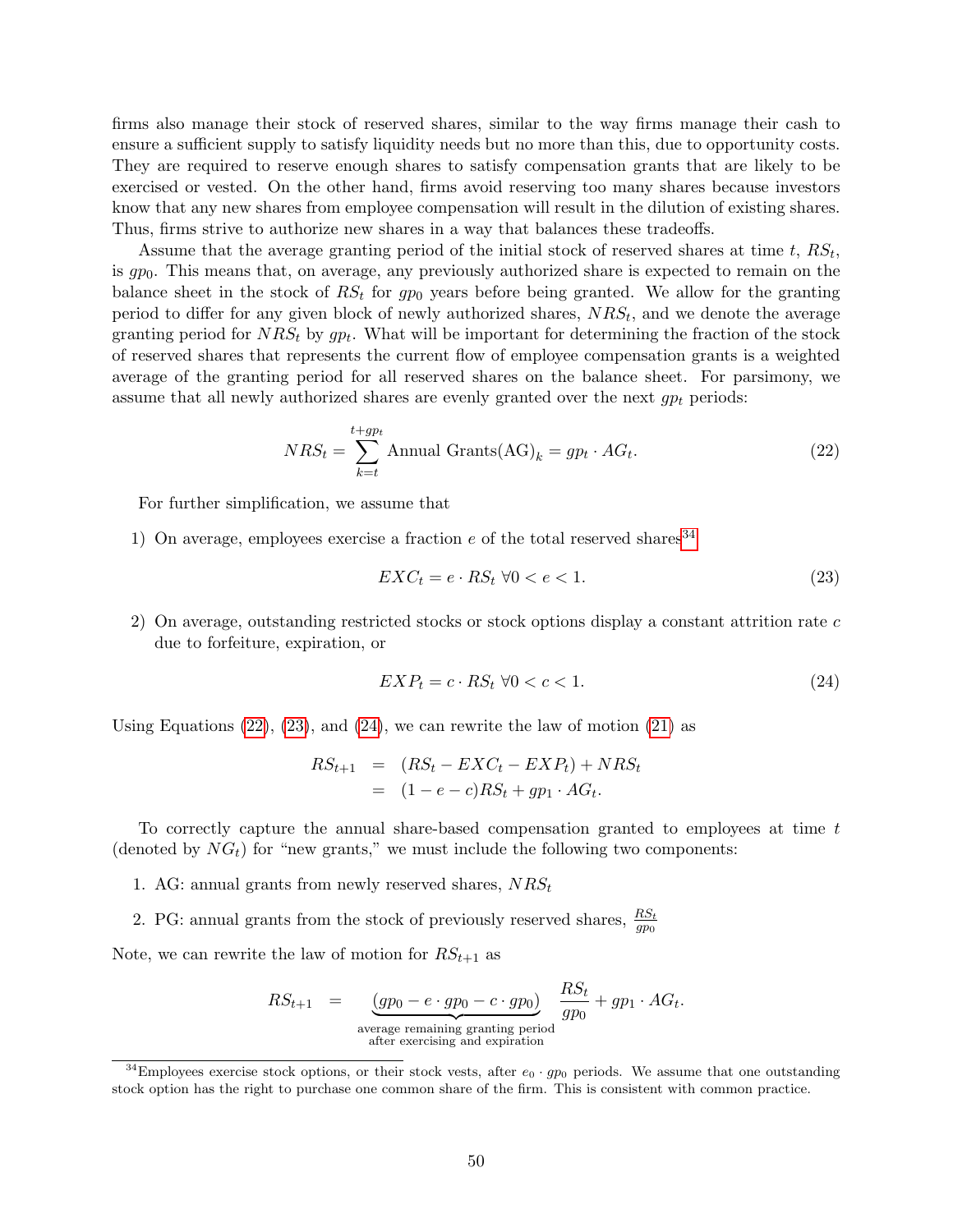Dividing both sides by  $\frac{RS_{t+1}}{(gp_0 - e \cdot gp_0 - c \cdot gp_0) \frac{RS_t}{gp_0} + vp_1 \cdot AG_t}$ and multiplying by  $AG_t + \frac{RS_t}{q p_0}$  $\frac{RS_t}{gp_0}$ , we obtain

$$
NG_{t} = AG_{t} + \frac{RS_{t}}{gp_{0}} = \frac{RS_{t+1}}{\frac{(gp_{0} - e \cdot gp_{0}) \frac{RS_{t+1}}{gp_{0}}}{AG_{t} + \frac{RS_{t}}{gp_{0}}}} = \frac{RS_{t+1}}{\frac{RS_{t+1}}{AG_{t} + \frac{RS_{t}}{gp_{0}}}} = \frac{RS_{t+1}}{\underbrace{(1 - e - c)gp_{0}\omega_{0} + gp_{t}\omega_{1}}},
$$
\n(25)

weighted average granting period

where  $\omega_0 =$  $rac{RS_t}{gp_0}$  $AG_t + \frac{RS_t}{gp_0}$ and  $\omega_1 = \frac{AG_t}{AG + H}$  $AG_t + \frac{RS_t}{gp_0}$ .

Hence, the flow of share-based compensation at period t is  $\frac{RS_{t+1}}{g\overline{p}}$ , where  $\overline{gp}$  denotes the average time that any existing or newly authorized reserved share remains on the balance sheet before being allocated to a compensation grant. Since  $e, c \in (0, 1)$ , the weighted average granting period should be a value between  $gp_0$  and  $gp_1$ .

To match the theory to the data, we note that this derivation uses  $t$  to denote values at the beginning of each period, as is standard in macroeconomic notation. However, since accounting data are recorded at the end of each period, we use the end-of-period data to measure the deferred compensation flow for the annual period ending at the date of the accounting entry. That is, we use a fraction of the stock of reserved shares recorded at the end of year t to measure the flow of new grants during year t.

#### <span id="page-52-0"></span>6.3 Derivation of Equation [\(16\)](#page-34-2)

Under the symmetric equilibrium, the returns to physical capital and human capital can be derived from the first-order conditions of the profit maximization problem:

$$
f_k = z\alpha_c \alpha_k \left(\frac{y}{\Psi}\right)^{1-\sigma} \left(\frac{\Psi}{k}\right)^{1-\rho} = \mu_t R^k,
$$
\n(26)

$$
f_h = z\alpha_c (1 - \alpha_k) \left(\frac{y}{\Psi}\right)^{1 - \sigma} \left(\frac{\Psi}{h}\right)^{1 - \rho} = \mu_t R^h,
$$
\n(27)

where  $\Psi = (\alpha_k k^{\rho} + (1 - \alpha_k)h^{\rho})^{\frac{1}{\rho}}$ . From the above equations, the ratio between physical and human capital is a function of the relative return to the two types of capital:

$$
\frac{h}{k} = \left[\frac{(1 - \alpha_k)R^k}{\alpha_k R^h}\right]^{\frac{1}{1 - \rho}} \equiv \mathbf{B}.\tag{28}
$$

We can derive the total capital share  $s_k + s_h$  as  $1 - s_n$  as

$$
1 - s_n = s_k + s_h = \frac{(1 - \alpha_k) \left(\frac{Y}{\Psi}\right)^{1 - \sigma} \Psi^{1 - \rho} [\alpha_k k^{\rho} + (1 - \alpha_k) h^{\rho}]}{\mu Y} + 1 - \frac{1}{\mu}
$$

$$
= \frac{\alpha_c \left(\frac{Y}{\Psi}\right)^{1 - \sigma} \Psi^{1 - \rho} \Psi^{\rho}}{\mu Y} + 1 - \frac{1}{\mu} = \frac{\alpha_c}{\mu} \left(\frac{Y}{\Psi}\right)^{-\sigma} + 1 - \frac{1}{\mu}.
$$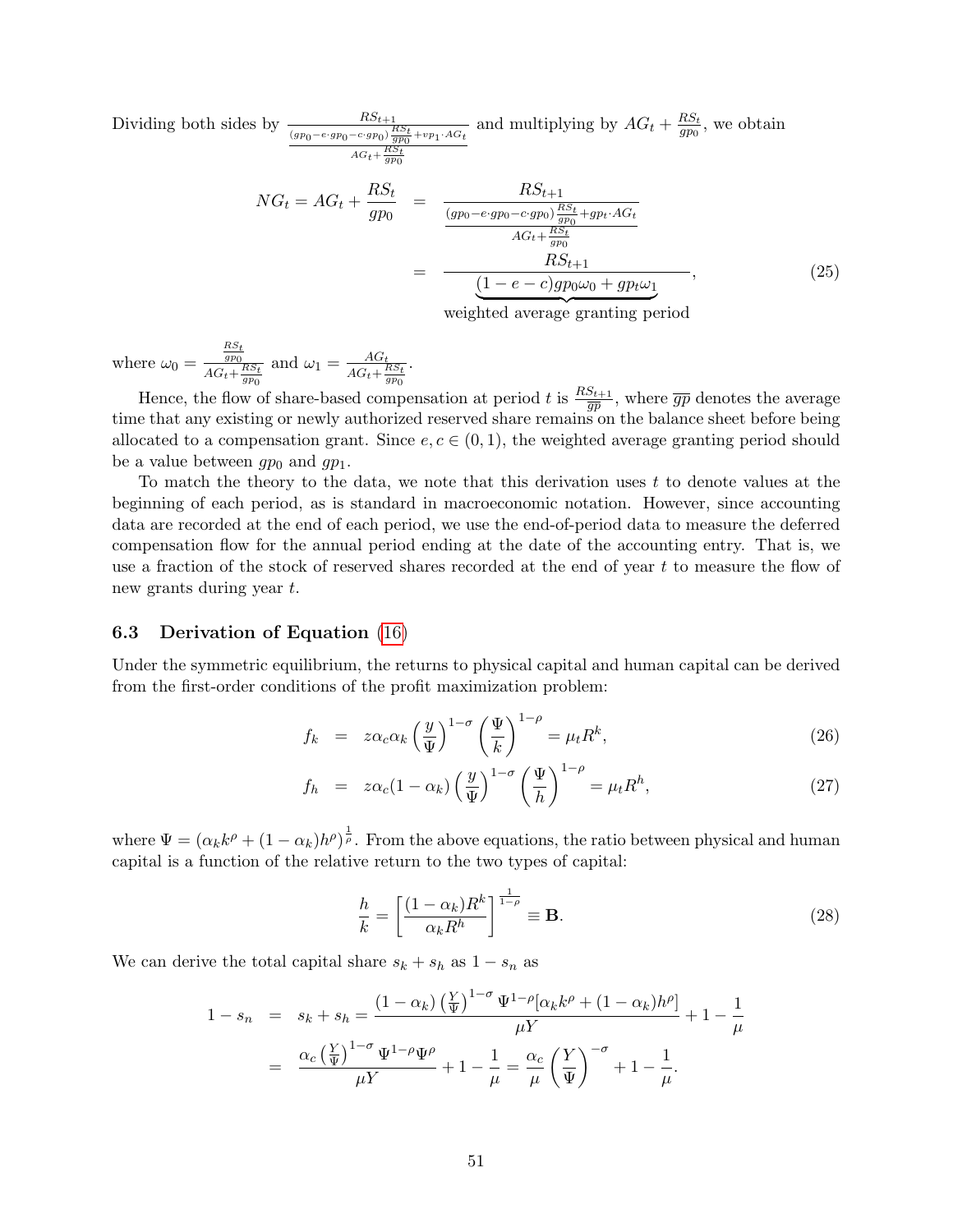Find  $\frac{Y}{\Psi}$  as a function of prices:

$$
h = \mathbf{B}k
$$
  
\n
$$
\Psi = [\alpha_k k^{\rho} + (1 - \alpha_k) \mathbf{B}^{\rho} k^{\rho}]^{\frac{1}{\rho}} = (\alpha_k + (1 - \alpha_k) \mathbf{B}^{\rho})^{\frac{1}{\rho}} k \equiv \mathbf{C}k.
$$
\n(29)

Since  $\Psi$  is linear in k, we obtain the expression of capital (non-labor) share in the function of prices as

$$
\frac{Y}{\Psi} = \frac{Y}{\mathbf{C}k} = \left[\frac{R^k}{\alpha_c \alpha_k \mathbf{C}^{1-\rho}}\right]^{\frac{1}{1-\sigma}}
$$
(30)  

$$
1 - s_n = \frac{\alpha_c}{\mu} \left[\frac{\alpha_c \alpha_k \mathbf{C}^{1-\rho}}{R^k}\right]^{\frac{\sigma}{1-\sigma}} + 1 - \frac{1}{\mu}
$$

$$
= \frac{1}{\mu} \alpha_c^{\frac{1}{1-\sigma}} \alpha_k^{\frac{\sigma}{1-\sigma}} \mathbf{C}^{\frac{\sigma(1-\rho)}{1-\sigma}} R^{k \frac{\sigma}{\sigma-1}} + 1 - \frac{1}{\mu}.
$$
(31)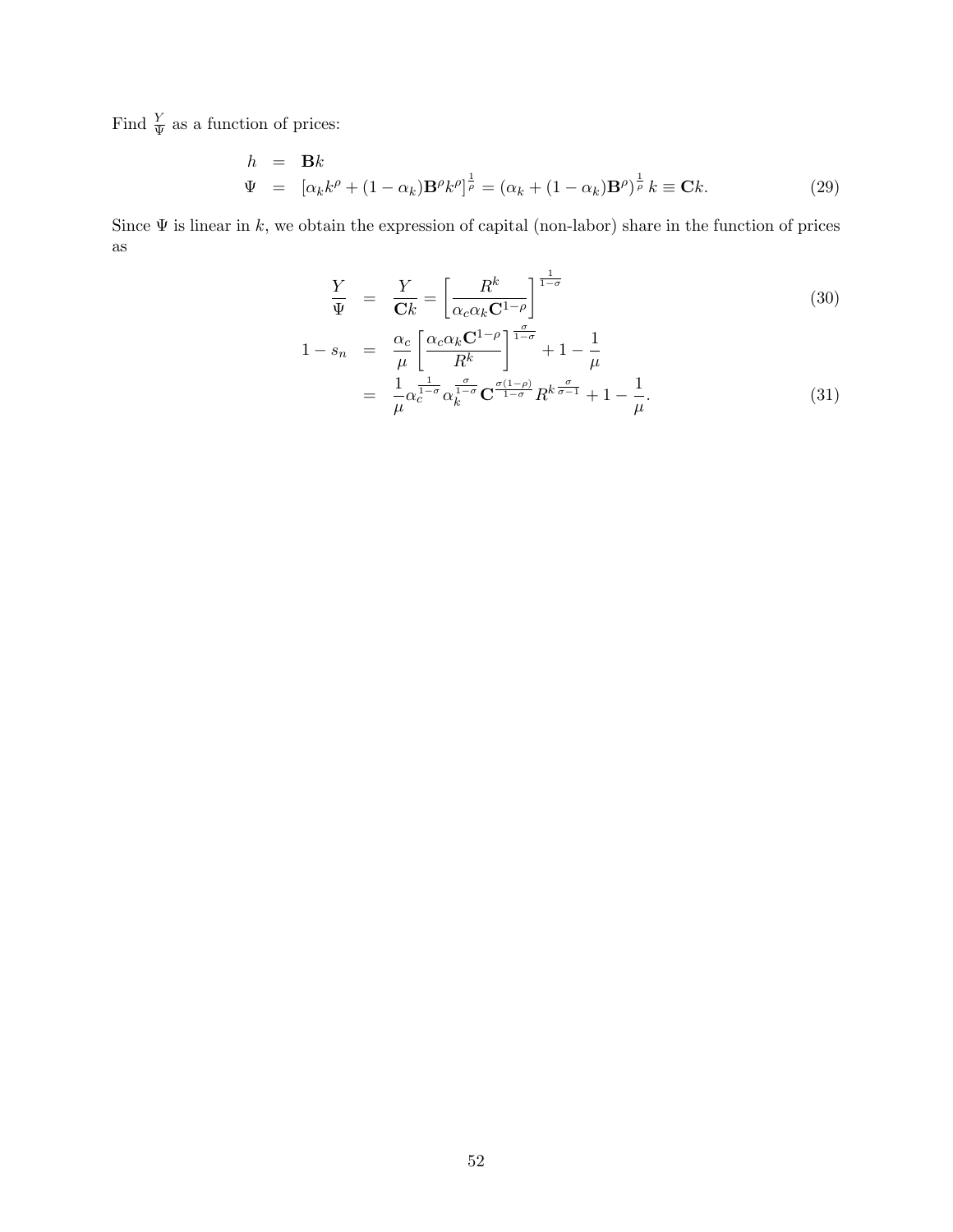#### <span id="page-54-0"></span>Table 2: Descriptive Statistics

Panel A reports descriptive statistics (means, medians, and standard deviations) for our 4-SIC industry-level manufacturing sample between 1960 and 2011. The manufacturing sector corresponds to industries covered in the NBER-CES dataset and for which information on their SG&A expenditures and/or reserved shares is available in Compustat and RiskMetrics. The dataset includes 133 unique industries at the 4-SIC level. The first section reports statistics for the total human capital share, unskilled labor share, total labor share, and the structure of skilled labor pay, measured by the ratio of equity-based pay to total pay. The second section reports changes in these variables. The third section reports statistics for equity-based pay based on Black-Sholes valuation from the RiskMetrics sample available 1996-2005. Panel B reports the average of major shares of value added and shares of income for the last four decades, during which investment goods prices and the wage share of value added declined steeply. The time period is 1980-2019. See Section [2.1](#page-9-2) and Appendix [6.2](#page-48-1) for detailed variable definitions.

|                                                                                                         | Mean<br>(1) | St.Dev<br>(2) | Median<br>(3)    |
|---------------------------------------------------------------------------------------------------------|-------------|---------------|------------------|
| Levels $(pct. pt.):$                                                                                    |             |               |                  |
| $\overline{\text{NG/VADD}}$                                                                             | 2.4         | 14.1          | 0.2              |
| Skilled Wages/VADD                                                                                      | $16.5\,$    | $7.5\,$       | 15.2             |
| $(Skilled Wages + NG)/VADD$                                                                             | 18.5        | 8.7           | 16.9             |
| $NG/(Total Wages + NG)$                                                                                 | 10.0        | 13.8          | 4.6              |
| SG&A/VADD                                                                                               | 11.3        | 5.2           | 10.5             |
|                                                                                                         |             |               |                  |
| Investment/VADD                                                                                         | $6.5\,$     | 4.1           | $5.4\,$          |
| Total Wages/VADD                                                                                        | $39.5\,$    | 12.5          | 40.5             |
| Unskilled Wages/VADD                                                                                    | 23          | 10.1          | 23.1             |
| <b>Investment Good Prices</b>                                                                           | 96.6        | $21.1\,$      | 98.1             |
| Annual Changes (pct.pt.):                                                                               |             |               |                  |
| NG/VADD                                                                                                 | 0.22        | 5.27          | $\boldsymbol{0}$ |
| Skilled Wages/VADD                                                                                      | $-0.09$     | 2.13          | $-0.10$          |
| $(Skilled Wages + NG)/VADD$                                                                             | $-0.02$     | 3.45          | $-0.06$          |
| $NG/(Total Wages + NG)$                                                                                 | 0.44        | $6.35\,$      | $\boldsymbol{0}$ |
| SG&A/VADD                                                                                               | 0.09        | 1.93          | 0.05             |
|                                                                                                         |             |               |                  |
| Investment/VADD                                                                                         | $-0.01$     | $2.24\,$      | $\boldsymbol{0}$ |
| Total Wages/VADD                                                                                        | $-0.45$     | 3.71          | $-0.43$          |
| Unskilled Wages/VADD                                                                                    | $-0.36$     | $2.21\,$      | $-0.30$          |
| <b>Investment Good Prices</b>                                                                           | $-0.76$     | 2.12          | $-0.62$          |
| Additional Measures (1996-2005, pct. pt.)                                                               |             |               |                  |
| (Employee Stock Options, Black-Scholes Value)/VADD                                                      | $8.0\,$     | $25.5\,$      | $0.8\,$          |
| (Employee Wealth, Black-Scholes Value)/Stock Mkt Value                                                  | 9.3         | 21.3          | 4.1              |
| (Non-Executive Employee Options, Black-Scholes Value)/<br>(Employee Stock Options, Black-Scholes Value) | 78.1        | 18.4          | 82.7             |
| (Value of Exercised Options)/Stock Mkt Value                                                            | 1.0         | 4.8           | 0.4              |
| N. of Industries=133<br>N, of $obs=6.303$                                                               |             |               |                  |

Panel A: Summary Statistics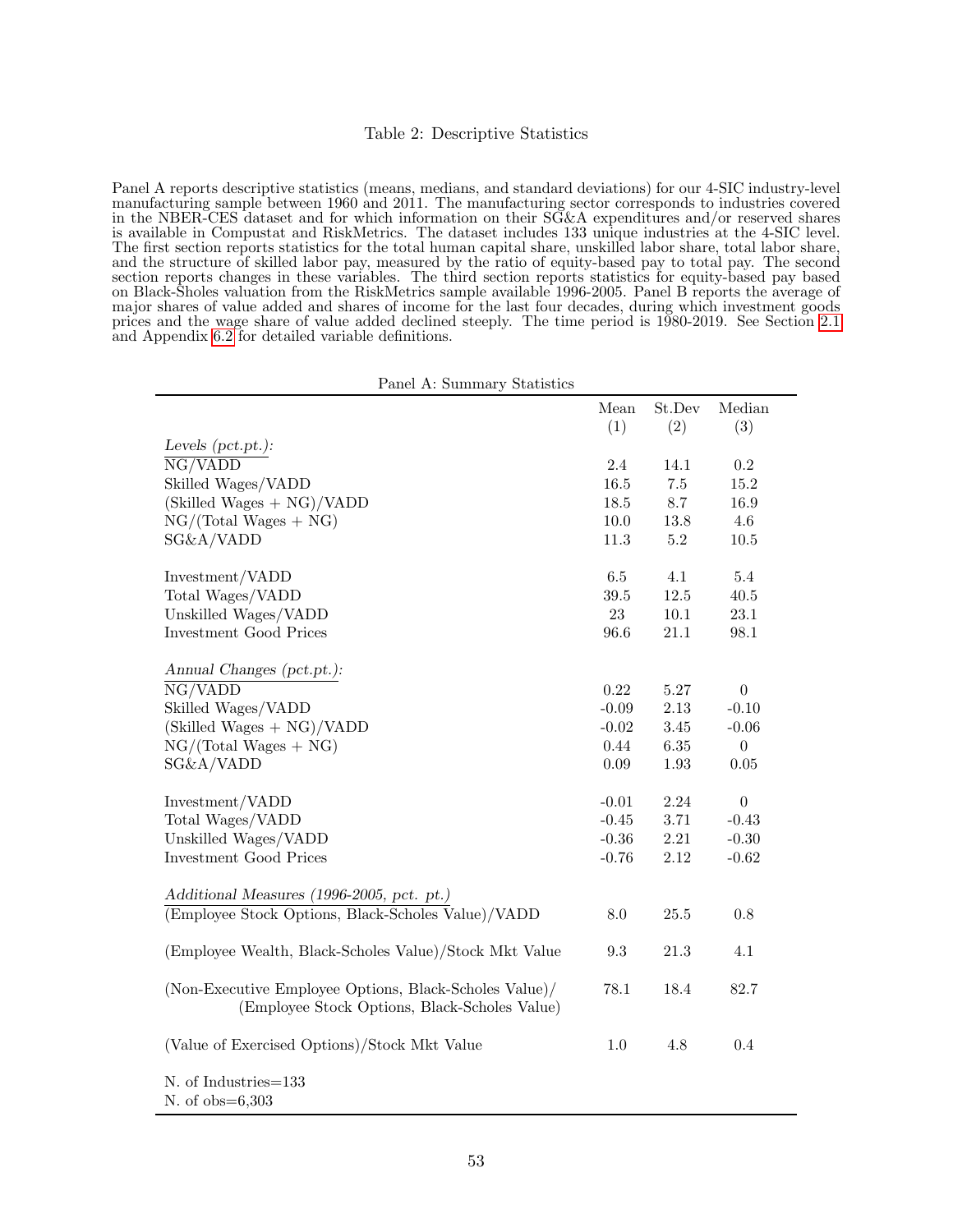Panel B: Time Series Stylized Facts

|                                                   | 1980–1989 | 1990–1999 | $2000 - 2009$ | $2010 - 2019$ |
|---------------------------------------------------|-----------|-----------|---------------|---------------|
| Levels $(pct. pt)$                                |           |           |               |               |
| Human Capital Wage Share (Skilled Wages/VADD)     | 17\%      | $14\%$    | $12\%$        | 11\%          |
| Total Human Capital Share                         |           |           |               |               |
| $((NG + Skilled Wages)/VADD)$                     | $18\%$    | $17\%$    | 18\%          | 17\%          |
| Total Wage Labor Share (Total Wages/VADD)         | 38%       | $31\%$    | $25\%$        | 22%           |
| Total Labor Share $((NG + Total Wages)/VADD)$     | $39\%$    | 34%       | $31\%$        | 28\%          |
| Equity Share of Value Added (NG/VADD)             | $1\%$     | $3\%$     | $6\%$         | $6\%$         |
| Ownership Share (NG/MktCap)                       | $4\%$     | $7\%$     | $12\%$        | $10\%$        |
| Equity-Based Pay of Total Human                   | $7\%$     | 18%       | 33\%          | $36\%$        |
| Capital Income $(NG/(NG + Skilled Wages))$        |           |           |               |               |
| Skilled Wage Share of Total Wage                  | $44\%$    | $46\%$    | $46\%$        | 47\%          |
| Share (Skilled Wages/Total Wages)                 |           |           |               |               |
| Human Capital Share of Total Labor                | 46%       | $51\%$    | $56\%$        | 58%           |
| Share ( $NG + Skilled Wages/(Total Wages + NG)$ ) |           |           |               |               |
| $\#$ Skilled Workers/Total Emp                    | $30\%$    | $30\%$    | $30\%$        | ΝA            |
| Equity-Based Pay (Billions \$)                    | 4.1       | 29.1      | 79.5          | 116.1         |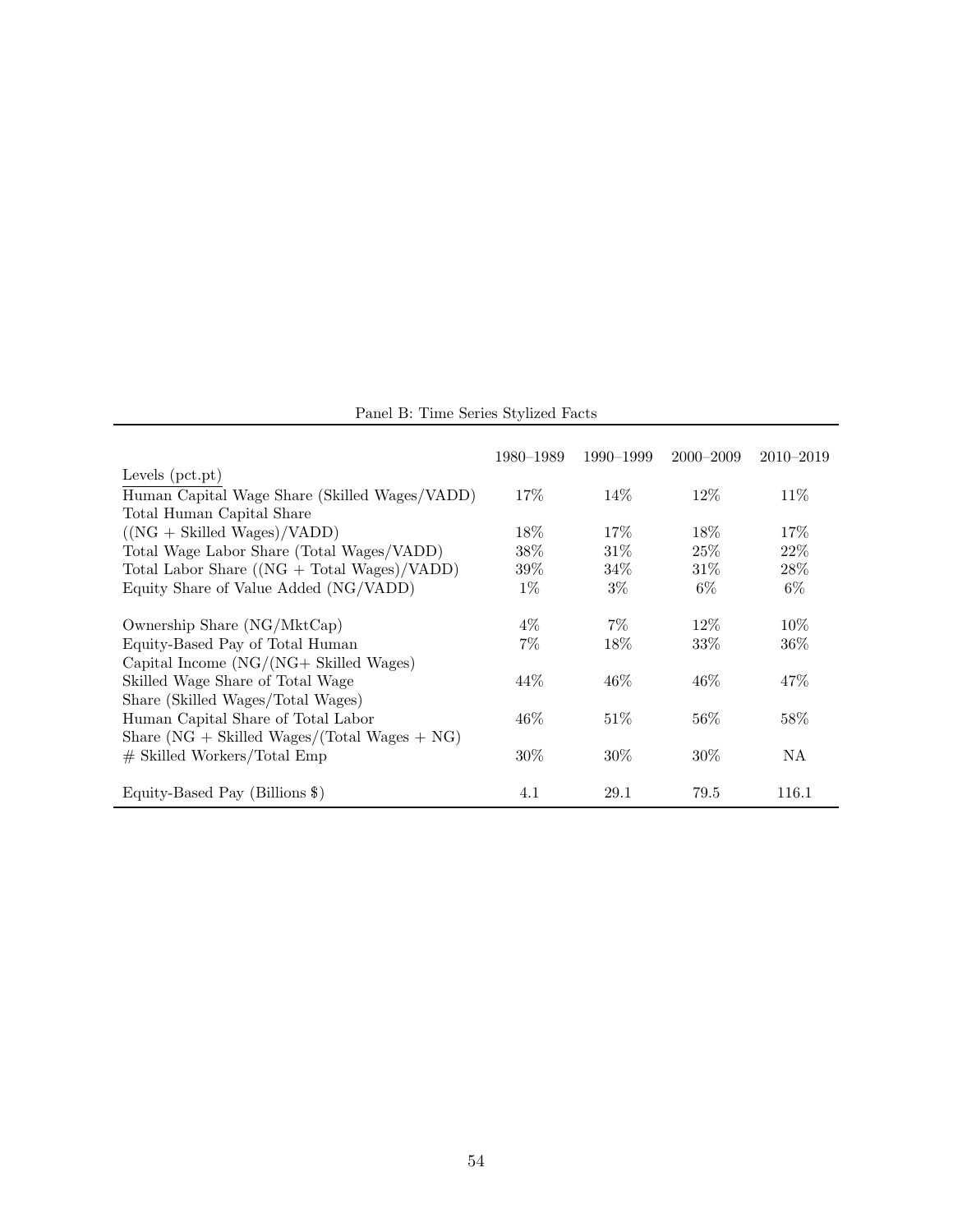#### <span id="page-56-0"></span>Table 3: The Relation Among Factor Shares: Industry-Level Analysis

This table reports industry-level regressions of the human capital share in a given year on the physical capital share at the 4-SIC level of industry aggregation. The specification that is estimated is as follows:

$$
Y_{i,t} = \alpha + \beta X_{i,t-1} + \mu_i + \mu_t + \epsilon_{i,t}.
$$

All specifications include time (year,  $\mu_t$ ) and industry ( $\mu_i$ ) effects. We report results for three dependent variables: New grants (NG) which are estimated based on the value of reserved shares, and two measures of the human capital share. The main measure is defined as the sum of skilled wages and new grants relative to value added. The second is the expense-based SG&A share. As for the independent variables, the physical capital share is the ratio of investment to value added. The unskilled labor share refers to production workers' wages relative to value added. To ease interpretation, all variables are expressed in standard deviation units. The interpretation of each reported coefficient is the change in standard deviations of the dependent variable associated with a one standard-deviation change in the explanatory variable. For example, in the third column, a one standard-deviation change in the physical capital share is associated with about 11% standard deviation change in the human capital share. The time period is 1960-2011. Standard errors are clustered by industry, with \*\*\*, \*\*, and \* denoting significance at the 1%, 5%, and 10% levels, respectively. See Section [2.1](#page-9-2) and Appendix [6.2](#page-48-1) for detailed variable definitions.

|                                            |                          | Equity Comp Share=<br>NG/VADD | Total H Share $=$<br>(Skilled Wages +NG)/VADD |                          |                          | SG&A/VADD                  |
|--------------------------------------------|--------------------------|-------------------------------|-----------------------------------------------|--------------------------|--------------------------|----------------------------|
|                                            | (1)                      | $\left( 2\right)$             | $\left( 3\right)$                             | $\left(4\right)$         | $\left( 5\right)$        | (6)                        |
| Physical Capital Share                     | 0.004<br>(0.11)          | $0.056*$<br>(1.72)            | $0.113***$<br>(5.46)                          | $0.094***$<br>(4.49)     | 0.010<br>(0.27)          | 0.031<br>(0.82)            |
| Unskilled Labor Share                      |                          | $-0.475***$<br>$(-4.82)$      |                                               | $0.171***$<br>(2.46)     |                          | $-0.187***$<br>$(-2.21)$   |
| Year FE<br>Industry FE<br>N<br>$^{\rm R2}$ | Y<br>Y<br>6,207<br>0.345 | Y<br>Y<br>6,207<br>0.378      | Y<br>Y<br>6,207<br>0.074                      | Y<br>Y<br>6,207<br>0.094 | Y<br>Y<br>6,222<br>0.141 | Yes<br>Y<br>6,222<br>0.153 |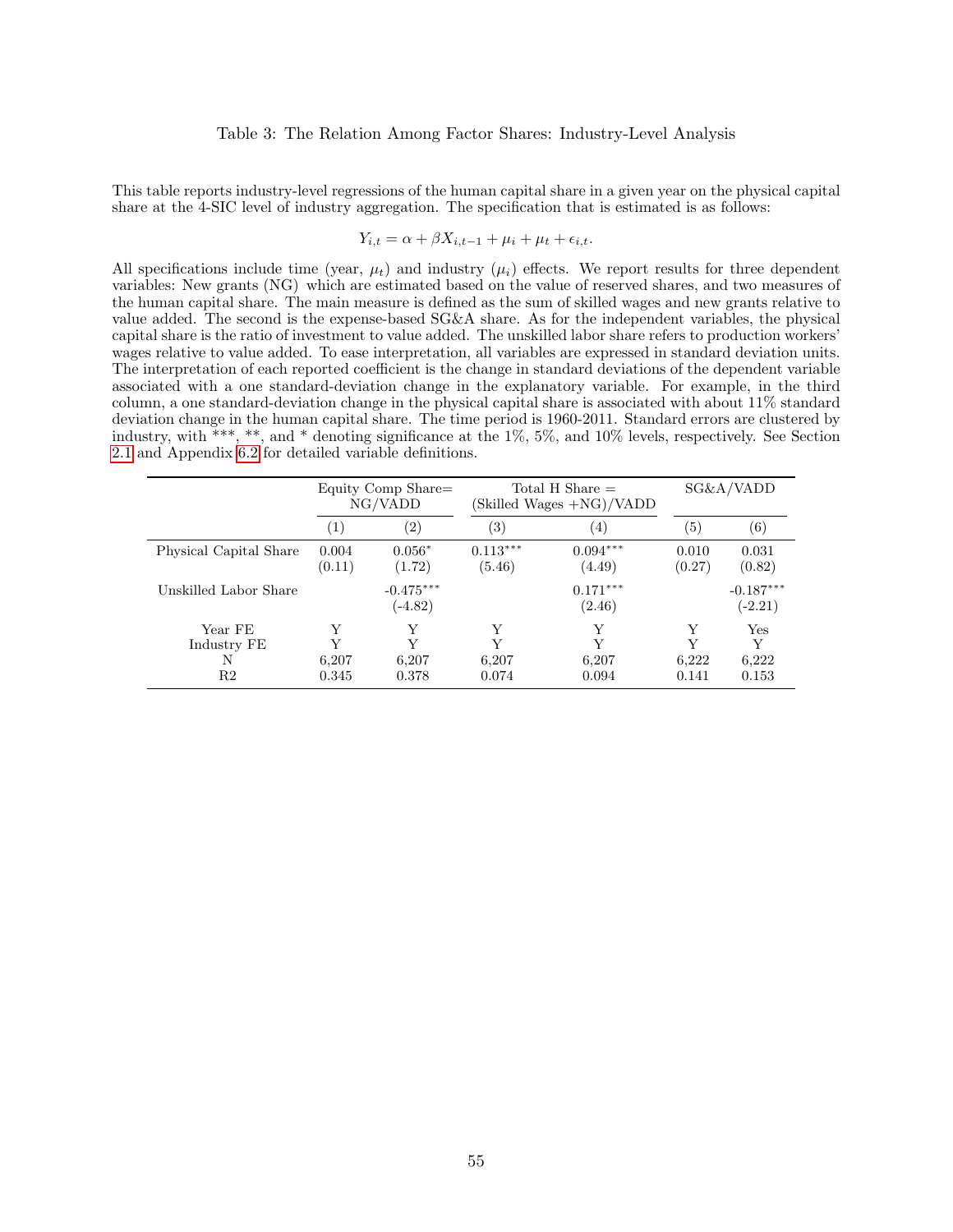| $\overline{a}$<br>ĺ                                                                                     |
|---------------------------------------------------------------------------------------------------------|
| $\frac{1}{2}$<br>$\ddot{\phantom{a}}$                                                                   |
| ֡֡֡֡֡<br>I                                                                                              |
| I                                                                                                       |
| ֧֧֧֧֧֧֧֧֪֧֧֧֛֛֛֛֚֚֚֡֕֓֕֝֓֝֬֝֟֓֝֬֝֓֝֬֝֓֝֬֝֓֝֟֟֓֟֝֬֝֬֝֓֜<br>֧֛֛֛֛֧֛ׅ֧ׅ֧ׅ֧֧֦֧֚֚֚֚֚֚֚֚֚֚֚֚֚֚֚֝֜֜֟<br>.<br>S |
| リートリーン                                                                                                  |
| í<br>i                                                                                                  |
|                                                                                                         |
| I                                                                                                       |
| י<br>ו<br>ו<br>İ<br>י<br>י<br>Ž                                                                         |
| $\frac{1}{2}$<br>l                                                                                      |

and industry  $(\mu_i)$  effects. We report results for three main dependent variables: New grants (NG) which are estimated based on the new grants relative to value added (Column 2). The second is the expense-based SG&A share (Column 3). The independent variable capital share. The time period is 1960-2011. Standard errors are clustered by industry, with \*\*\*, \*\*, and \* denoting significance at the is investment good prices. We also report results for two additinal sets of independent variables, wage only income (Columns 4 to wages relative to value added, and the skilled share refers to non-production workers. The structure of skilled workers compensation variables are expressed in standard deviation units. The interpretation of each reported coefficient is the change in standard deviations of the dependent variable associated with a one standard-deviation change in the explanatory variable. For example, in the second column, a one standard-deviation change in investment goods prices is associated with about 18% of a standard deviation change in the human This table reports (4-SIC) industry-level regressions of the human capital share (Columns 1 to 3) in a given year on investment goods This table reports (4-SIC) industry-level regressions of the human capital share (Columns 1 to 3) in a given year on investment goods prices. The specification that is estimated is as follows:  $Y_{i,t} = \alpha + \beta X_{i,t-1} + \mu_i + \mu_t + \epsilon_{i,t}$ . All specifications include time (year,  $\mu_t$ ) prices. The specification that is estimated is as follows:  $Y_{i,t} = \alpha + \beta X_{i,t-1} + \mu_i + \mu_i + \epsilon_{i,t}$ . All specifications include time (year,  $\mu_i$ ) and industry  $(\mu_i)$  effects. We report results for three main dependent variables: New grants (NG) which are estimated based on the value of reserved shares, and two measures of the human capital share. The main measure is defined as the sum of skilled wages and value of reserved shares, and two measures of the human capital share. The main measure is defined as the sum of skilled wages and new grants relative to value added (Column 2). The second is the expense-based SG&A share (Column 3). The independent variable is investment good prices. We also report results for two additinal sets of independent variables, wage only income (Columns 4 to wages relative to value added, and the skilled share refers to non-production workers. The structure of skilled workers compensation is measured by the share of equity-based compensation to total skilled workers compensation (Column 7). To ease interpretation, all is measured by the share of equity-based compensation to total skilled workers compensation (Column 7). To ease interpretation, all variables are expressed in standard deviation units. The interpretation of each reported coefficient is the change in standard deviations of a one standard-deviation change in investment goods prices is associated with about 18% of a standard deviation change in the human capital share. The time period is 1960-2011. Standard errors are clustered by industry, with \*\*\*, \*\*, and \* denoting significance at the 6) and the the structure of skilled workers compensation (Columns 7 to 9). The unskilled labor share refers to production workers' 6) and the the structure of skilled workers compensation (Columns 7 to 9). The unskilled labor share refers to production workers' the dependent variable associated with a one standard-deviation change in the explanatory variable. For example, in the second column, 1%, 5%, and 10% levels, respectively. See 2.1 and Appendix 6.2 for detailed variable definitions. 1%, 5%, and 10% levels, respectively. See [2.1](#page-9-2) and Appendix [6.2](#page-48-1) for detailed variable definitions.

<span id="page-57-0"></span>

|                                 | $\begin{array}{c} \text{Reserved} \\ \text{Shares/} \\ \text{Market Cap} \\ \text{\color{blue}(8)} \end{array}$ | $-0.082***$<br>(-1.86)   | $Y \times 1$<br>$Y \times 155$<br>$Y \times 55$<br>$Y \times 55$                 |
|---------------------------------|-----------------------------------------------------------------------------------------------------------------|--------------------------|----------------------------------------------------------------------------------|
| Equity Pay and Ownership Shares | (NG)/<br>NG+Skilled Wages)<br>(1)                                                                               | $-0.028$<br>(-0.41)      | $Y \times Y$<br>$Y \times 51$<br>$Y \times 51$<br>$Y \times 51$<br>$Y \times 51$ |
|                                 | Skilled $\ensuremath{\mathsf{Wages}}\xspace/\ensuremath{\mathsf{WADS}}\xspace$ VADD<br>$\boxed{6}$              |                          | $\frac{-0.119***}{(-2.55)}$<br>Y<br>Y<br>5,222<br>0.304                          |
|                                 | Wage Only Income<br>Unskilled Labor S<br>Share<br>$\left(5\right)$                                              | $0.187***$<br>(6.29)     | 5,222<br>0.724<br>$\overleftrightarrow{Y}$                                       |
|                                 | $\begin{array}{c} \mathrm{Total \;Wages} / \\ \mathrm{VADD} \end{array}$<br>$\bigoplus$                         | $-0.009$<br>$(-0.23)$    | 5,222<br>0.646<br>$\mathbb{Y} \succ \mathbb{Y}$                                  |
| eur                             | $\frac{\text{SG}\&\text{A}}{\text{VADD}}$<br>$\circledS$                                                        | $0.130***$<br>(-2.17)    | 3,222<br>0.163<br>$\overleftrightarrow{X}$                                       |
| Human Capital Inco              | Skilled Wages<br>$+NG)/$<br>VADD                                                                                | $-0.094***$<br>$(-2.34)$ | .207<br>090                                                                      |
|                                 | VADL<br>NG)                                                                                                     | $-0.187***$<br>$(-3.27)$ | 1367<br>507                                                                      |
|                                 |                                                                                                                 | Inv. Goods<br>Prices     | dustry Control<br>Industry FE<br>Time FE                                         |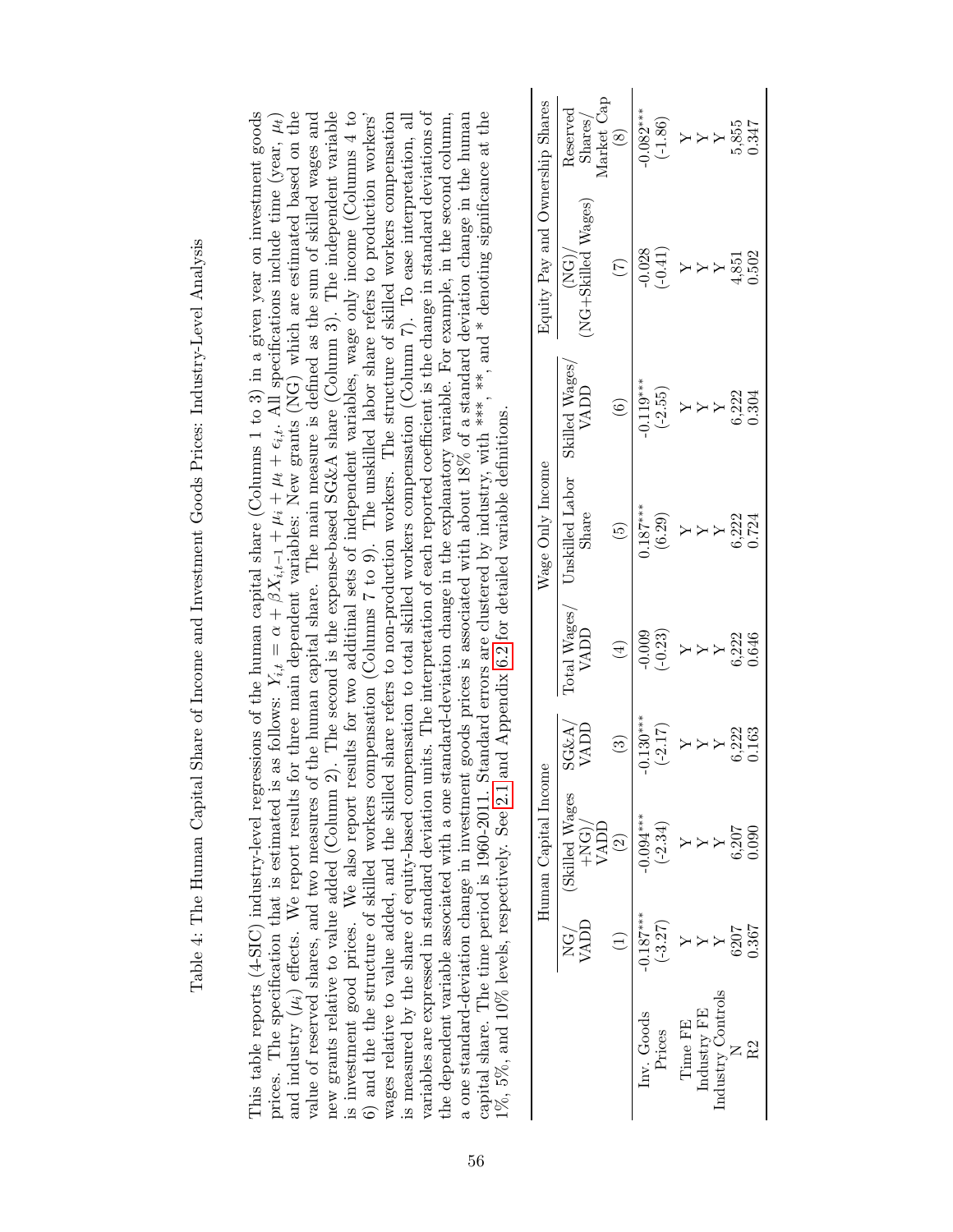## <span id="page-58-0"></span>Table 5: The Human Capital Share, Stock Market Value, and Investment Goods Prices: Firm-Level Analysis

This table reports firm-level regressions of the human capital share in a given year on investment goods prices. Column (1 to 2) report results for the ownership share (value of reserved shares to market capitalization ratio). Column 3 to 4 report results for the NG to sales ratio. Column 5 to 6 report results for the expense-based measure SG&A to sales ratio. In Panel A, we report results for a specification with industry fixed effects, which is as follows:  $Y_{j,i,t} = \alpha + \beta X_{j,i,t-1} + \mu_i + \mu_t + \epsilon_{j,i,t}$ . All specifications include time (year,  $\mu_t$ ) and industry ( $\mu_i$ ) effects. In Panel B, we report results for a specification with firm fixed effects, which is as follows:  $Y_{j,i,t} = \alpha + \beta X_{j,i,t-1} + \mu_j + \mu_t + \epsilon_{j,i,t}$ . All specifications include time (year,  $\mu_t$ ) and firm  $(\mu_j)$  effects. The independent variable is investment good prices. To ease interpretation, all variables are expressed in standard deviation units. The interpretation of each reported coefficient is the change in standard deviations of the dependent variable associated with a one standard-deviation change in the explanatory variable. For example, in Column 1 of Panel A, a one standard-deviation change in investment goods prices is associated with about 9.1% of a standard deviation change in the ownership share variable. The time period is 1960-2011. Standard errors are clustered by industry in Panel A and by firm in Panel B, with \*\*\*, \*\*, and \* denoting significance at the 1%, 5%, and 10% levels, respectively. See Section [2.1](#page-9-2) and Appendix [6.2](#page-48-1) for detailed variable definitions.

| Panel A: Industry & Time Fixed Effects Estimates for the Human Capital Share |                          |                                                                          |                               |                                                    |                         |                        |
|------------------------------------------------------------------------------|--------------------------|--------------------------------------------------------------------------|-------------------------------|----------------------------------------------------|-------------------------|------------------------|
|                                                                              |                          | Value of Reserved Share/<br>Stock Mkt Value                              | Equity Comp Share<br>NG/Sales |                                                    | SG&A/Sales              |                        |
|                                                                              | (1)                      | (2)                                                                      | (3)                           | (4)                                                | (5)                     | (6)                    |
| Inv. Goods Prices                                                            | $-0.091***$<br>$(-4.75)$ | $-0.102***$<br>$(-4.74)$                                                 | $-0.032**$<br>$(-2.52)$       | $-0.026$<br>$(-1.52)$                              | $-0.042**$<br>$(-2.02)$ | $-0.052*$<br>$(-1.95)$ |
| Industry FE                                                                  | Y                        | Y                                                                        | Y                             | Y                                                  | Y                       | Y                      |
| Firm FE                                                                      | N                        | N                                                                        | N                             | N                                                  | N                       | $\mathbf N$            |
| Year FE                                                                      | Y                        | Y                                                                        | Y                             | Y                                                  | Y                       | Υ                      |
| Firm Controls                                                                | Y                        | Y                                                                        | Y                             | Y                                                  | Y                       | Υ                      |
| Industry Controls                                                            | N                        | Y                                                                        | N                             | Y                                                  | N                       | Y                      |
|                                                                              |                          |                                                                          |                               |                                                    |                         |                        |
| N                                                                            | 73,027                   | 50,629                                                                   | 73,027                        | 50,629                                             | 69,308                  | 47,654                 |
| R <sub>2</sub>                                                               | 0.321                    | 0.331                                                                    | 0.707                         | 0.714                                              | 0.624                   | 0.668                  |
|                                                                              |                          | Panel B: Firm & Time Fixed Effects Estimates for the Human Capital Share |                               |                                                    |                         |                        |
|                                                                              |                          | Value of Reserved Share/<br>Stock Mkt Value                              |                               | <b>Equity Comp Share</b><br>SG&A/Sales<br>NG/Sales |                         |                        |
|                                                                              | (1)                      | (2)                                                                      | (3)                           | (4)                                                | (5)                     | (6)                    |
| Inv. Goods Prices                                                            | $-0.071***$              | $-0.076***$                                                              | $-0.009$                      | $-0.012$                                           | $-0.022*$               | $-0.042**$             |
|                                                                              | $(-3.78)$                | $(-3.68)$                                                                | $(-1.09)$                     | $(-1.13)$                                          | $(-1.79)$               | $(-2.90)$              |
| Industry FE                                                                  | N                        | N                                                                        | N                             | N                                                  | N                       | N                      |
| Firm FE                                                                      | Y                        | Y                                                                        | Y                             | Y                                                  | Y                       | Y                      |
| Year FE                                                                      | Y                        | Y                                                                        | Y                             | Y                                                  | Y                       | Y                      |
| Firm Controls                                                                | Y                        | Y                                                                        | Y                             | Y                                                  | Y                       | Y                      |
| Industry Controls                                                            | N                        | Y                                                                        | N                             | Y                                                  | N                       | Y                      |
| N                                                                            | 72,476                   | 50,208                                                                   | 72,476                        | 50,208                                             | 68,765                  | 47,237                 |
| R <sub>2</sub>                                                               | 0.625                    | 0.633                                                                    | 0.830                         | 0.834                                              | 0.899                   | 0.907                  |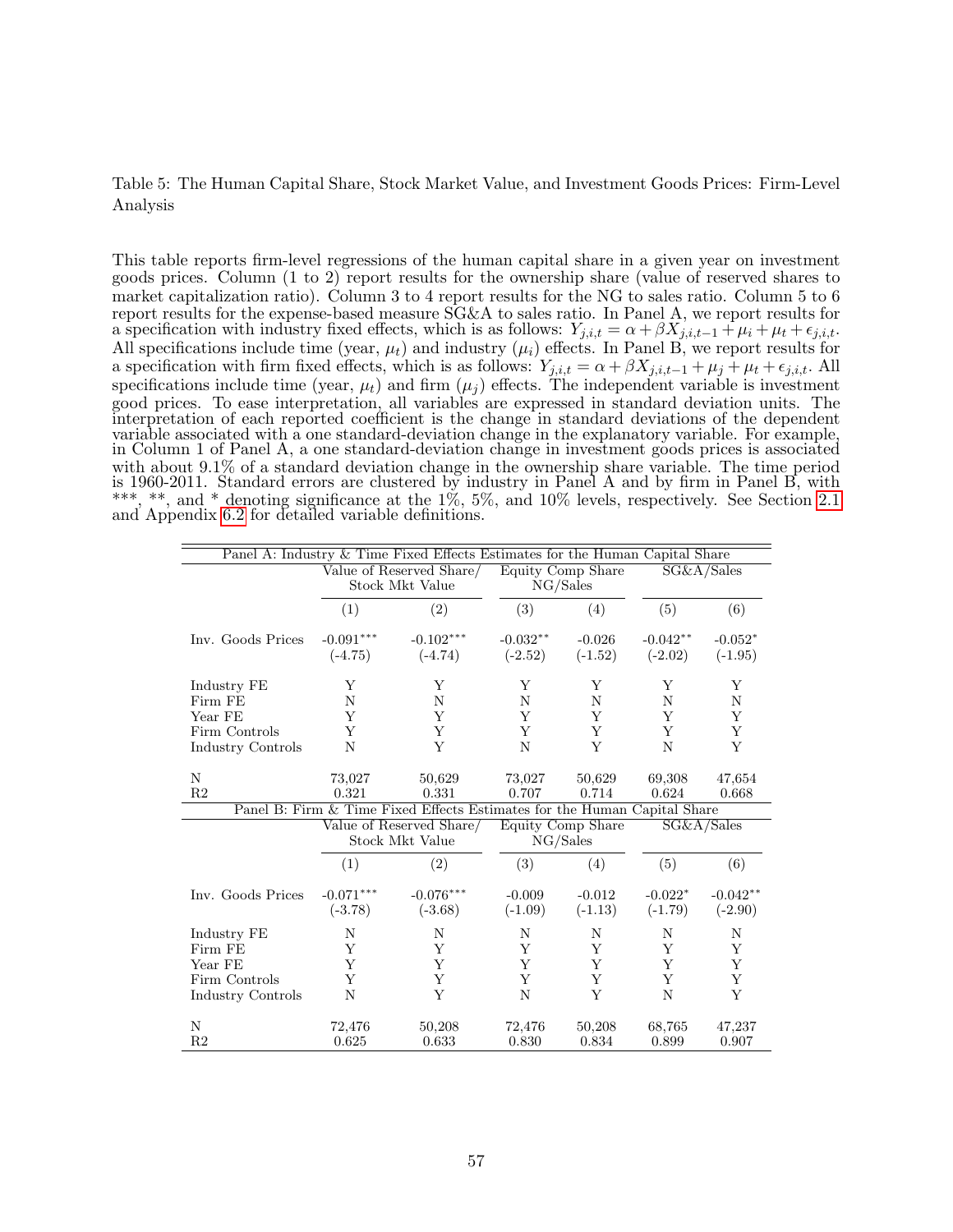<span id="page-59-0"></span>Table 6: The Relative Growth of the Physical Capital and The Human Capital Share and Investment Goods Prices

This table reports results of additional industry-level regressions of the human capital share in a given year on investment goods prices. The specification that is estimated is as follows:  $Y_{i,t}$  =  $\alpha + \beta X_{i,t-1} + \mu_i + \mu_t + \epsilon_{i,t}$ . All specifications include time (year,  $\mu_t$ ) and industry  $(\mu_i)$  effects. New grants (NG) are estimated based on the value of reserved shares. We report results for two measures of the human capital share. The main measure is defined as the sum of skilled wages and new grants relative to value added. The second measure is the expense-based SG&A share. For each measure, we report results relative to the physical capital share. The independent variable is investment good prices. To ease interpretation, all variables are expressed in standard deviation units. The interpretation of each reported coefficient is the change in standard deviations of the dependent variable associated with a one standard-deviation change in the explanatory variable. For example, in Column 1, a one standard-deviation change in investment goods prices is associated with about 6.4% of a standard deviation change in the NG share relative to the physical capital share. The time period is 1960-2011. Standard errors are clustered by industry, with \*\*\*, \*\*, and \* denoting significance at the 1%, 5%, and 10% levels, respectively. See [2.1](#page-9-2) and Appendix [6.2](#page-48-1) for detailed variable definitions.

|                        | ln(NG/VADD)<br>$-\ln(\text{Investment}/\text{VADD})$ |                         | $ln((Skilled\ Wages + NG)/VADD)$<br>$-\ln(\text{Investment}/\text{VADD})$ |                               | $ln(SG\&A/VADD)$<br>$-\ln(\text{Investment}/\text{VADD})$ |                         |
|------------------------|------------------------------------------------------|-------------------------|---------------------------------------------------------------------------|-------------------------------|-----------------------------------------------------------|-------------------------|
|                        | (1)<br>1960-1980                                     | (2)<br>1980-2011        | (3)<br>1960-1980                                                          | $\left(4\right)$<br>1980-2011 | (5)<br>1960-1980                                          | (6)<br>1980-2011        |
| Inv. Goods Prices      | $0.381***$<br>(4.76)                                 | $-0.171**$<br>$(-2.36)$ | $0.169***$<br>(3.53)                                                      | $-0.131**$<br>$(-2.32)$       | $-0.012$<br>$(-0.15)$                                     | $-0.201**$<br>$(-2.54)$ |
| Year FE<br>Industry FE |                                                      |                         | Y<br>Y                                                                    |                               |                                                           | Y<br>Y                  |
| Industry Controls      |                                                      |                         |                                                                           |                               |                                                           |                         |
| N                      | 2.327                                                | 3,880                   | 2,327                                                                     | 3,880                         | 2,306                                                     | 3,875                   |
| R2                     | 0.116                                                | 0.242                   | 0.203                                                                     | 0.206                         | 0.204                                                     | 0.168                   |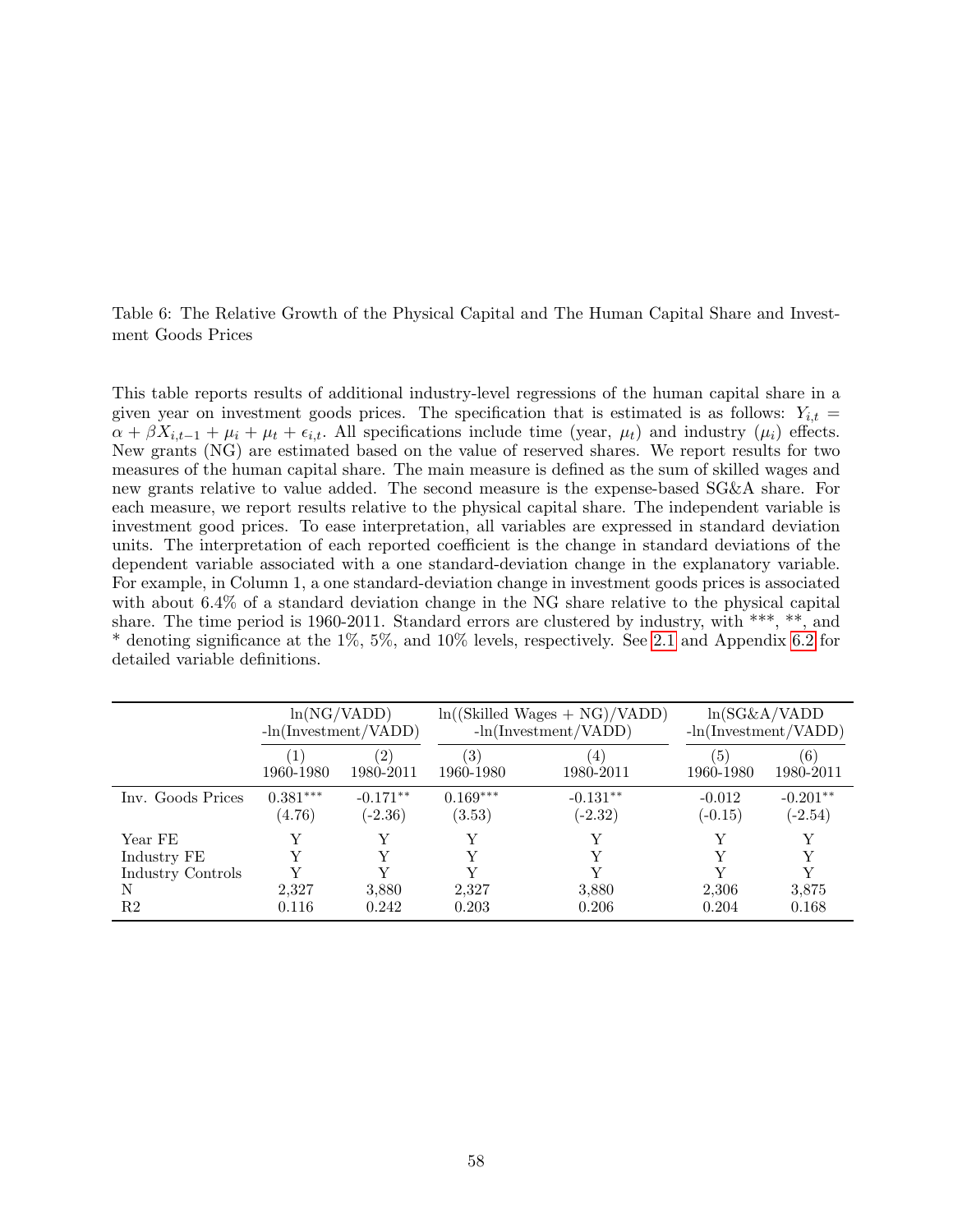#### <span id="page-60-0"></span>Table 7: Human Capital Earnings, Factor Share, and Investment Goods Prices: Firm-Level Analysis

This table reports industry- and firm-level regressions of an alternative measure of the new grants share based the Black–Scholes value of new grants of stock options for all employees (Panel A), and excluding the top executives (Panel B) in a given year on investment goods prices, in turn. In Columns 1 to 2, we report results of industry-level analysis for a specification with industry fixed effects, which is as follows:  $Y_{i,t} = \alpha + \beta X_{i,t-1} + \mu_i + \mu_t + \epsilon_{i,t}$ . All specifications include time (year,  $\mu_t$ ) and industry  $(\mu_i)$  effects. In Columns 3 to 4, we report results of firm-level analysis for a specification with firm fixed effects, which is as follows:  $Y_{j,i,t} = \alpha + \beta X_{j,i,t-1} + \mu_j + \mu_t + \epsilon_{j,i,t}$ . All specifications include time (year,  $\mu_t$ ) and firm ( $\mu_j$ ) effects. The Black-Scholes value of new grants is relative to value added at the industry level and sales at the firm level. The independent variable is investment good prices. To ease interpretation, all variables are expressed in standard deviation units. The interpretation of each reported coefficient is the change in standard deviations of the dependent variable associated with a one standard-deviation change in the explanatory variable. For example, in the second column of Panel A, a one standard-deviation change in investment goods prices is associated with about 16.8% of a standard deviation change in the new grants share. The time period is 1996-2005. Standard errors are clustered by industry in the industry-level analysis and by firm in the firm-level analysis, with \*\*\*, \*\*, and \* denoting significance at the 1%, 5%, and 10% levels, respectively. See Section [2.1](#page-9-2) and Appendix [6.2](#page-48-1) for detailed variable definitions.

| (Employee Stock Options, Black–Scholes Value)<br>VADD             |  |  |  |  |  |
|-------------------------------------------------------------------|--|--|--|--|--|
|                                                                   |  |  |  |  |  |
| (4)                                                               |  |  |  |  |  |
| Firm-level                                                        |  |  |  |  |  |
| $-0.665***$                                                       |  |  |  |  |  |
|                                                                   |  |  |  |  |  |
| (0.230)                                                           |  |  |  |  |  |
| Yes                                                               |  |  |  |  |  |
| No                                                                |  |  |  |  |  |
| Yes                                                               |  |  |  |  |  |
| Yes                                                               |  |  |  |  |  |
|                                                                   |  |  |  |  |  |
| 3,314                                                             |  |  |  |  |  |
| 81.44                                                             |  |  |  |  |  |
| (Non-Exec Employee Stock Options, B-S Value)<br>$\left( 3\right)$ |  |  |  |  |  |
| (4)                                                               |  |  |  |  |  |
|                                                                   |  |  |  |  |  |
| Firm-level                                                        |  |  |  |  |  |
|                                                                   |  |  |  |  |  |
| $-0.677**$                                                        |  |  |  |  |  |
| (0.267)                                                           |  |  |  |  |  |
|                                                                   |  |  |  |  |  |
| Yes                                                               |  |  |  |  |  |
| N <sub>o</sub>                                                    |  |  |  |  |  |
| Yes                                                               |  |  |  |  |  |
| Yes                                                               |  |  |  |  |  |
| 2,982                                                             |  |  |  |  |  |
|                                                                   |  |  |  |  |  |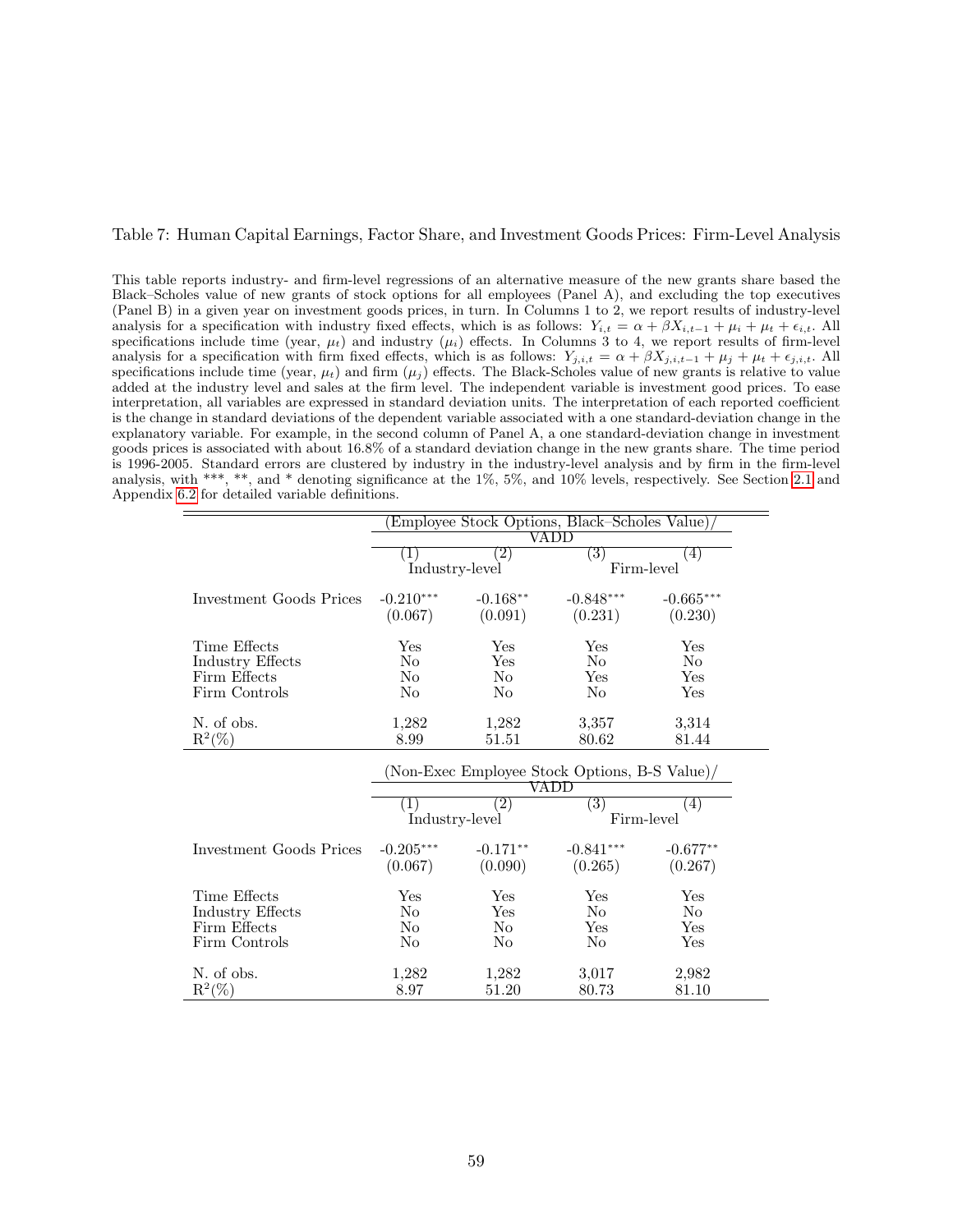## Internet Appendix: Supplementary Materials: Not for Print Publication

# I Sample Comparison

Our merged NBER-CES-public-firm sample presents a high degree of similarity to the overall NBER-CES universe. Figure [IA1](#page-13-0) shows the time series of labor shares in both the NBER-CES sample and in the merged NBER-CES-public-firm sample. Without including equity-based compensation, these two samples show similar levels and trends in all three labor share measures.

Figure IA1: Factor Shares Across Different Samples

The top panel shows the total labor share, unskilled labor share, and skilled labor share (without equity-based compensation) in the NBER-CES sample and the merged NBER-CES-public-firm sample. The sample is from 1960– 2011.



# II Human Capitalist Income: Equity Pay, Robustness Checks

We present several robustness checks to our main measure of the annual flow of equity-based compensation,  $NG = \frac{RS}{qn}$  $\frac{RS}{gp}$ , in Figure [IA2.](#page-14-0) The top panel of Figure [IA2](#page-14-0) shows that using firms' actual granting periods from 1996 to 2005 from Risk Metrics data yields very similar dynamics to our measure using a constant six year weighted-average granting period.[35](#page-61-0)

<span id="page-61-0"></span><sup>&</sup>lt;sup>35</sup>for the shorter time period, we also have information on whether a firm discloses all available reserved shares in its 10-K filing. This is the case for 80% of the firms, further supporting the accuracy of our estimate for NG.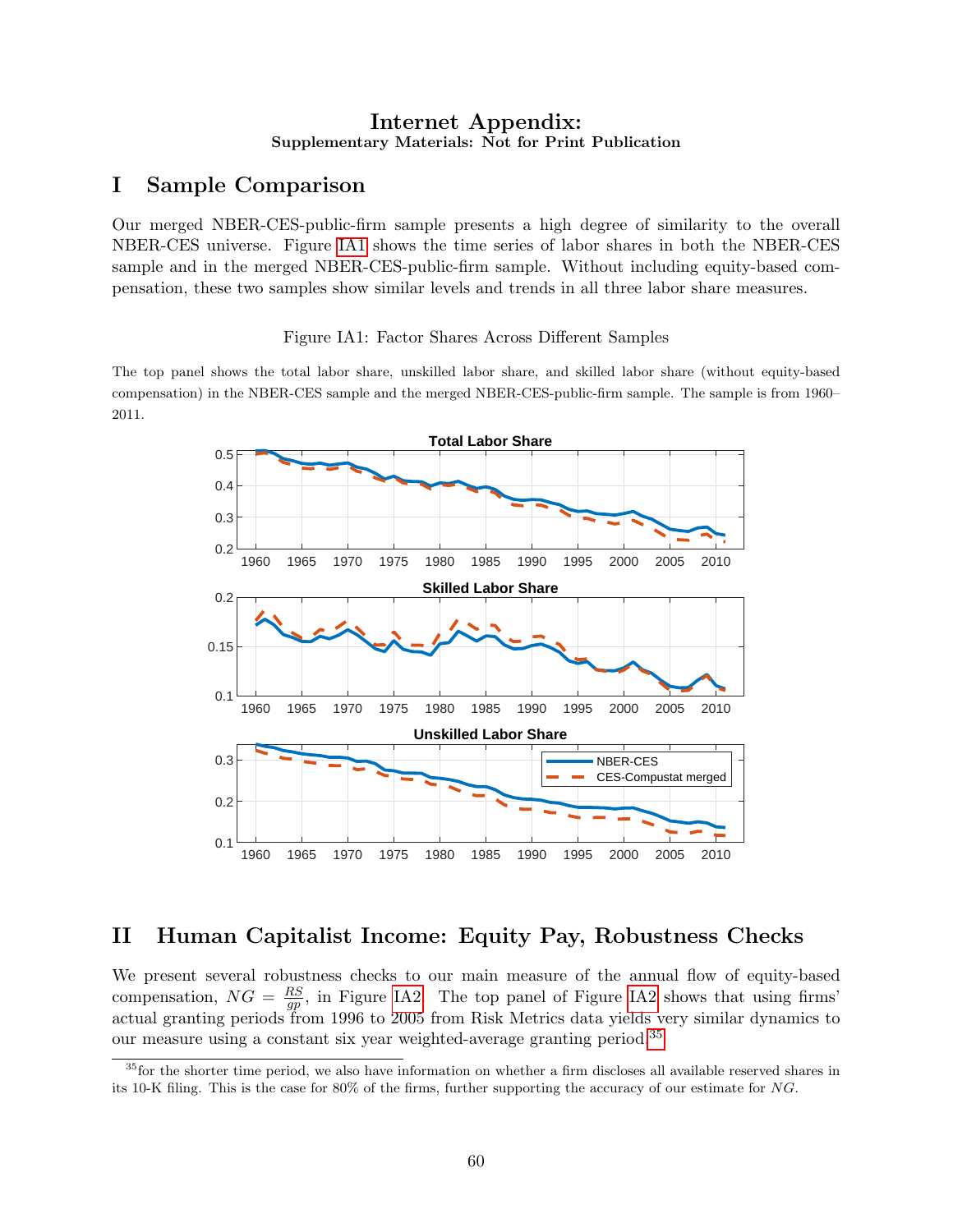Next, we construct a measure of new grants to value added using the aggregate [Black and](#page-43-16) [Scholes](#page-43-16) [\(1973\)](#page-43-16) value of newly granted stock options (BS) from Risk Metrics for the period 1996– 2005. The middle panel of Figure [IA2](#page-14-0) plots the aggregated BS value relative to value added, along with our baseline measure including shares reserved for both options and restricted stock grants. As is apparent in the Figure, these two measures are highly correlated for the shorter sample when both are available. The time series correlation between the ratio of BS to value added and the ratio of  $NG$  to value added is  $0.52<sup>36</sup>$  $0.52<sup>36</sup>$  $0.52<sup>36</sup>$ . There are a few reasons why the BS share of value added is somewhat lower than our reserved-share measure. The main reason is that there is substantial evidence (see, for example, [Aboody, Barth, and Kasznik](#page-43-15) [\(2006\)](#page-43-15)) that once firms were required to expense option grants, they began to significantly understate their value. Another reason that the BS share is lower is that it does not include restricted stock grants, which became increasingly popular relative to options after the severe downturns in equity valuations in 2000 and 2008. Indeed, [Bachelder](#page-43-17) [\(2014\)](#page-43-17) estimates that in recent years about half of equity-based compensation is in the form of restricted stock.

The bottom left panel of Figure [IA2](#page-14-0) plots the aggregate human capital income share based on a fraction of the Selling, General, and Administrative (SG&A) expense that includes all wages and equity compensation allocated to headquarters, as discussed in the main text.

#### Figure IA2: Measures of Equity-Based Compensation as a Fraction of Value Added

This plot reports the time series of our three grant-based measures and one expense-based measure of the aggregate equity-based ratio of compensation to value added. In the top left panel, the solid blue line NG/Vadd reports the annual flow of equity-based compensation using  $NG = RS/7$ , where 7 is the weighted average granting period. The the dotted red line  $NG(Actual GP)$  is the aggregate value of reserved shares divided by the actual average remaining life of RS on the balance sheets in the IRRC sample. In the top right panel, the dashed pink line BS/Vadd is the aggregate Black–Scholes value of newly granted stock options relative to value added constructed using the IRRC sample from 1996–2005. The solid blue line is NG=RS/7. In the bottom right panel, the annual flow of equity-based compensation is the expense-based measure 0.3SG&A. Data source: Compustat Fundamental Annual (1960–1996), RiskMetrics (IRRC) (1996–2005), and NBER-CES Manufacturing Industry Database (1960–2005). The sample period is from 1960 to 2005.



<span id="page-62-0"></span> $36$ In pooled time series cross section data using 4-digit SIC industry-level observations, we find that the correlation between the ratio of BS to value added and the ratio of NG to value added is 0.97.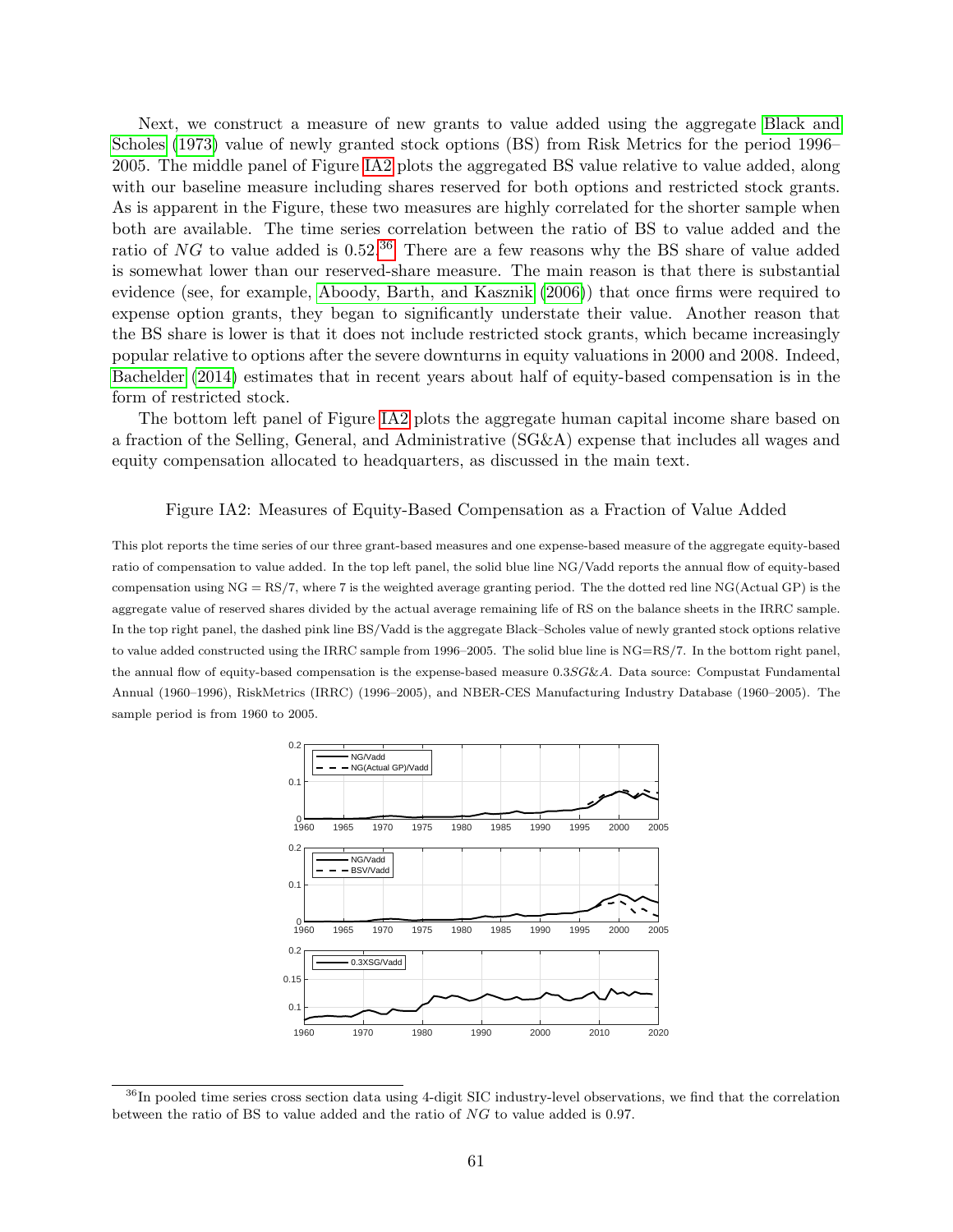## Table IA1: The Human Capital Share and Investment Goods Prices: Additional Industry-Level Analysis

This table reports (4-SIC) industry-level regressions of alternative measures of the human capital share in a given year on investment good prices. We report results for three alternative estimates of the value of equity pay from stock options. All defined relative to value added. The first measure is based on the value of diluted earnings per share (Column 2). The intuition for this measure is that dilution reflects expected equity issuance from actual and/or expected exercise of options grants. The number of shares from dilution is measured as the difference between common shares used to calculate diluted earnings per share and common shares used to calculate basic earnings per share. The value of dilution is equal to the product between the number of shares from dilution and the stock price. The second measure is based on the value of stock repurchases (Column 3). The intuition for this alternative measure is that firms repurchase stock to offset dilution from actual and/or expected exercise of options grants. The third measure is based on the value of small stock issuance (Column 4). Small stock issues are defined as those whose value is smaller than three percent of total assets. The intuition for this alternative measure is that small stock issuance is predominantly related to actual and/or expected exercise of option grants, while large issues are predominantly motivated by financing needs (McKeon, 2013). To ease interpretation, all variables are expressed in standard deviation units. The interpretation of each reported coefficient is the change in standard deviations of the dependent variable associated with a one standard-deviation change in the explanatory variable. For example, in the first column, a one standard-deviation change in investment good prices is associated with about 13% of a standard deviation change in the baseline NG share. The time period is 1960-2011. All specifications include time (year) and industry effects. Standard errors are robust, with \*\*\*, \*\*, and \* denoting significance at the 1%, 5%, and 10% levels, respectively. See Section 2.2 and Appendix 6.2 for detailed variable definitions.

|                                         | Baseline NG/VADD          | Diluted EPS<br>(2)       | Repurchases<br>(3)       | Small Issues<br>$\left(4\right)$ |
|-----------------------------------------|---------------------------|--------------------------|--------------------------|----------------------------------|
| Inv. Goods Prices                       | $-0.187***$<br>$(-12.20)$ | $-0.146***$<br>$(-7.62)$ | $-0.051***$<br>$(-2.68)$ | $-0.179***$<br>$(-9.92)$         |
| Year FE                                 |                           |                          |                          |                                  |
| Industry FE                             |                           |                          |                          |                                  |
| Industry Controls                       |                           |                          |                          |                                  |
| N                                       | 6,207                     | 6,207                    | 6,207                    | 6,207                            |
| R <sub>2</sub>                          | 0.531                     | 0.263                    | 0.272                    | 0.349                            |
| $\overline{\text{Mean LHS (pot. pt.)}}$ |                           |                          |                          |                                  |
| All                                     | 2.4                       | 5.2                      | 4.6                      | 1.5                              |

# III Diluted EPS and Share Repurchases

In Tables [IA1](#page-41-0) and [IA2,](#page-54-0) we confirm that the relation is robust to two important sensitivity checks: First, Table [IA1](#page-41-0) shows that the relation is robust to using a battery of alternative approaches to measuring the human capitalists' income share, which are based on firm estimates of diluted earnings from option exercise or based on the value of stock repurchases to offset expected dilution from option exercise or small issues of new stock primarily related to option exercise (see table legend for detailed definitions of these alternative measures). Second, Appendix Table [IA2](#page-54-0) shows that the relation is robust to expanding the sample to the public-firm universe by also including the non-manufacturing sectors.

# IV Additional Cross Section Evidence

This section reports additional cross-sectional facts about equity-based compensation.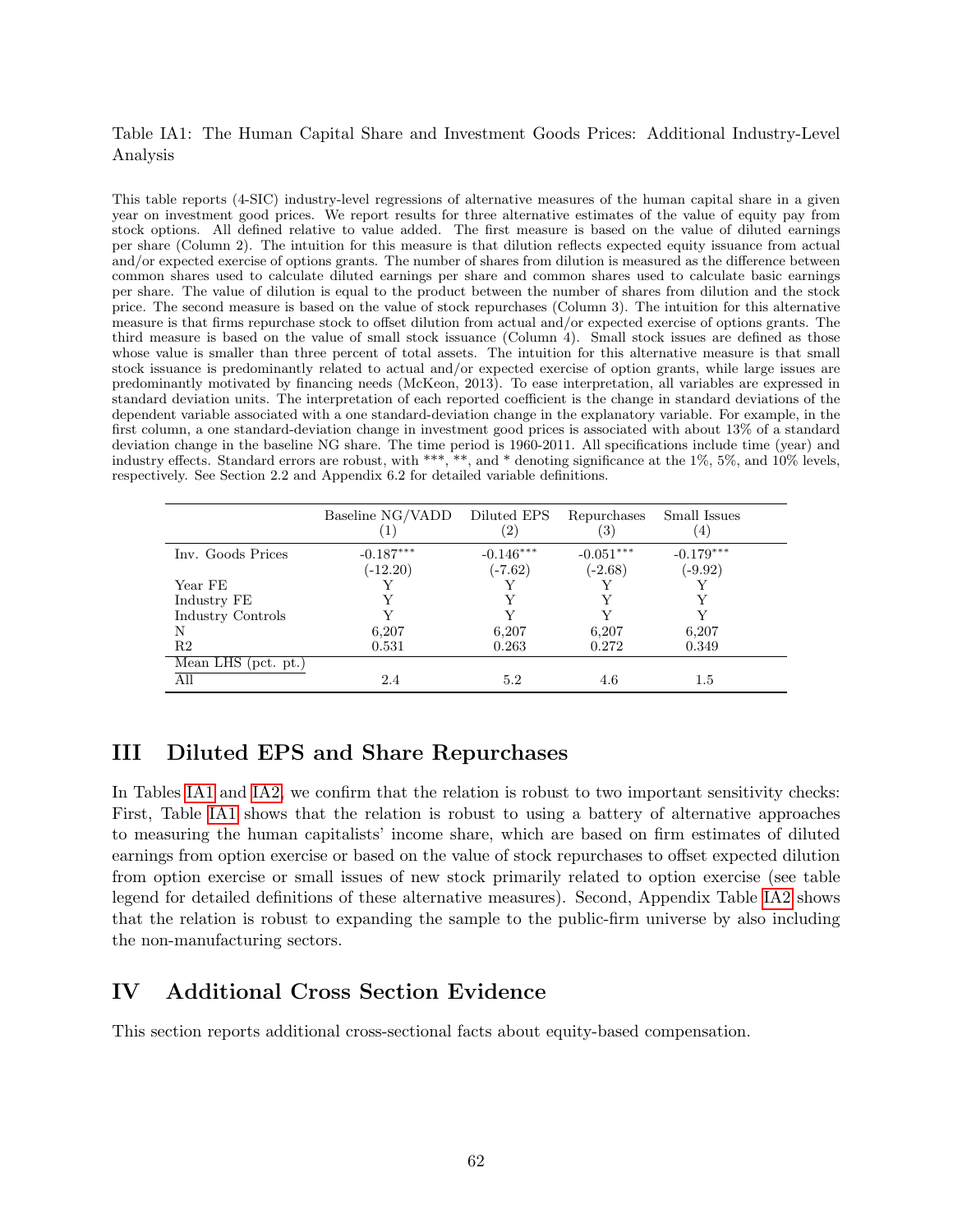## Table IA2: The Human Capital Share, Stock Market Value, and Investment Goods Prices: Additional Firm-Level Analysis

This table reports firm-level regressions of the human capital share in a given year on investment goods prices for an expanded sample that includes non-manufacturing industries. Specifically, we add to the core manufacturing industries from NBER-CES (SIC 2000-3999) information on investment good prices from [Cummins and Violante](#page-44-17) [\(2002\)](#page-44-17) for the following non-manufacturing industries: Agriculture, Forestry, & Fishing (SIC 0100-0999), Mining & Construction (SIC 1000-1999), Transportation (SIC 4000-4999), Wholesale & Retail Trade (SIC 5000-5999), Finance (SIC 6000-6999), and Services (SIC 7000-8999). We report results for the ownership share (Columns 1 to 2), which is defined relative to stock market value, the results for NG/Sales ratio (Columns 3 to 4) and the results for SG&A to sales ratio (Column 5 to 6). To ease interpretation, all variables are expressed in standard deviation units. The interpretation of each reported coefficient is the change in standard deviations of the dependent variable associated with a one standard-deviation change in the explanatory variable. The time period is 1960-2011. All specifications include time (year) effects. Standard errors are robust, with \*\*\*, \*\*, and \* denoting significance at the  $1\%$ , 5%, and 10% levels, respectively. See Section 2.2 and Appendix 6.2 for detailed variable definitions.

|                   | Equity Comp Share<br>NG/Sales |                          |                          | SG&A/Sales               |
|-------------------|-------------------------------|--------------------------|--------------------------|--------------------------|
|                   | (1)                           | (2)                      | (3)                      | (4)                      |
| Inv. Goods Prices | $-0.020***$<br>$(-4.44)$      | $-0.025***$<br>$(-4.86)$ | $-0.031***$<br>$(-5.31)$ | $-0.031***$<br>$(-6.45)$ |
| Firm FE           | N                             | Y                        | N                        | Y                        |
| Industry FE       |                               | N                        | Y                        | N                        |
| Firm Controls     |                               | V                        |                          | V                        |
| N                 | 110,688                       | 109,611                  | 98,130                   | 97,140                   |
| R <sub>2</sub>    | 0.636                         | 0.771                    | 0.578                    | 0.877                    |

### IV.1 Industry

Figure [IA3](#page-21-0) plots the equity-based compensation share of value added by industry. Clearly, there is substantial heterogeneity across industries, with the high-tech and health sectors represented within the NBER-CES manufacturing database showing the largest increase.

#### IV.2 Firm Size

We define the equity-based compensation share as the ratio of  $NG$  to sales at the firm level. We analyze the cross sections of equity-based compensation as a share of total output.

First, equity-based compensation is not just a phenomenon of a subsample of large firms. Instead, we find that equity-based compensation is more concentrated among small firms in the sample. In Figure [IA4,](#page-22-1) We categorize firms into five quantiles based on their total assets, and we plot the NG-to-sales ratio within each group over the sample period from 1970–1995. As a fraction of output (measured by sales), small firms (solid blue line) offer 10% more equity-based compensation to employees than the largest quantile (yellow line). As a result, the average NG-adjusted total labor income share should be higher than the aggregate trend, since smaller firms are overweighted when calculating the average. In fact, the increase in equity-based compensation among smaller firms enhances the divergence of the average and the aggregate total labor share (see Figure [IA5\)](#page-38-1) found by [Hartman-Glaser et al.](#page-45-7) [\(2019\)](#page-45-7).

### IV.3 Human Capital Wealth

We examine the relation between a measure of human capitalists' wealth and investment goods prices across industries and firms. Table [IA3](#page-56-0) repeats our main cross section analysis using the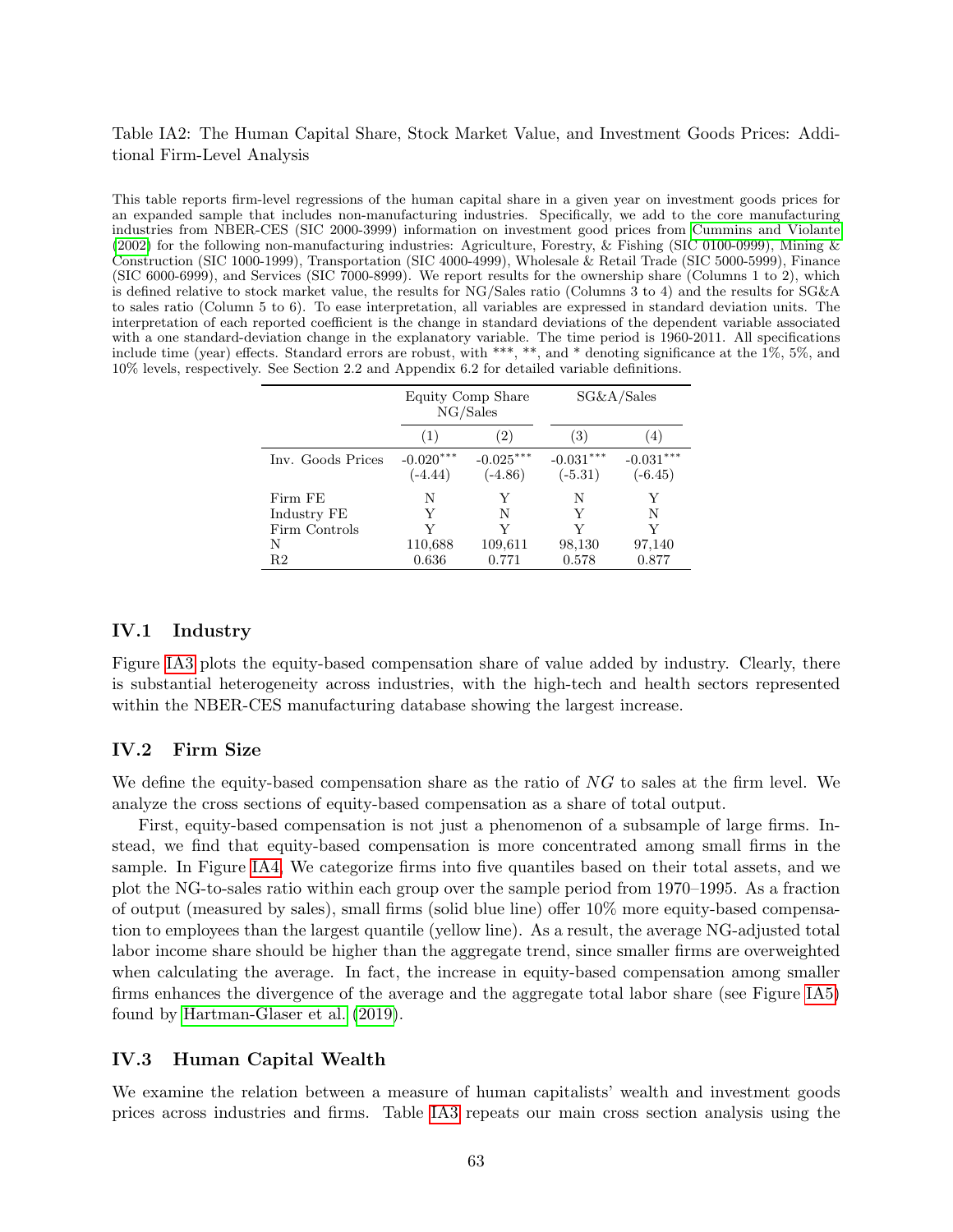#### Figure IA3: Equity-Based Compensation Share of Value Added: Industry

The plot report the aggregate equity-based compensation (NG) share of value added in the four sub-industries: Consumer Goods, Manufacturing, High Tech and Health Products. Data source: Compustat Fundamental Annual (1960–1996), RiskMetrics (IRRC) (1996–2005), and NBER-CES Manufacturing Industry Database (1960–2011). The sample period is from 1960 to 2011.



(Black–Scholes) value of employees' current and past stock option grants relative to stock market capitalization. This measure is broader than the income measure because it captures not only new grants but also the capital appreciation of past grants. Thus, it is a proxy for the stock of equity compensation human capitalists receive, or, equivalently, human capitalists' compensation wealth. The negative relation with investment goods prices controlling for industry or firm fixed effects is even stronger for this more comprehensive measure, which offers additional reassurance that our baseline estimates indeed reflect an economically important relation between investment goods prices and human capitalists' income.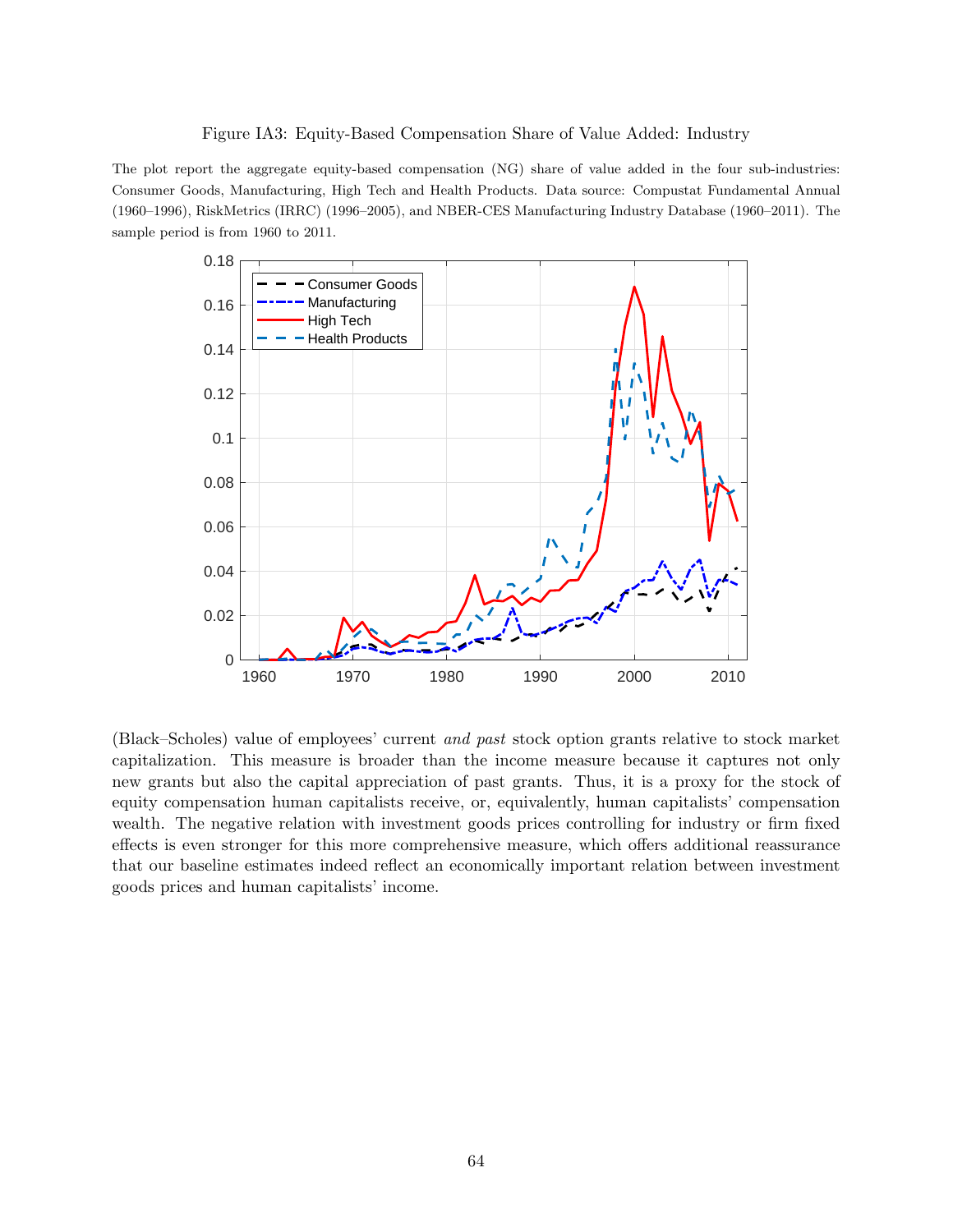#### Table IA3: Human Capital Wealth and Investment Goods Prices: Firm-Level Analysis

This table reports industry- and firm-level regressions of an alternative measure of the human capital ownership share based on the Black-Scholes value of past unexpired grant, and new grants of stock options for all employees (Panel A), and excluding top executives (Panel B) in a given year on investment goods prices, in turn. To ease interpretation, all variables are expressed in standard deviation units. The interpretation of each reported coefficient is the change in standard deviations of the dependent variable associated with a one standard-deviation change in the explanatory variable. For example, in the first column of Panel A, a one standard-deviation change in investment goods prices is associated with about 10% of a standard deviation change in the human capital ownership share. The time period is 1996-2005. All specifications include time (year) and either industry or firm effects. Standard errors are robust, with \*\*\*, \*\*, and \* denoting significance at the 1%, 5%, and 10% levels, respectively. See Section 2.2 and Appendix 6.2 for detailed variable definitions.

|                         | Employee Wealth, Black-Scholes Value)   |                   |                  |                   |
|-------------------------|-----------------------------------------|-------------------|------------------|-------------------|
|                         | Stock Mkt Value                         |                   |                  |                   |
|                         | $\pm$                                   | $\overline{2)}$   | 3)               | $\left( 4\right)$ |
|                         | Industry-level                          |                   | Firm-level       |                   |
| Investment Goods Prices | $-0.163***$                             | $-0.366***$       | $-0.362**$       | $-0.370**$        |
|                         | (0.026)                                 | (0.128)           | (0.166)          | (0.176)           |
| Time Effects            | Yes                                     | Yes               | Yes              | Yes               |
| Industry Effects        | N <sub>0</sub>                          | Yes               | N <sub>0</sub>   | No                |
| Firm Effects            | N <sub>0</sub>                          | N <sub>0</sub>    | Yes              | Yes               |
| Firm Controls           | N <sub>0</sub>                          | N <sub>0</sub>    | N <sub>0</sub>   | Yes               |
|                         |                                         |                   |                  |                   |
| N. of obs.              | 1,111                                   | 1,111             | 2,506            | 2,714             |
| $R^2(\%)$               | 25.09                                   | 35.17             | 75.83            | 77.33             |
|                         | $(Non-Exec$ Employee Wealth, B-S Value) |                   |                  |                   |
|                         | Stock Mkt Value                         |                   |                  |                   |
|                         | ( L)                                    | $\left( 2\right)$ | $\left(3\right)$ | (4)               |
|                         | Industry-level                          |                   | Firm-level       |                   |
| Investment Goods Prices | $-0.394***$                             | $-0.290**$        | $-0.568***$      | $-0.510**$        |
|                         | (0.034)                                 | (0.096)           | (0.209)          | (0.223)           |
|                         |                                         |                   |                  |                   |
| Time Effects            | Yes                                     | Yes               | Yes              | Yes               |
| <b>Industry Effects</b> | No                                      | Yes               | No               | No                |
| Firm Effects            | No                                      | N <sub>0</sub>    | Yes              | Yes               |
| Firm Controls           | N <sub>0</sub>                          | N <sub>0</sub>    | N <sub>0</sub>   | Yes               |
| N. of obs.              | 1,111                                   | 1,111             | 2,071            | 2,218             |
| $R^2(\%)$               | 13.77                                   | 59.50             | 78.22            | 78.62             |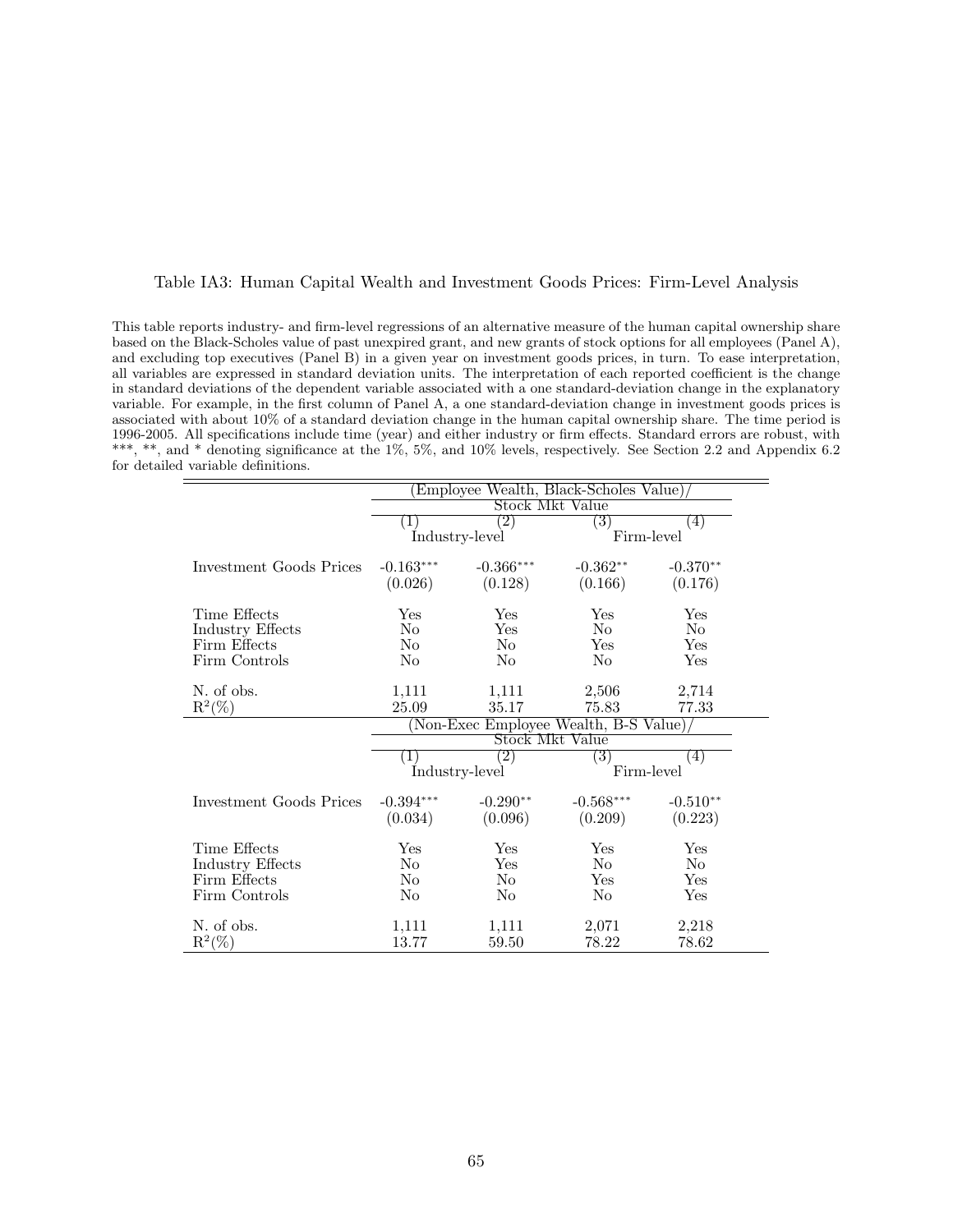## Figure IA4: Equity-based compensation as share of sales

This figure shows the equity-based compensation NG-to-sales ratios across size groups. Size is measured as total assets. Firms are categorized into five quantiles based on total assets, and the NG-to-sales ratio is  $\frac{\sum_i NG_i}{\sum_i Sales_i}$  ratio within each group. The sample is winsorized at 1%. The sample is from 1970–1995, from the Compustat-CRSP merged database.

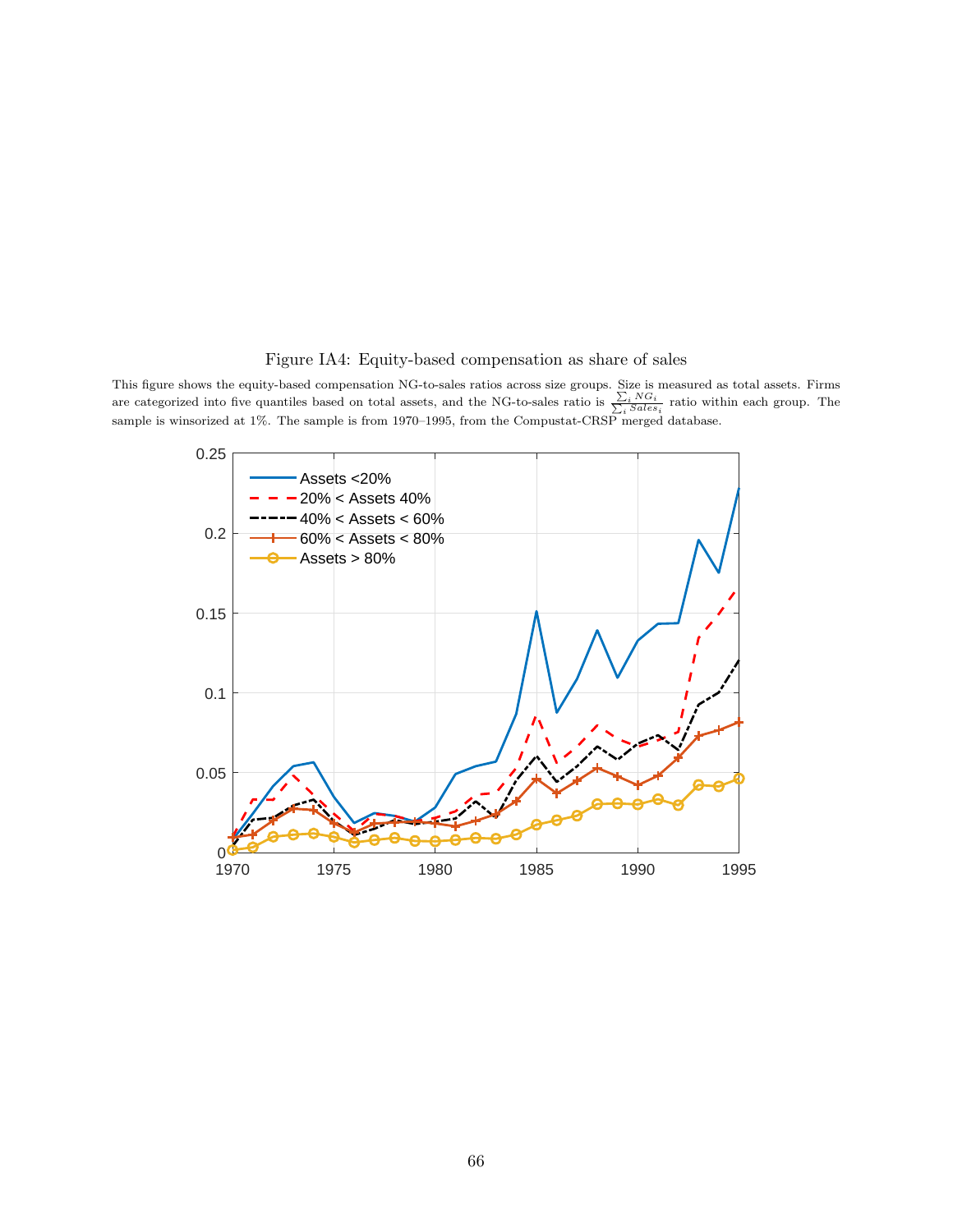#### Figure IA5: Aggregate and average total share of income

This figure shows the time series of the aggregate and average capital income and labor income-to-sales ratio. The total labor income consists of the extended staff expenses (following Donangelo  $(2016)^{37}$  $(2016)^{37}$  $(2016)^{37}$ ) plus NG. The capital income is OIBDP minus NG. The total labor share is the (extended XLR + NG)/sales. The top figure plots the time series of the average (extended XLR  $+$  NG)/sales as well as the aggregate  $\sum_i (\text{OIBDP - NG})_i / \sum_i \text{sales}_i$ . The bottom figure plots the time series of the average (oibdp-NG)/sales, and the aggregate  $\sum_i$  (OIBDP - NG)<sub>i</sub>/ $\sum_i$  sales<sub>i</sub>. The sample is from 1970–1995, from the Compustat-CRSP merged database.